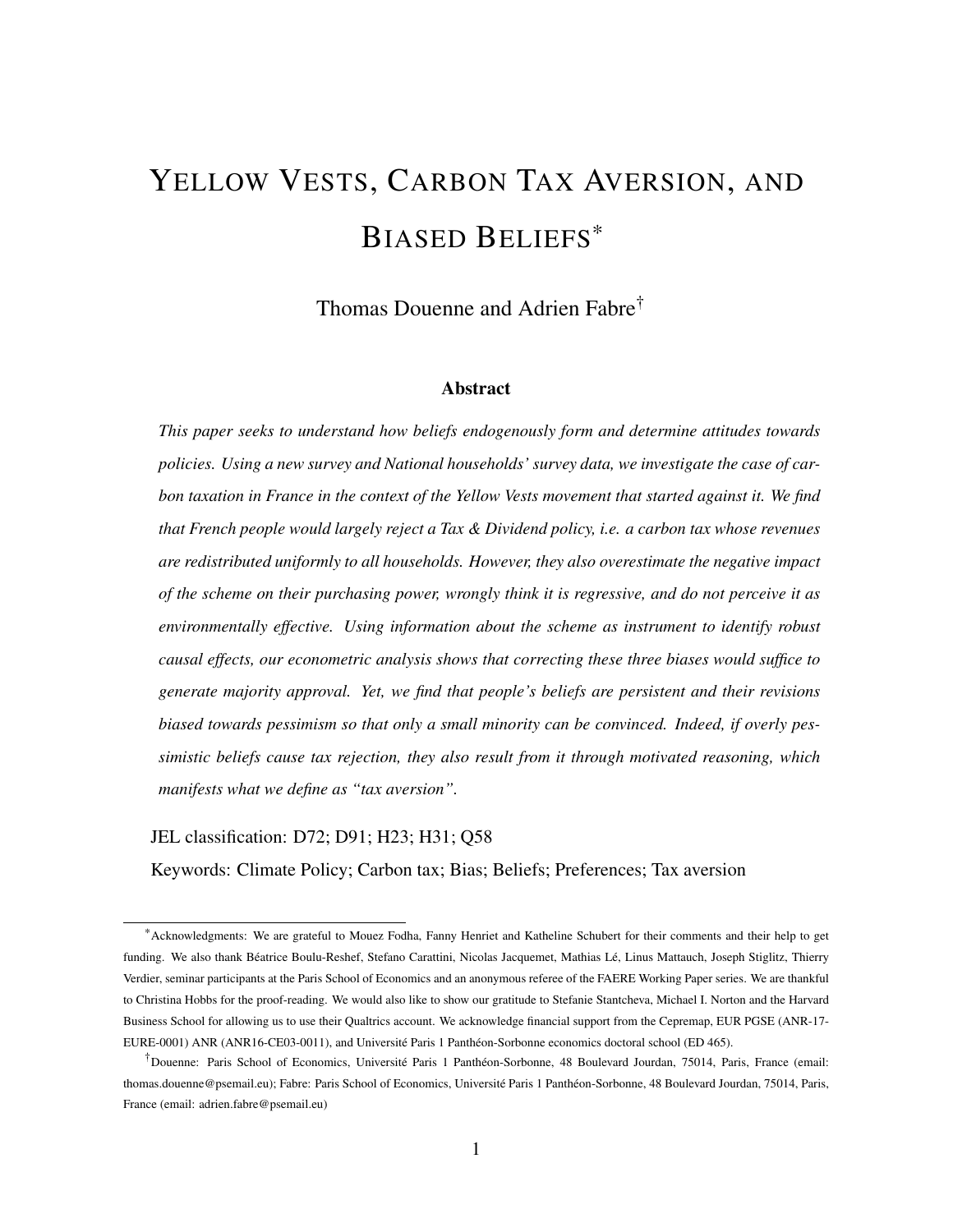# 1 Introduction

The French government had initially committed to an ambitious trajectory for the price of car-bon.<sup>[1](#page-0-0)</sup> Initiated in 2014 at  $7 \in /tCO_2$ , the French carbon tax reached 44.6 $\in /tCO_2$  in 2018 and was supposed to continue growing to hit  $86.2 \in \text{HCO}_2$  by 2022. Yet, at the end of 2018, the same government that had accelerated the price trajectory decided to abandon it and froze the tax at its current level for an undetermined period. This turnaround in French climate policy is the direct consequence of the popular protest of the "Yellow Vests", which started against the carbon tax.<sup>[2](#page-0-0)</sup> Among several factors, the negative impact of the tax on households' purchasing power has certainly been a key driver of public's discontent. The increasing revenues from the carbon tax were mostly used to fund the budget rather than redistributed to households, raising concerns over the distributive effects of the policy. In order to tackle the negative impact of carbon taxation on households' purchasing power, economists have proposed a mechanism known as "Tax & Dividend", i.e. a carbon tax whose revenue is redistributed uniformly to all households. This strategy has recently been supported by 3,354 American economists in [The](https://www.clcouncil.org/media/EconomistsStatement.pdf) [Wall Street Journal,](https://www.clcouncil.org/media/EconomistsStatement.pdf) "To maximize the fairness and political viability of a rising carbon tax". Implicitly, it is therefore assumed that with a design that ensures that the properties of the tax are aligned with people's *preferences* one should be able to generate support for it. But is it really sufficient? In this paper, we argue that to understand the link between the properties of a policy and its support, one has to account for a critical ingredient: *beliefs*.

The objective of this paper is to understand how the interaction between one's *beliefs* and *preferences* affects one's attitude towards policies. The recent events undoubtedly make the carbon tax in France an interesting case study. In order to explain French attitudes towards carbon taxation, we conducted a survey on a representative sample of 3,002 French households. We focus on a "Tax & Dividend" carbon tax with uniform lump sum compensation, which allows one to specify clearly the distributive effects of the policy, in contrast to the policy abandoned

<sup>&</sup>lt;sup>1</sup>More precisely, the "Contribution Climat-Énergie" is a *sectoral* carbon tax specific to fossil fuels.

<sup>2</sup>Following a massive [petition](https://www.change.org/p/pour-une-baisse-des-prix-%C3%A0-la-pompe-essence-diesel) against rising gasoline prices in November 2018, hundreds of thousands of people started protesting. They would wear their recognizable fluorescent clothing and gather on roundabouts and tolls every day, and demonstrate in Paris each Saturday. The Yellow Vests express a general concern for their purchasing power as well as discontent for French elites and institutions.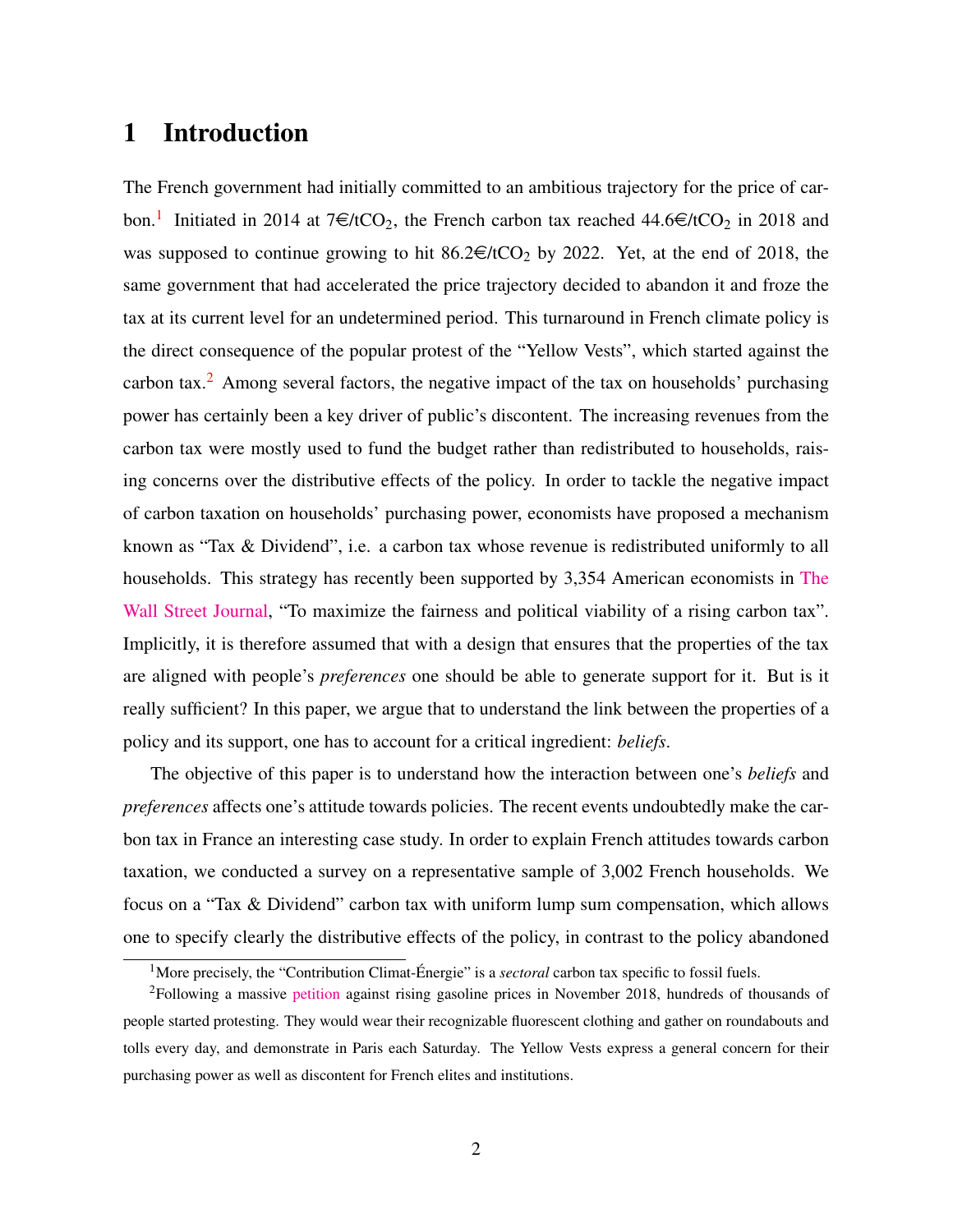by the government. The reform is approved by only 10% of respondents and disapproved by 70% (the rest do not know or do not want to answer). We analyze the perceptions of three wellknown determinants of acceptance of the carbon tax: the impact on one's purchasing power, the progressivity of the scheme, and its environmental effectiveness. We compare subjective beliefs elicited from our new survey to objective impacts on respondents' purchasing power computed using National households' survey data. This comparison shows that people largely overestimate the negative impact of carbon taxation on their purchasing power. Similarly, while the scheme proposed in our survey is progressive, a large majority of individuals perceive it as regressive. In addition, a majority of respondents do not believe that such a policy would reduce pollution and fight climate change. Using information reported over their energy equipment and usage, we are able to compute a respondent-specific estimation of the tax incidence. This estimation enables us to look at the heterogeneity in biases. We find that the people most opposed to the policy, and in particular those supportive of the Yellow Vests, are the most biased, i.e. the most inclined to over-estimate their losses. Thus, one may wonder whether biased beliefs lead to policy rejection or if the causality goes in the other direction.

To disentangle the effect of initial biases on attitudes towards the policy from the reversed effect of attitudes on perceptions, we investigate the effect of providing new information to respondents through a random treatment. Respondents randomly receive (or not) a piece of information about the progressivity and/or about the effectiveness of the policy, as well as the information — derived from our respondent-specific estimation — that their household is expected to win or lose from the policy. We also specify that this latter information is correct in five cases out of six, a probability that we carefully estimated out-of-sample. A first result is that displaying information convinces only a few people. For example, among those advantaged by the reform who wrongly believe they would lose, only 12% are convinced that they would gain when we disclose our estimation to them. Worse, respondents revise their beliefs in a biased way, giving more weight to new information when it shows they would lose from the reform, i.e. when it provides them with arguments against the tax. We also find evidence of motivated reasoning in the formation of beliefs, as those who already approved of the reform are less prone to biases in the revision, while those most opposed to it such as supporters of the Yellow Vests tend to discard new information unless it goes against the tax. Moreover, we find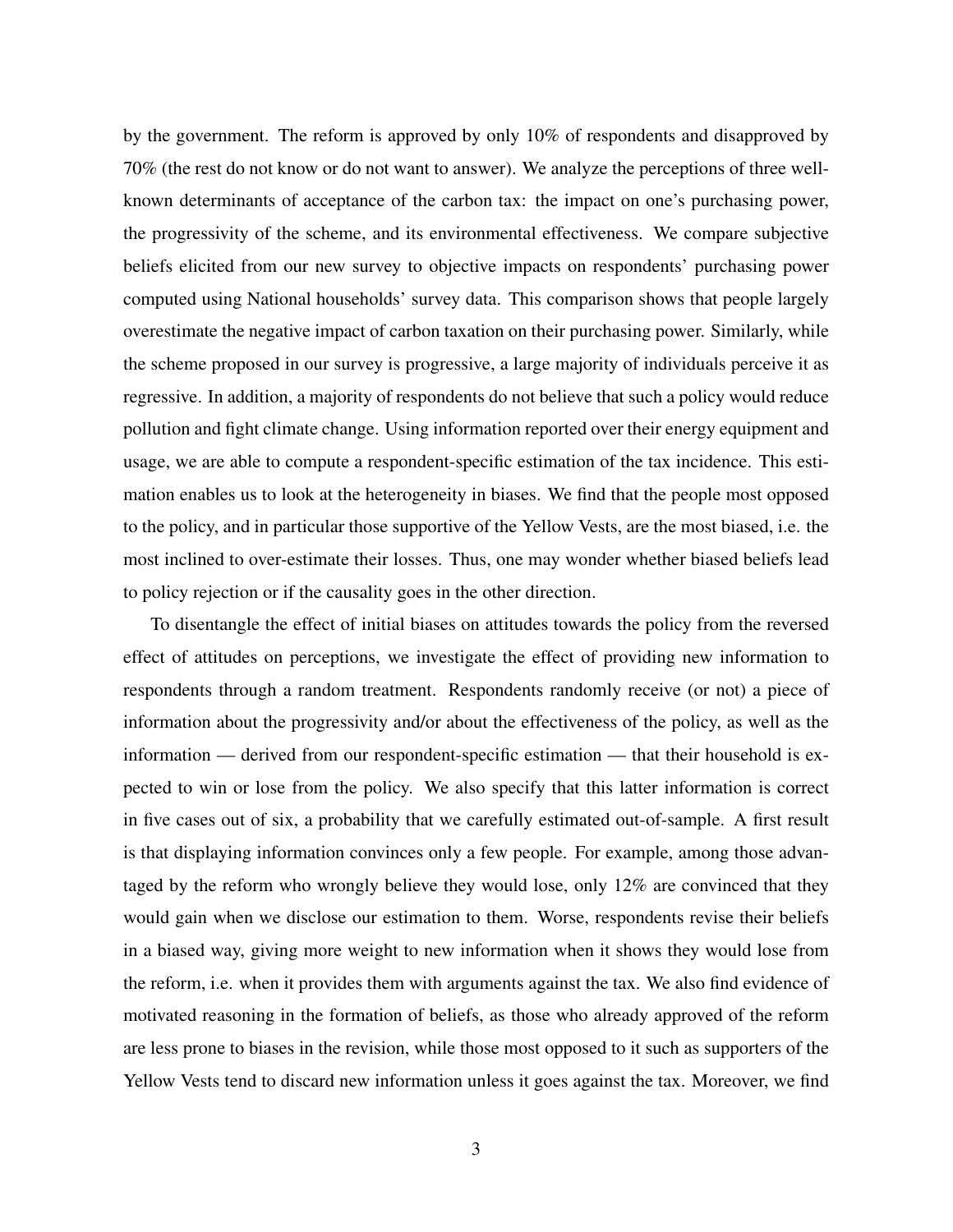that motivated reasoning is accentuated among highly educated people, suggesting that it stems from an adaptive advantage rather than a cognitive deficiency.

The information displayed being random — or conditionally random — we can then use it as instruments to measure the causal effect of holding certain beliefs on acceptance. In the case of self-interest (taken as one's beliefs about winning or losing purchasing power from the policy), we supplement these treatments by testing the approval for a different Tax & Dividend whose compensation is targeted to people with incomes below a threshold that varies between respondents to create exogenous variations in eligibility. The method we use in this case is noteworthy, as it embeds a regression discontinuity design inside an instrumental variables regression in order to estimate the causal effect of eligibility at different levels of income. Overall, we find that beliefs in self-interest, environmental effectiveness, and progressivity all have a large effect on acceptance: about 40 percentage points (p.p.) for the first two and 27 p.p. for the latter, all else equal. These motives also appear more as complements than substitutes: in a hypothetical scenario where all biased beliefs could be corrected, we estimate an approval rate as high as 90%. This result suggests that rejection of carbon taxation does not commonly result from clashing principles, such as a disinterest in climate or a dislike of price instruments, but rather from biased beliefs about the properties of the reform. Since beliefs are formed endogenously in a motivated way, people's biases gain inertia, so that new information might only push their attitude in one direction.[3](#page-0-0)

The contribution of this paper is two-fold. First, it contributes to a recent literature that has emerged to understand the political economy of climate policies, as this issue is becoming critical in the public debate. For a thorough review of this literature, we refer the reader to [Carattini](#page-39-0) [et al.](#page-39-0) [\(2018\)](#page-39-0), and also suggest the more synthetic [Klenert et al.](#page-41-0) [\(2018\)](#page-41-0), as well as [Millner & Ol](#page-41-1)[livier](#page-41-1) [\(2016\)](#page-41-1) for a review of the political obstacles to environmental policies. [Stern et al.](#page-42-0) [\(1993\)](#page-42-0) is an early work proposing and testing a model of attitudes for environmental quality aimed at

 $3$ The "campaign effect" documented by [Anderson et al.](#page-38-0) [\(2019\)](#page-38-0) (in the case of referenda in the US state of Washington) is an example of how support for a carbon tax can decrease substantially after it enters the public debate. It may explain why acceptance of an increase in the carbon tax plummeted with the Yellow Vests movement, down from a level of 48% [\(ADEME,](#page-38-1) [2018\)](#page-38-1) in the middle range of other countries' [\(Brechin,](#page-39-1) [2010\)](#page-39-1). This effect confirms that the French carbon tax may be an insightful case study to understand what could happen in other countries when a controversial policy is publicly debated.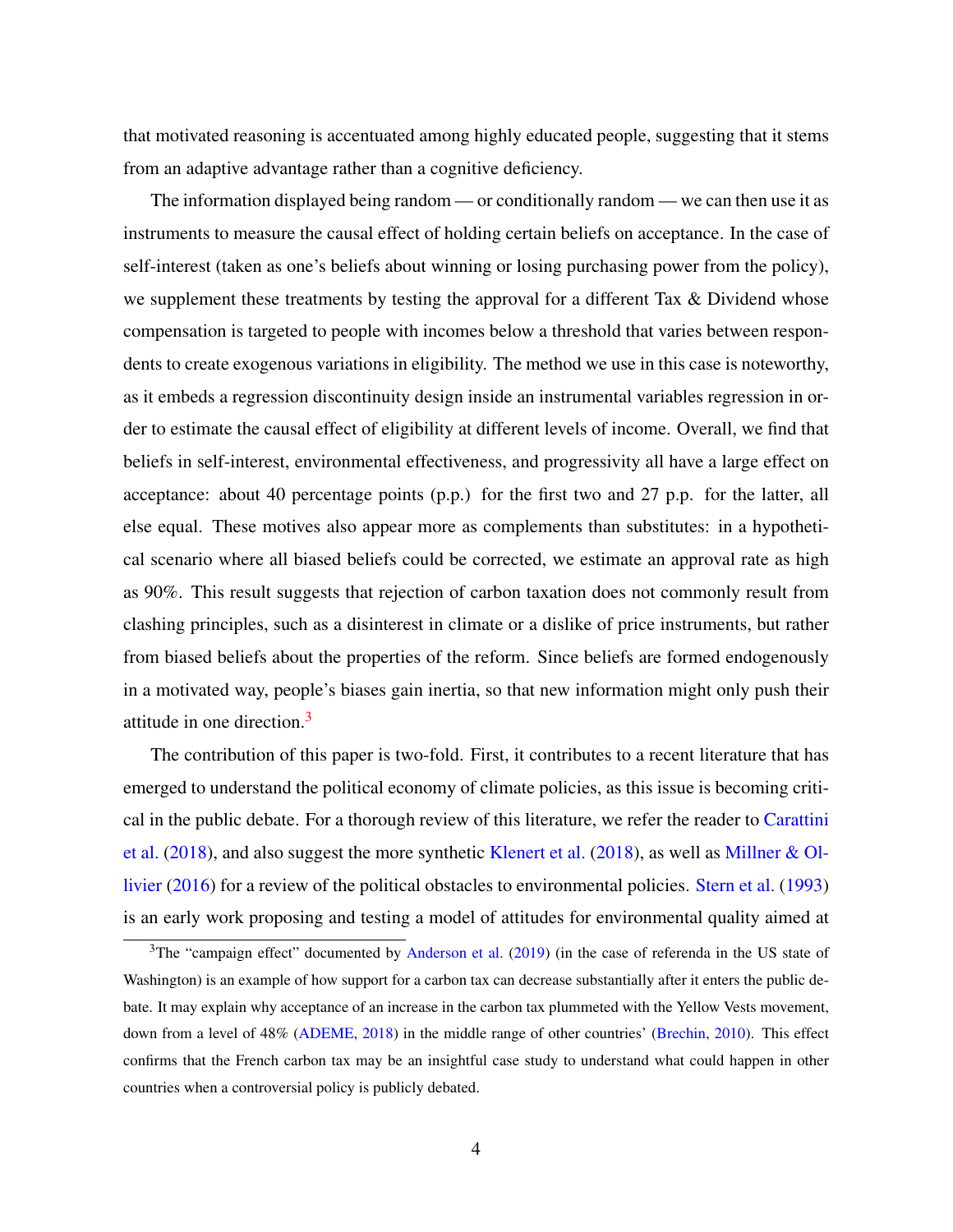disentangling egoistic from altruistic motives on the one hand, and beliefs from values on the other hand. Among all possible attitudes, they show that beliefs about consequences on selfinterest are the only predictor of the willingness to pay Pigouvian taxes. Using a post-electoral survey in Switzerland, [Thalmann](#page-43-0) [\(2004\)](#page-43-0) also finds a correlation between carbon tax acceptance and self-interest, proxied by the number of cars owned. In surveys on British and Swedish respondents respectively, [Bristow et al.](#page-39-2) [\(2010\)](#page-39-2) and [Brannlund & Persson](#page-38-2) [\(2012\)](#page-38-2) document a higher approval rate when the reform addresses distributional issues. Baranzini  $\&$  Carattini [\(2017\)](#page-38-3) report that a majority of the people they interviewed in Geneva do not believe the tax would be effective, which confirms what [Dresner et al.](#page-39-3) [\(2006b\)](#page-39-3) find with focus groups in the UK. Surveying Norwegian people, [Kallbekken & Sælen](#page-41-2) [\(2011\)](#page-41-2) show that self-interest matters for acceptance, but less than concerns for environmental effectiveness or distributional effects. On US data, [Anderson et al.](#page-38-0) [\(2019\)](#page-38-0) show that ideology explains most of the support for carbon taxation, and suggest that this effect would dominate that of self-interest.

In the present paper, we also study how acceptance depends on these three motives (i.e. self-interest, perceived environmental effectiveness and progressivity). We contribute to the literature by providing robust evidence for causal effects where past studies essentially show correlations, often relying on proxies such as fuel consumption to proxy self-interest (e.g. [Thal](#page-43-0)[mann,](#page-43-0) [2004;](#page-43-0) [Kallbekken & Sælen,](#page-41-2) [2011;](#page-41-2) [Anderson et al.,](#page-38-0) [2019\)](#page-38-0). In contrast to such shortcuts, we do not assume that people are fully rational nor have perfect information. Thus, our methodology offers a novel look at the political economy of climate policies, as it allows one to disentangle erroneous *beliefs* from pure effects of *preferences*. The paper also quantifies biases regarding the costs of the carbon tax. To our knowledge, it is the first study that compares subjective beliefs and objective data about the private costs that arise from carbon taxation. Given the intense public debate over the incidence of such a policy, identifying and measuring the discrepancy between actual impacts and their subjective perception is critical.

Beyond the case of carbon pricing, our paper contributes to the literature on endogenous beliefs and how they relate to attitudes over policies. An important stream of literature in economics has studied the endogenous formation of beliefs when they directly enter utility (e.g. [Bénabou & Tirole,](#page-38-4) [2002\)](#page-38-4), leading to a selective processing of new information with for example more weight being given to positive rather than negative news [\(Eil & Rao,](#page-40-0) [2011;](#page-40-0) [Mobius et al.,](#page-42-1)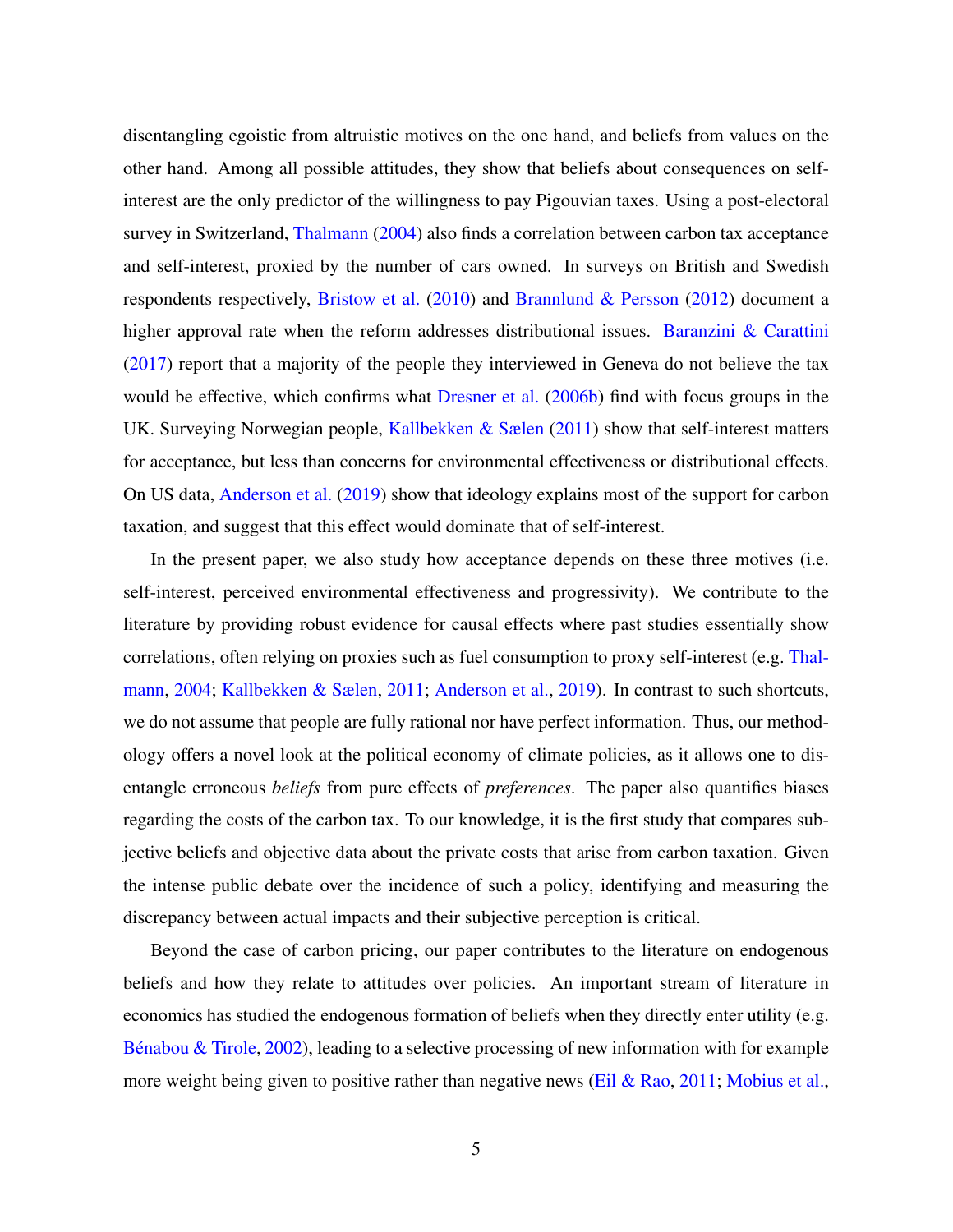[2011;](#page-42-1) [Sharot et al.,](#page-42-2) [2011\)](#page-42-2). This literature has, to a large extent, focused on beliefs with respect to oneself or to specific events, but we show that similar effects also occur with political attitudes. The present paper shows that people asymmetrically process information about policies' outcomes, confirming an effect found in the lab with a fictitious electoral campaign [\(Redlawsk,](#page-42-3) [2002\)](#page-42-3). Indeed, in a context where the policy is largely perceived as undesirable, we find that positive news about its properties are largely discarded while negative ones are processed in a consistent way, if not with over-confidence in the information. Looking at the heterogeneity of this behavior, the paper also shows that the tendency to discard positive information about the policy is higher among people more opposed to it. This brings robust evidence that biases in perceptions do not only explain the attitudes towards policies, but also follow from it through motivated reasoning [\(Kunda](#page-41-3) [\(1990\)](#page-41-3), see [Bénabou & Tirole](#page-38-5) [\(2016\)](#page-38-5) for a recent review). This finding can be explained by the need to reconcile a core belief (here, the policy rejection) to an auxiliary belief (one's self-interest in the reform) as recently suggested by [Little](#page-41-4) [\(2019\)](#page-41-4). Besides, our results support hypotheses formulated in other papers that in a political context, motivated reasoning is generally a rational response to a polarized debate [\(Kahan,](#page-41-5) [2013\)](#page-41-5) as it allows one to preserve one's group identity [\(Druckman & McGrath,](#page-40-1) [2019\)](#page-40-1). Then, inertia in a biased belief can emerge from an anchoring and adjustment process where the direction of the revision of beliefs depends unconsciously on the affects triggered by new information [\(Taber](#page-43-1) [et al.,](#page-43-1) [2001\)](#page-43-1). We believe our results apply beyond the case of carbon taxation, and illustrate more generally the determinants and consequences of tax aversion. Indeed, the few previous definitions of tax aversion [\(Sussman & Olivola,](#page-42-4) [2011\)](#page-42-4) are hardly exploitable empirically, as they do not relate the concept to an observable phenomenon. This may contribute to the limited number of papers on this topic [\(Kallbekken et al.,](#page-41-6) [2011;](#page-41-6) [Kessler & Norton,](#page-41-7) [2016\)](#page-41-7). Building upon our results, we can define *tax aversion* as "a gut rejection of a tax (or taxation in general) that influences beliefs about the tax properties such as its effectiveness, fairness, or sameness with an equivalent measure labeled differently". Our work then shows that tax aversion can be identified through motivated reasoning, by observing that the initial tax rejection impacts how one integrates new information into one's beliefs.

The rest of the paper is organized as follows. In section [2,](#page-6-0) we describe our survey and other data sources. In section [3,](#page-15-0) we compare subjective perceptions to objective data, and measure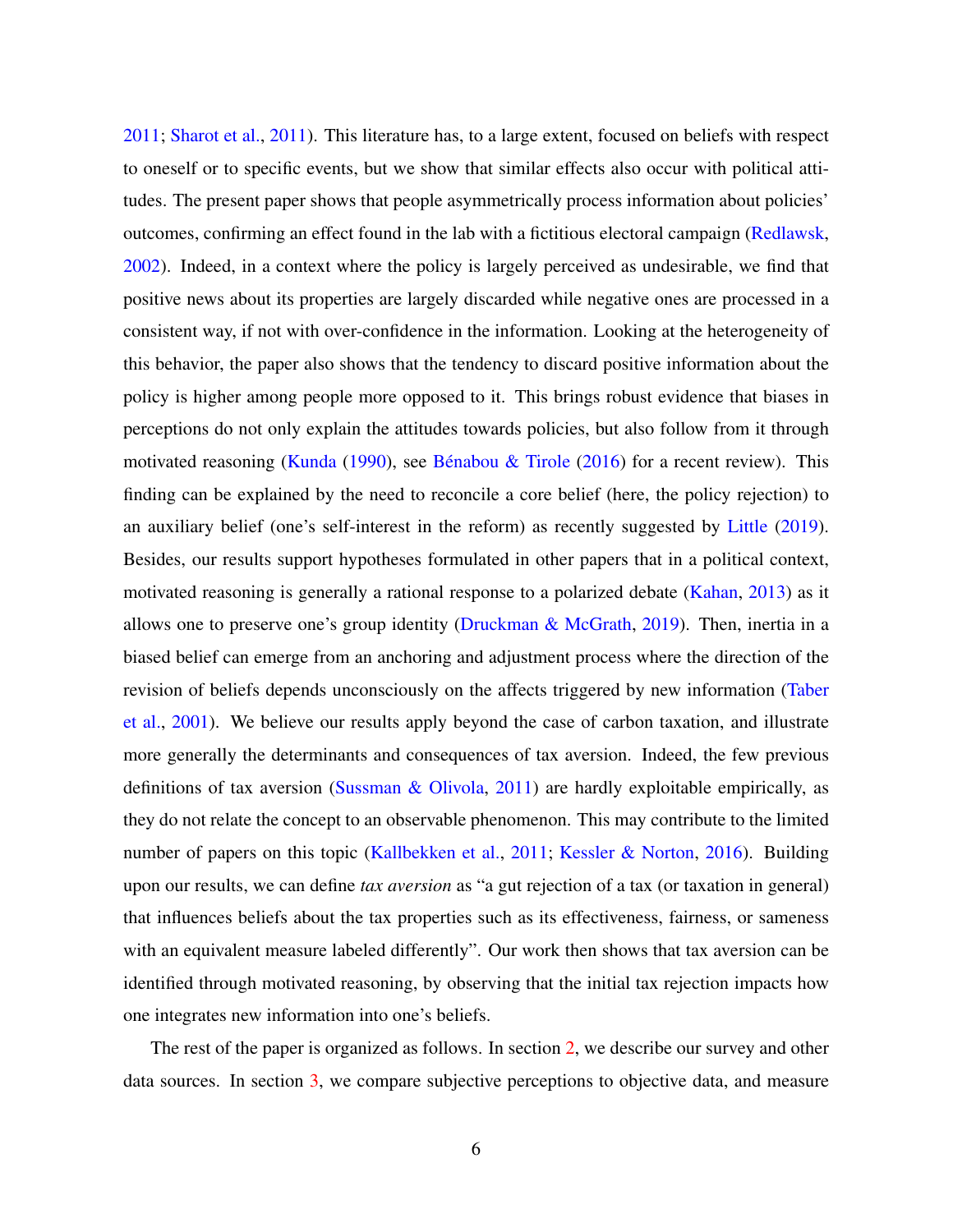the bias regarding the impacts of carbon taxation. In section [4,](#page-20-0) we highlight new biases in the way individuals revise these beliefs. In section [5,](#page-26-0) we estimate the effects on acceptance of rectifying biased beliefs. Section [6](#page-36-0) concludes. Further results and methodological complements are reported in the Appendix, such as an estimation of the willingness to pay for the carbon tax in Appendix [F.](#page-58-0)

## <span id="page-6-0"></span>2 Survey and data

#### 2.1 Our survey, "Beliefs & climate policies"

#### 2.1.1 Survey data collection

The 3,002 responses were collected in February and March 2019 through the survey company Bilendi. This company maintains a panel of French respondents whom they can email with survey links. Respondents are paid  $3 \in \mathbb{R}$  if they fully complete the survey. The respondents who choose to respond are first channeled through some screening questions that ensure that the final sample is representative along six socio-demographic characteristics: gender, age (5 brackets), education (4), socio-professional category (8), size of town (5) and region (9). The quotas are relaxed by 5% to 10% relative to actual proportions. Table  $A.1$  in [A](#page-44-1)ppendix A shows that our sample is still extremely representative. Nonetheless, observations are weighted to correct for small differences between sample and population proportions. The median time for completion of the survey was 19 minutes. We made sure that all questions requiring some concentration were in the first half of the survey.

#### <span id="page-6-1"></span>2.1.2 The survey

The full survey in French can be seen [online.](http://preferences-pol.fr/doc_q.php#_e)<sup>[4](#page-0-0)</sup> It contains several random branches and treat-ments that are independent from one another: Figure [2.1](#page-7-0) presents in a diagram the sequence of treatments (represented by ellipses) and questions (boxes).

<sup>4</sup>[preferences-pol.fr/doc\\_q.php#\\_e](http:\/\/preferences-pol.fr\/doc_q.php#_e)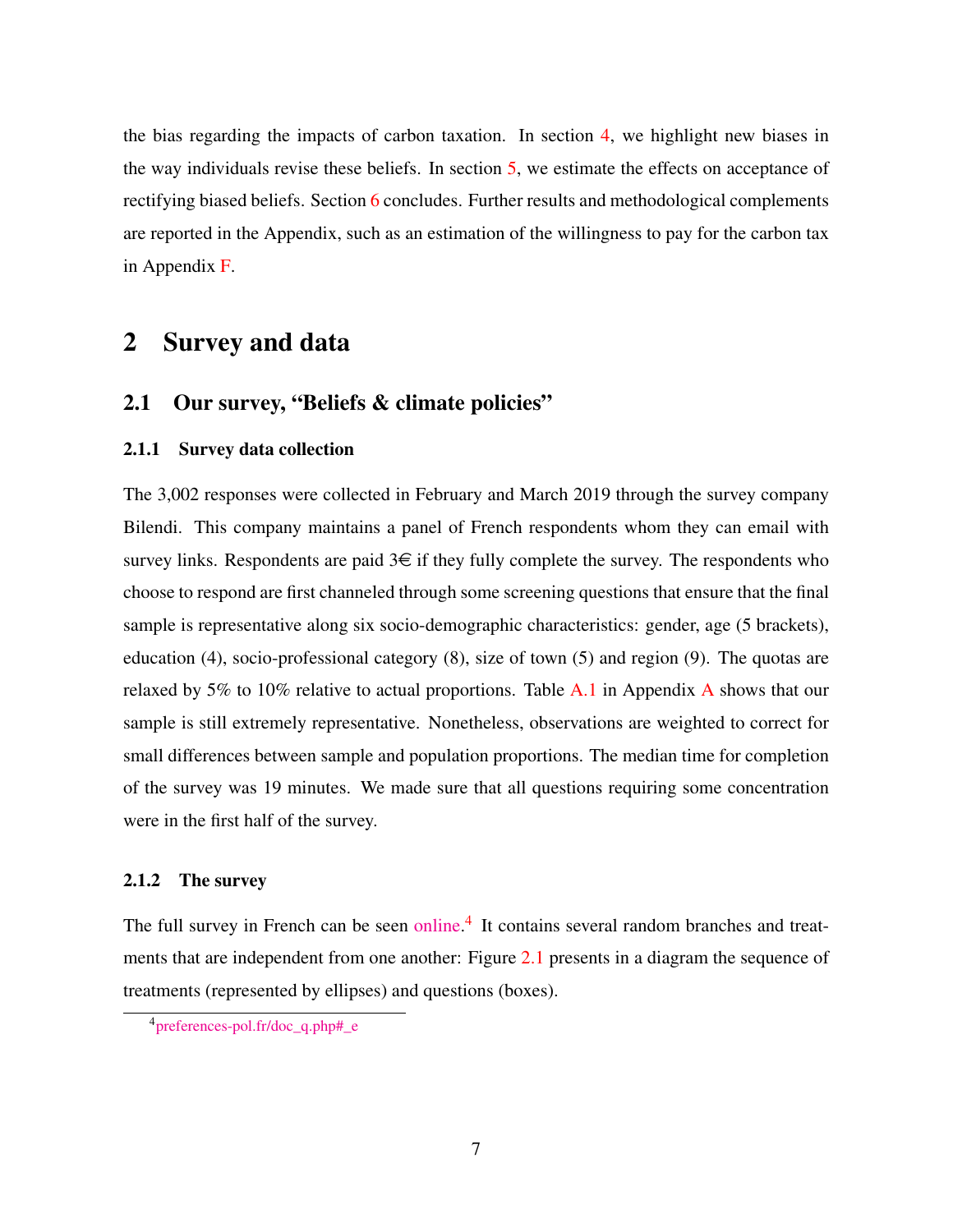<span id="page-7-0"></span>

Figure 2.1: Diagram of the sequence of treatments (ellipses) and questions (boxes).

**Priming on environmental issues** Two blocks of information are randomly displayed or not: one on climate change and the other on particulate matter. This priming divides the sample in four groups, who receive either one block of information, the other, none, or both of them. Climate change information includes temperature trends for the long run future, concerning facts on current and expected impacts, and a claim that keeping global warming below  $2^{\circ}C$  is technically feasible. Particulates information consists of the estimated impact on French mortality (48,000 deaths per year), life expectancy (9 months less), and the assertion that reducing fuel consumption would improve health. The time spent on each block is saved, and links to scientific references are provided to support the information.

Household characteristics In addition to the quotas strata, socio-demographic characteristics include zip code, household structure, income of the respondent and of their household. A block on energy usage contains questions that allow us to estimate the impact of a carbon tax increase on housing expenditures: size of accommodation, heating type (collective or individual) and energy source; as well as on transport expenditures: number of vehicles, type(s) of fuel, distance travelled last year, and average fuel economy. The distributions of answers are much in-line with official statistics, as shown in Table [A.2](#page-44-2) in Appendix [A.](#page-44-1)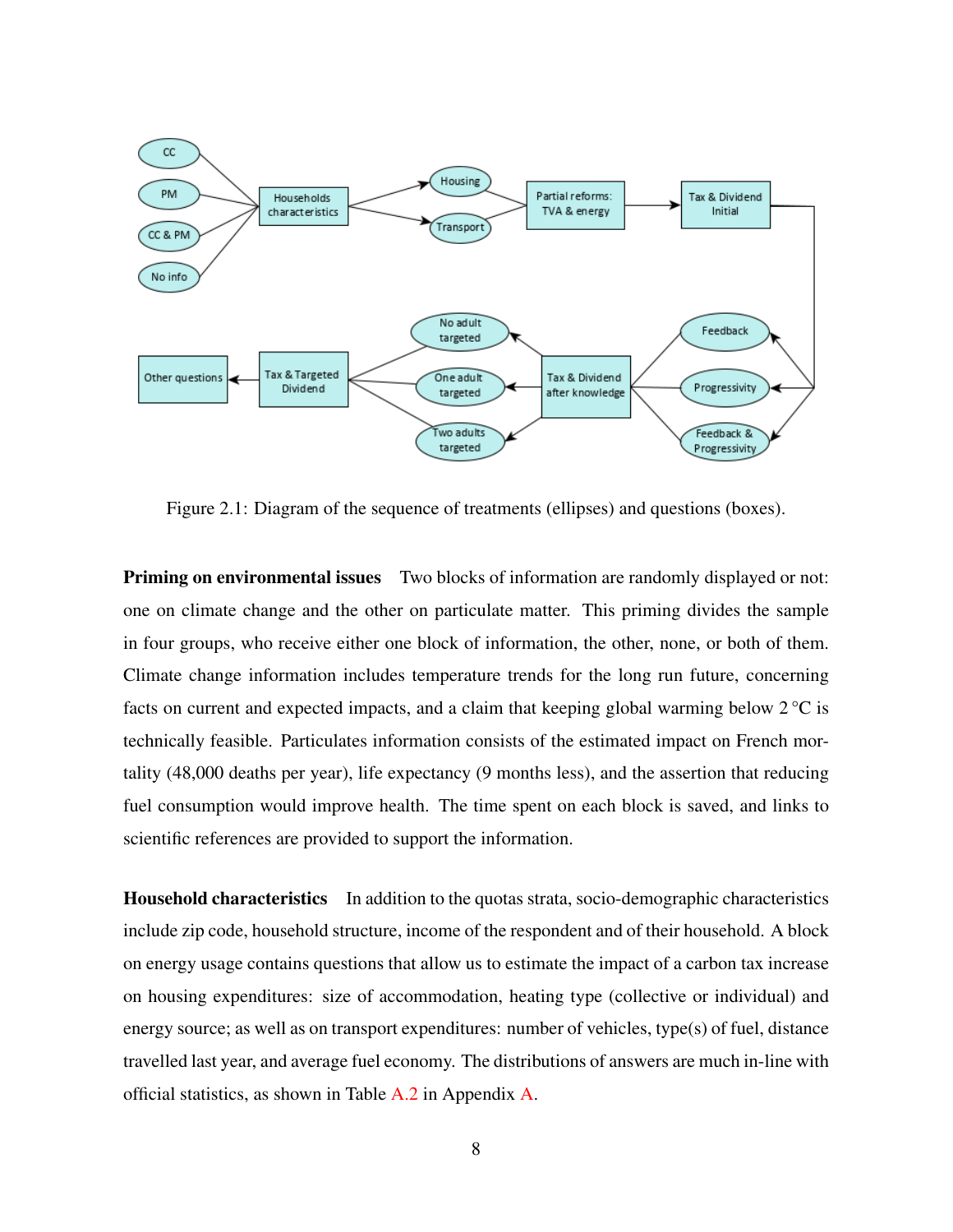Partial tax reform One partial tax reform is randomly allocated to the respondent: it consists of an increase in the carbon tax by  $50 \in \text{/tCO}_2$  specific either to heating fuel and gas, or to gasoline and diesel. Partial reforms on housing and transport feature the same string of questions. We first ask whether the respondent thinks their household would lose more or less than average in case of an unspecified increase in indirect taxation, both for the VAT tax and for the energy considered (housing or transport). Then, we specify in a new block that the revenues of the tax increase would be distributed equally to each adult, entailing a yearly transfer of  $50 \in$ (resp. 60 $\in$ ) for the partial tax on housing (resp. transport).<sup>[5](#page-0-0)</sup> We also provide the price increases implied by the tax:  $+13\%$  (resp.  $+15\%$ ) for gas (resp. domestic fuel) on the one hand, and  $+0.11 \in$  (resp.  $+0.13 \in$ ) for a liter of gasoline (resp. diesel) on the other. We make clear at the beginning that this survey is conducted by two researchers in social sciences, but we present the policy starting with "The government studies..." to capture the effect of distrust in government that could arise in the actual political process. Then, we ask the respondent whether their household would win, lose, or be unaffected by the reform. Depending on their answer, we further ask them to estimate their expected gain (or loss) among 5 (or 6) intervals. The interval thresholds are tailored to each respondent, as they are computed in proportion of the number of consumption units of their household (as defined by [Eurostat\)](http://ec.europa.eu/eurostat/statistics-explained/index.php/Glossary:Equivalised_disposable_income). Finally, respondents are asked to estimate their own elasticity as well as that of French people. To this end, we borrow the phrasing of [Baranzini & Carattini](#page-38-3) [\(2017\)](#page-38-3), and ask for the expected decrease in consumption that would follow a 30% increase in the price of heating (or equivalently, an increase of  $0.50 \in \mathcal{L}$  in fuel prices), among 5 brackets.

#### Tax & Dividend

**Initial perceptions** Our main reform of interest is an increase by  $50 \in \text{/tCO}_2$  of the French carbon tax, that concerns both housing and transport.<sup>[6](#page-0-0)</sup> The revenues generated are redistributed

<sup>&</sup>lt;sup>5</sup>We chose to redistribute per adult instead of per consumption unit to make the scheme more understandable. We limited the number of beneficiaries to two per household to better align with current welfare benefits that depend on the number of consumption units.

<sup>&</sup>lt;sup>6</sup>Electricity is exempt from the French carbon tax "Contribution Climat Energie" (CCE) as it is already taxed by the EU-ETS, and has a low carbon content due to the large share of nuclear power.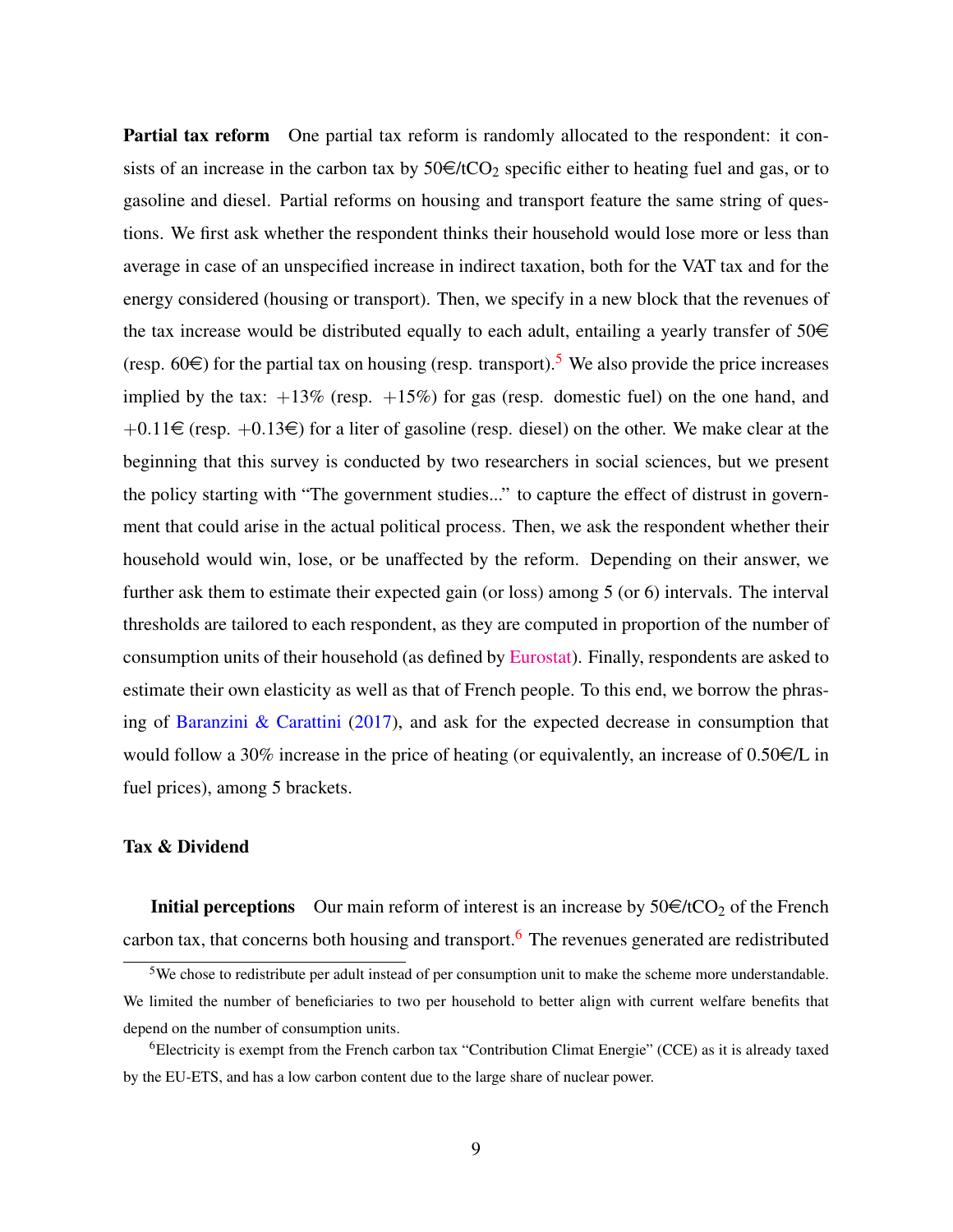equally, so that each adult receives a yearly lump sum compensation of  $110 \in$  (this figure was obtained using typical elasticities, see [2.2.1\)](#page-12-0). After describing the reform, a first block of questions elicits the respondent's perceptions. Their subjective gain is asked in the same manner as for the partial tax. The priming that "scientists agree that a carbon tax would be effective in reducing pollution" is randomly displayed or not before asking whether the reform would be effective in reducing pollution and fighting climate change. Then, respondents are asked to pick the categories of losers and winners with the reform. Finally, we ask: "Would you approve this reform?" and let the respondent choose between "Yes", "No" and "PNR (I don't know, I don't want to answer)". In the following, we say that a respondent *approves* a reform if they respond "Yes", and that they *accept* the reform if they do *not* respond "No". Given the low rates of approval, we study primarily the acceptance to get tighter confidence intervals. We also provide results for approval, and obtain similar findings.

**Opinion** *after knowledge* To test the persistence of beliefs and measure the importance of self-interest and fairness motives in the acceptance of the reform, we provide some information on the effect of the reform. To a random half of the sample, we explain that "this reform would increase the purchasing power of the poorest households and decrease that of the richest, who consume more energy". To two-thirds of the respondents (the remaining half plus one-third of the respondents with that priming on *progressivity*), we explain that: "In five cases out of six, a household with your characteristics would [win/lose] through the reform. (The characteristics taken into account are: heating using [energy source] for an accommodation of [surface]  $m^2$ ; [distance] km travelled with an average consumption of [fuel economy] L for 100 km.)". Indeed, section [2.2.2](#page-13-0) shows that we estimate correctly if a household wins or lose in 83% of cases.

As most respondents do not believe the claim that the reform is progressive, we ask the second half of the sample whether they think so, to analyze the effects of priming on compliant respondents. We also ask again for the winning category (i.e. if the respondent's household would win, lose or be unaffected by the reform) and for the approval to the reform. Finally, we let the respondent choose the reasons why this reform seems beneficial, and undesirable. We report these results in a companion paper, Douenne  $\&$  Fabre [\(forthcoming\)](#page-39-4), where we also study the socio-demographic determinants of approval.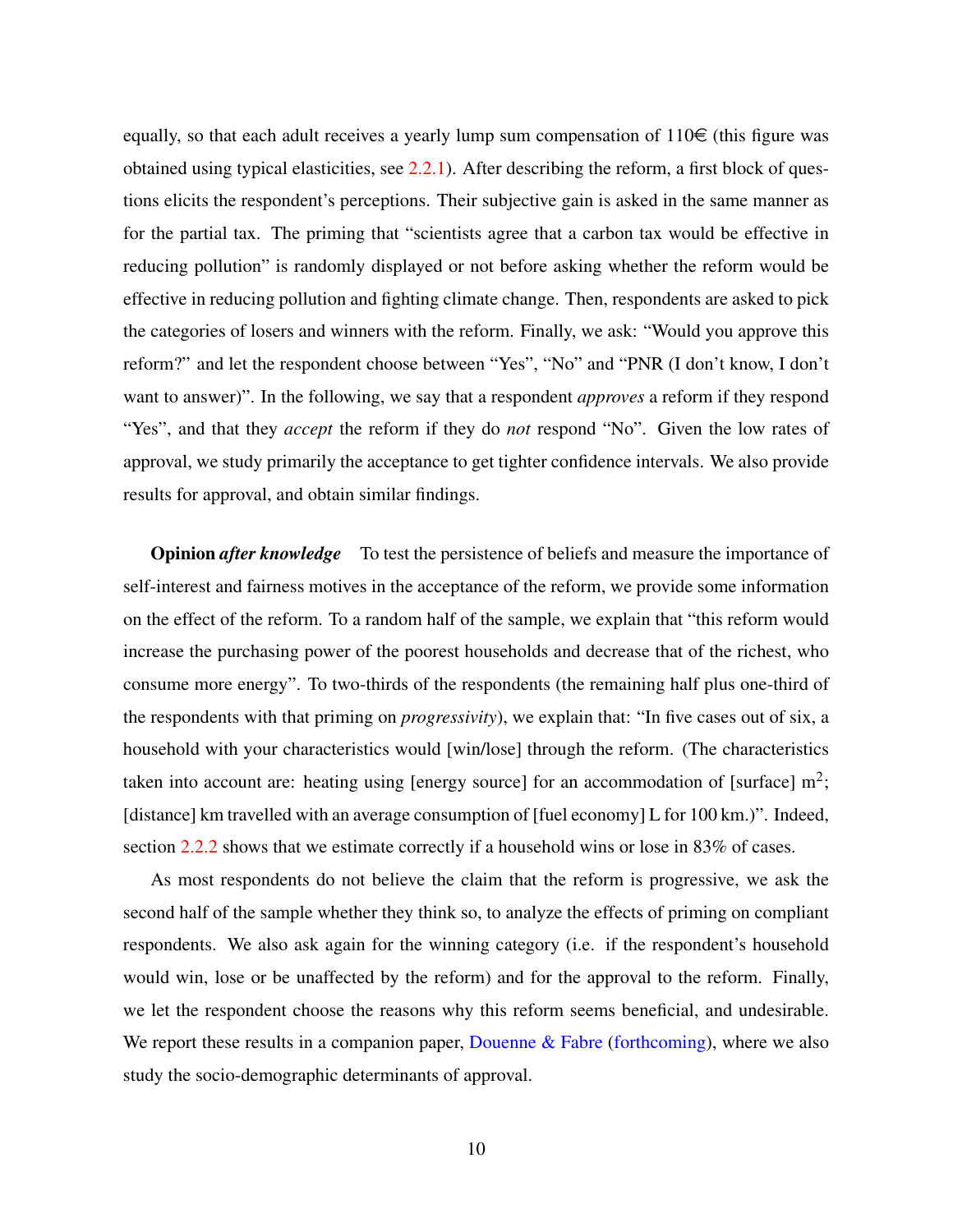Tax & Targeted Dividend In this block, we ask for the winning category and for the approval of four alternative reforms. Each respondent is given just one of them, which differs from the main reform only in the way revenues are recycled. Here, the payments, still equal among recipients, are targeted to adults whose income is below some threshold. The four thresholds correspond to the bottom 20%, 30%, 40%, and 50% of the income distribution. They are computed using inflated deciles of individual income from the *Enquête sur les Revenus Socio-Fiscaux* (ERFS 2014) produced by Insee (the French national statistics bureau).<sup>[7](#page-0-0)</sup> Respondents whose income lies between two thresholds are allocated randomly to a reform with one of them. When the income is close to only one threshold (i.e. when its percentile in the distribution is below 20 or within [50; 70]), the allocated reform corresponds to that one. When the respondent's income is above  $2220 \in$ /month (which is the 70th. percentile), the reform they face is determined by the income of the household's second adult. Finally, when both (or the only one) adults in the household earn more than  $2220\epsilon/m$  onth, their reform is allocated randomly between the four variants. Table [2.1](#page-10-0) describes the targeted reforms and the proportion of respondents allocated to each of them, along with the proportion one would expect from the *ERFS*. The two sets of figures match almost perfectly, indicating that our sample is representative along the income dimension.

| Targeted percentiles                      |      | $\leq 30$ | $\leq 40$ | $\leq 50$ |
|-------------------------------------------|------|-----------|-----------|-----------|
| Income threshold $(\in$ /month)           | 780  | 1140      | 1430      | 1670      |
| Payment to recipients $(\infty)$ year)    | 550  | 360.      | 270       | 220       |
| Proportion of respondents                 | .356 | .152      | 163       | -329      |
| <b>Expected proportion of respondents</b> | .349 | .156      | .156      | .339      |

<span id="page-10-0"></span>Table 2.1: Characteristic of the targeted reform by target of the payment.

Other questions We do not detail the other questions of the survey, because we analyze them in a companion paper, Douenne  $\&$  Fabre [\(forthcoming\)](#page-39-4). In this paper, we examine opinions on environmental policies, including other ways to recycle the revenues of a carbon tax. We measure the knowledge and perceptions of climate change; ask some specific questions on shale gas, the influence of climate change on the choice to give birth, and one's willingness to

 $7$ Incomes entitled to the household rather to its members, such as certain welfare benefits, are divided equally among the two oldest adults of the household.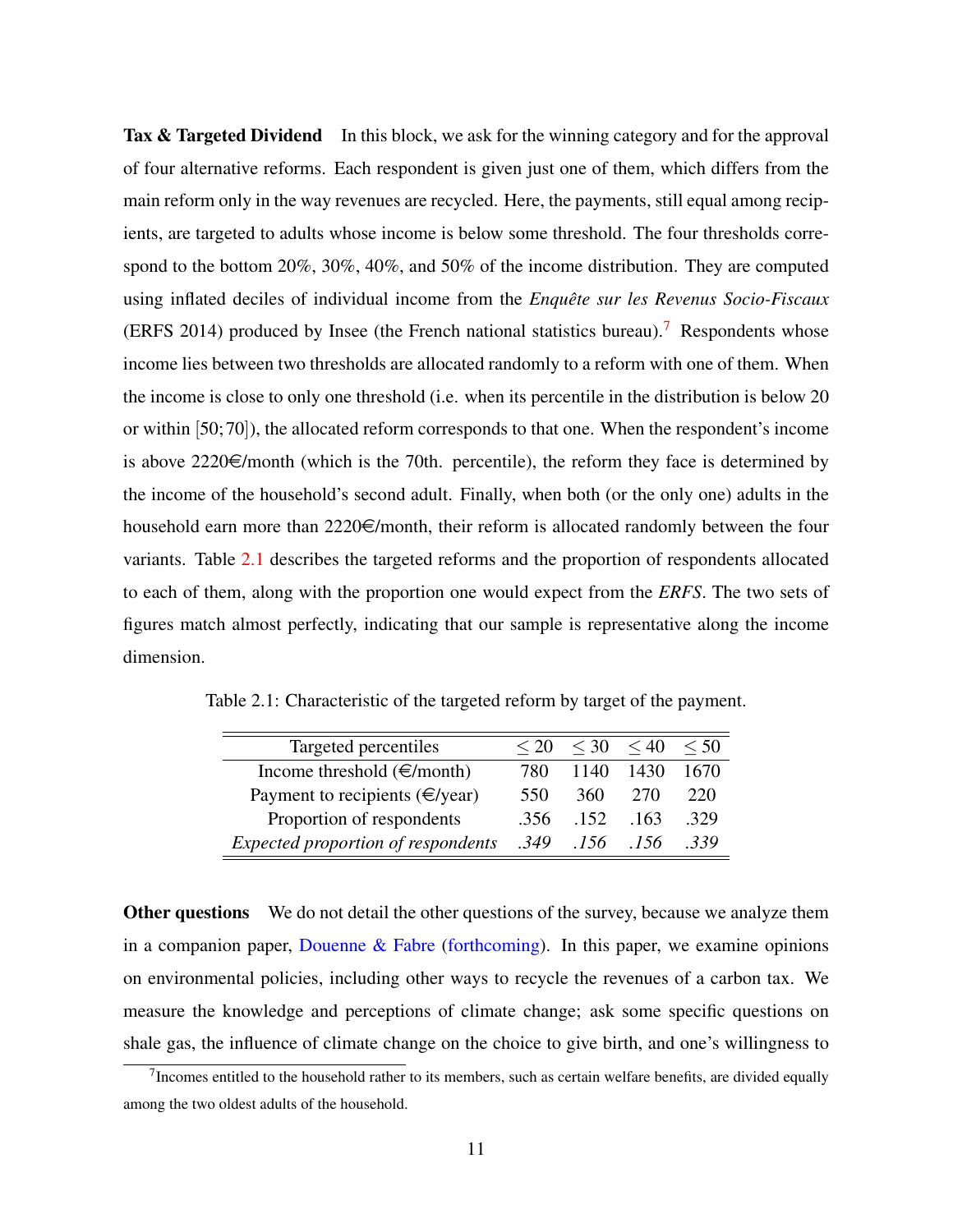change their lifestyle. We study the use, availability, and satisfaction with public transportation and active mobility. We also ask for political preferences, including position in relation to the Yellow Vests. Finally, we let the respondent express any comment in a text box.

#### 2.1.3 Ensuring data quality

We took several steps to ensure the best possible data quality. We excluded the 4% of respondents who spent less than 7 minutes on the full survey. We confirm that response time is not significantly correlated with our variables of interest (such as approval or subjective gain). In order to screen out inattentive respondents, a test of quality of the responses was inserted, which asked to select "A little" on a Likert scale. The 9% of respondents who failed the test were also excluded, which yields a final sample of 3002 respondents. Also, when the questions about a reform were spread over different pages, we recalled the details of the reform on each new page. We checked for careless or strange answers on numerical questions, such as income or the size of the household. We flagged 10 respondents with aberrant answers to the size of the household (and capped it to 12) and up to 273 respondents with inconsistent answers, such as a household income smaller than individual income, or a fuel economy higher than 90 liters per 100 km. An examination of these answers shows no significant correlation with our variables of interest, and suggests that these respondents have simply mistaken the question. Among these inconsistent answers, 58 respondents have answered more than  $10,000\in$  as their monthly income (despite the word "monthly" being in bold and underlined), with answers in the typical range of French incomes. We have divided these figures by 12.

#### 2.1.4 Notations

To improve the understanding of our specifications in the regression Tables, we adopt consistent notations throughout the paper. For questions where possible answers are "Yes"/"No"/"PNR", we define two kinds of dummy variables: the default ones correspond to *not "No"* answers, while we put a dot on dummy variables for *"Yes"*. For example, acceptance is denoted *A* while approval is denoted  $\vec{A}$ . Furthermore, for questions that are asked several times, namely acceptance and winning category, an exponent is added to specify the step at which the question is asked. Table [2.2](#page-12-1) describes these exponents as well as the notations corresponding to the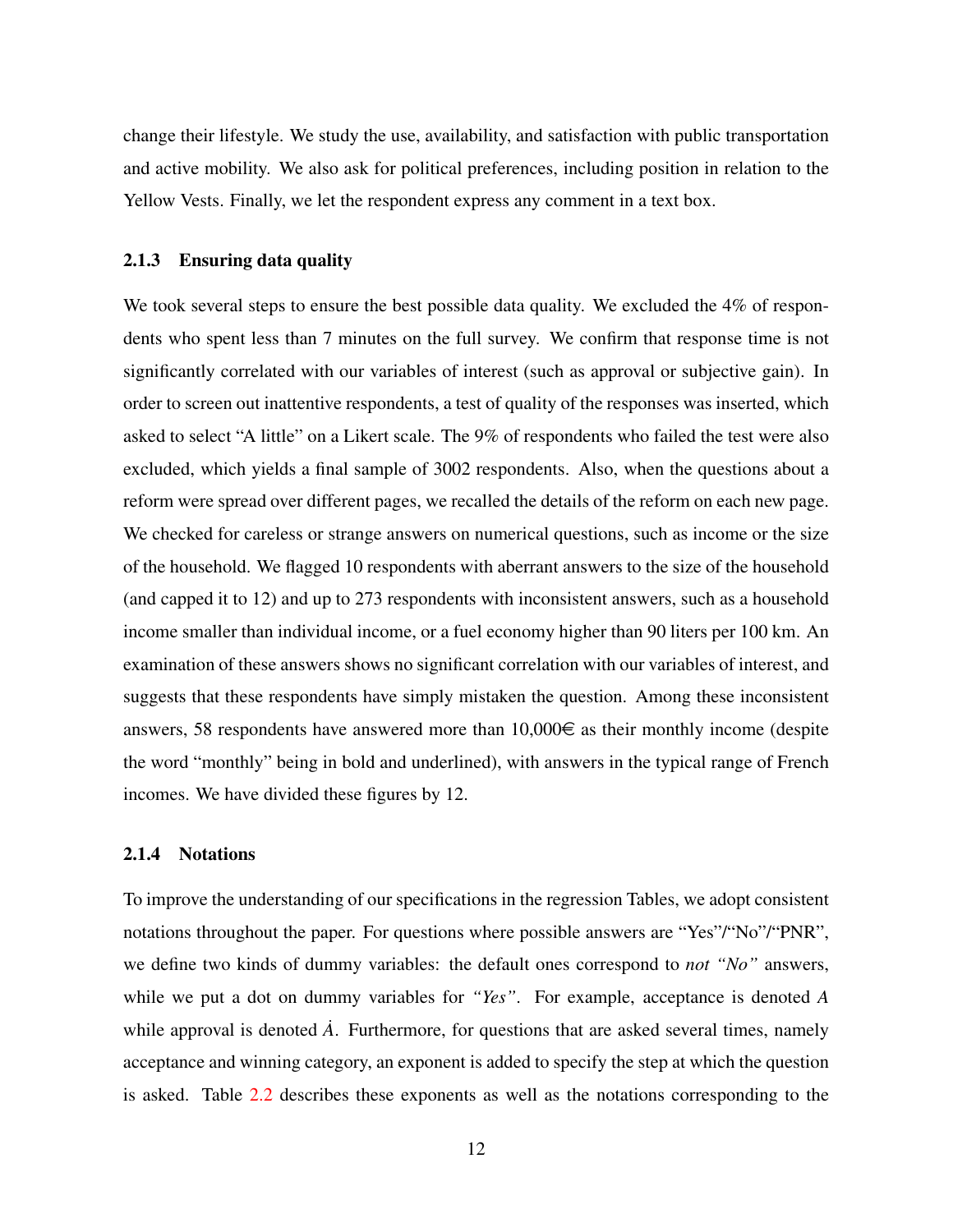different notions of gain that we use. Uppercase is used for binary and lowercase for continuous variables, Greek letters denote objective notions, with a hat for our estimation of gains and without for the true (unknown) ones. To give another example, the broad notion of self-interest at the initial step, i.e. the belief that one does not lose, is denoted  $G^I$ , and the strict belief that one wins at Tax & Targeted dividend is denoted  $G<sup>T</sup>$ .

| <b>Step</b>     |               | Initial |                      | After knowledge |           | with Targeting |
|-----------------|---------------|---------|----------------------|-----------------|-----------|----------------|
| <b>Variants</b> |               |         | Progressivity        | Feedback        |           |                |
|                 | Exponent      |         |                      | F               |           |                |
|                 |               |         |                      |                 |           |                |
|                 | Gain          |         | Subjective           | True            | Estimated |                |
|                 | Numeric       |         | g                    |                 | $\gamma$  |                |
|                 | <b>Binary</b> |         | G (g > 0), G (g > 0) |                 |           |                |

<span id="page-12-1"></span>Table 2.2: Notations for the different reforms and for gain notions.

#### 2.2 Official households surveys

#### <span id="page-12-0"></span>2.2.1 Eliciting objective aggregates and distributions

One of the goals of the paper is to compare respondents' perceptions with the actual impact of a carbon tax on households' purchasing power. For this purpose, we use the database constructed by [Douenne](#page-39-5) [\(2018\)](#page-39-5) whose objective was to estimate the distributive effects of a carbon tax for French households. This database matches two households surveys produced by Insee: the consumer survey *Budget de Famille* (BdF 2011) and the transport survey *Enquête Nationale Transports et Déplacements* (ENTD 2008).

Consumer survey "Budget de Famille" The consumer survey *Budget de Famille* (BdF 2011) is a household survey providing information over all households' revenues and expenditures, together with many socio-demographic characteristics. It was conducted in several waves from October 2010 to September 2011, over a representative sample of 10,342 French households. The main advantage of BdF when studying the incidence of carbon taxation is that expenditures in both housing and transportation energies are reported. Consumption of housing energies is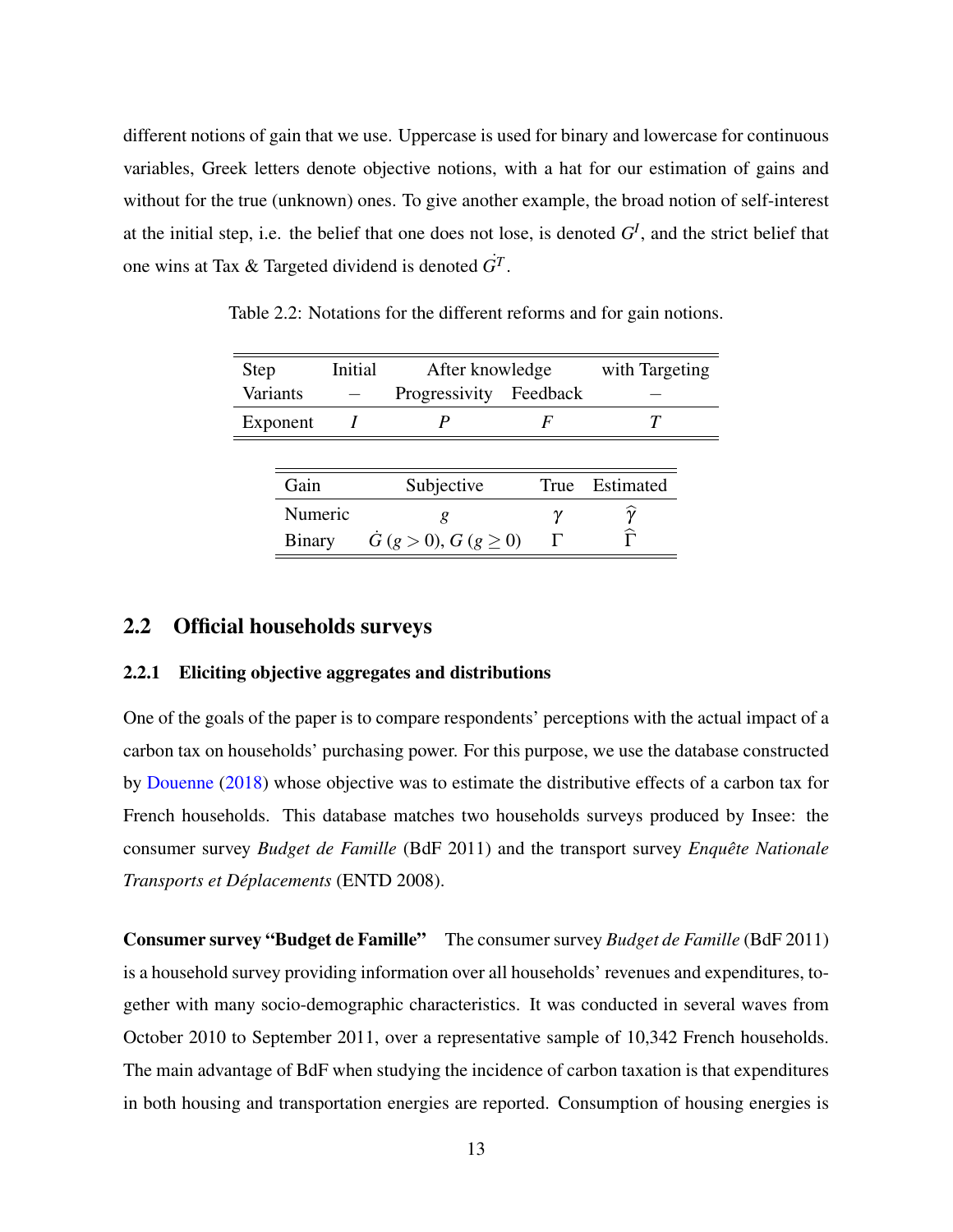taken from households' bills, and for most other goods respondents report their expenditures over the past week. As explained in [Douenne](#page-39-5) [\(2018\)](#page-39-5), this data collection is problematic when looking at the incidence of a tax on transportation energies, as short-run fluctuations in consumption lead to overestimate the variation in expenditures.

Transport survey "Enquête Nationale Transports et Déplacements" To overcome this limitation, BdF is matched with the transport survey *Enquête Nationale Transports et Déplacements* (ENTD 2008). ENTD was conducted in several waves from April 2007 to April 2008, over a representative sample of 20,178 French households. It provides information on households characteristics, their vehicle fleet and use over the past week, but most importantly it gives information on annual distances travelled with these vehicles. This last information enables us to recover the distribution of transport fuel expenditures without over-estimating its spread. Such matching is not necessary for housing energies as these already represent consumption over long periods in BdF. Finally, data from National Accounts is used to make the data representative of the year 2017.

Computing tax incidence and revenues From this dataset, we are able to compute the distribution of households' *objective* net gains in purchasing power after the policies proposed. We also use it to determine the total tax revenue to be redistributed lump sum. The formulas used for these computations are given in Appendix  $B.1$ . Our computations use typical elasticities found in the literature on French households:  $-0.4$  for transport and  $-0.2$  for housing, as well as an incidence borne at  $80\%$  $80\%$  by consumers.<sup>8</sup>

#### <span id="page-13-0"></span>2.2.2 Computing households' expected net gains

Simulating expected gains for the feedback Households are asked about yearly distance travelled and average fuel consumption of their private vehicles. From this information, it is then possible to compute the expected cost of a carbon tax on transport fuels. For housing energies, the collected information does not enable such simple calculations. Instead, we use

 $8$ These values correspond to the short run uncompensated price elasticities estimated by [Douenne](#page-39-5) [\(2018\)](#page-39-5), and are in line with previous findings on French households (e.g. [Clerc & Marcus,](#page-39-6) [2009;](#page-39-6) [Bureau,](#page-39-7) [2011\)](#page-39-7).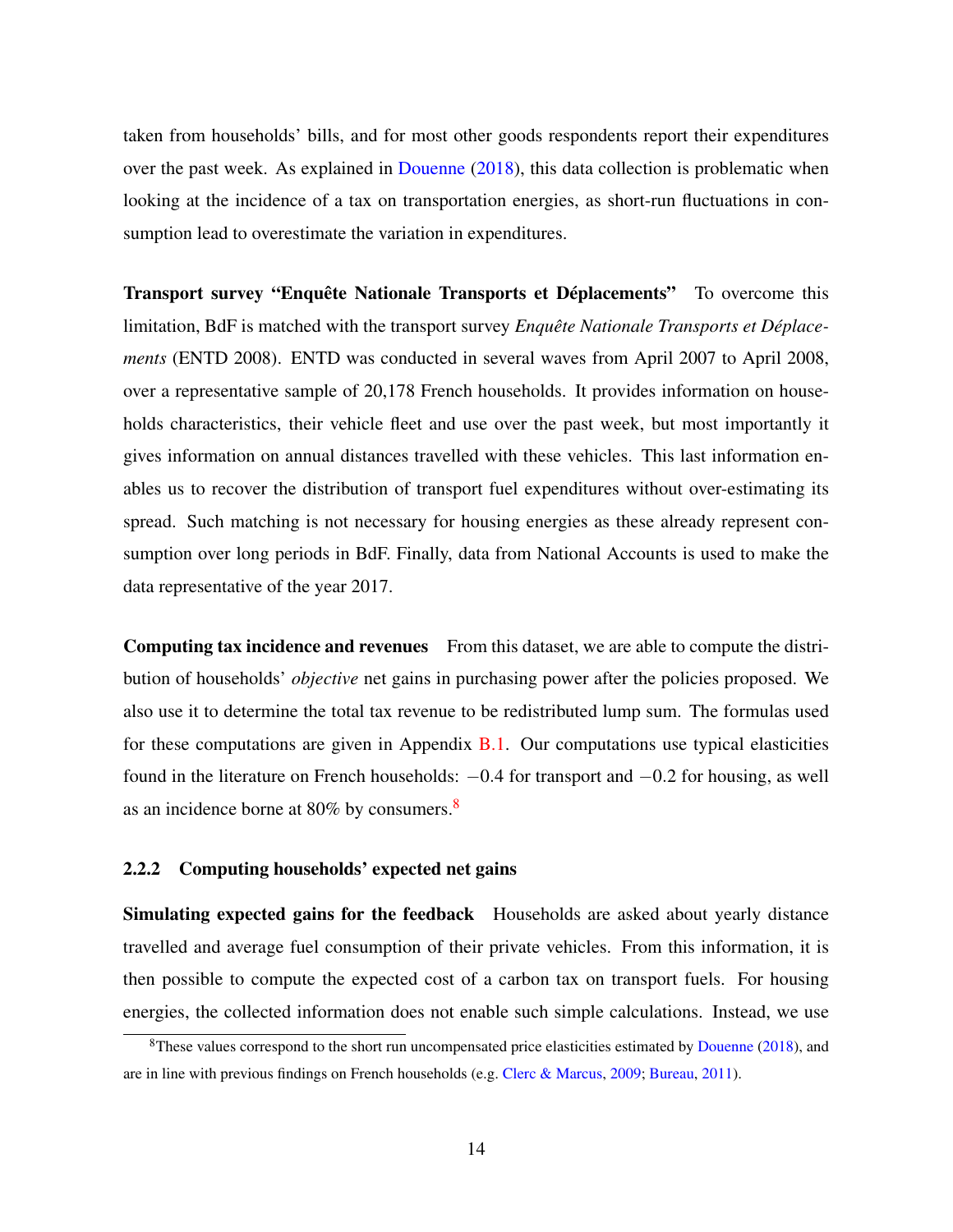the housing survey *Enquête Logement* (EL 2013) that provides information on household expenditures in housing energies as well as many demographic and energy characteristics. The survey was conducted between June 2013 and June 2014 over a sample of 27,137 households in metropolitan France. This enables us to compute the expected cost from the carbon tax on housing energies, and regress it on household characteristics. The results are provided in Appendix [B.2,](#page-46-0) where they are shown to be as least as accurate as the ones obtained from alternative prediction methods and specifications. The distribution of housing energy expenditures is highly comparable to that of BdF. Adding this estimated cost to the one simulated for transportation energies, subtracting the amount received in lump sum transfers, and dividing by the number of consumption units, we estimate the impact of the policy on the purchasing power of each household.

Assessing feedback's accuracy The previous estimation could have also been conducted with BdF data. Still, running this estimation on the housing survey enables us to test the accuracy of our prediction out-of-sample: for each household in BdF, we compute the impact of the policy on their purchasing power and compare it to the prediction from our simulations. Figure [C.1](#page-49-0) in Appendix [C.2](#page-49-1) shows how the probability that our prediction is correct depends on objective gains. For five households out of six, we correctly predict whether their purchasing power would increase or decrease through the policy. We make this ratio symmetrical: among households in BdF predicted to win, 83.4% were actual winners, while among those predicted to lose, 83.4% were actual losers. Since the simulation and its test are done on different households, there is no concern for over-fitting: the probability that our feedback is correct is not overestimated. Assuming that the characteristics reported by our respondents are correct, there is no reason to believe that the probability of error is higher or lower when simulations are applied to our survey respondents.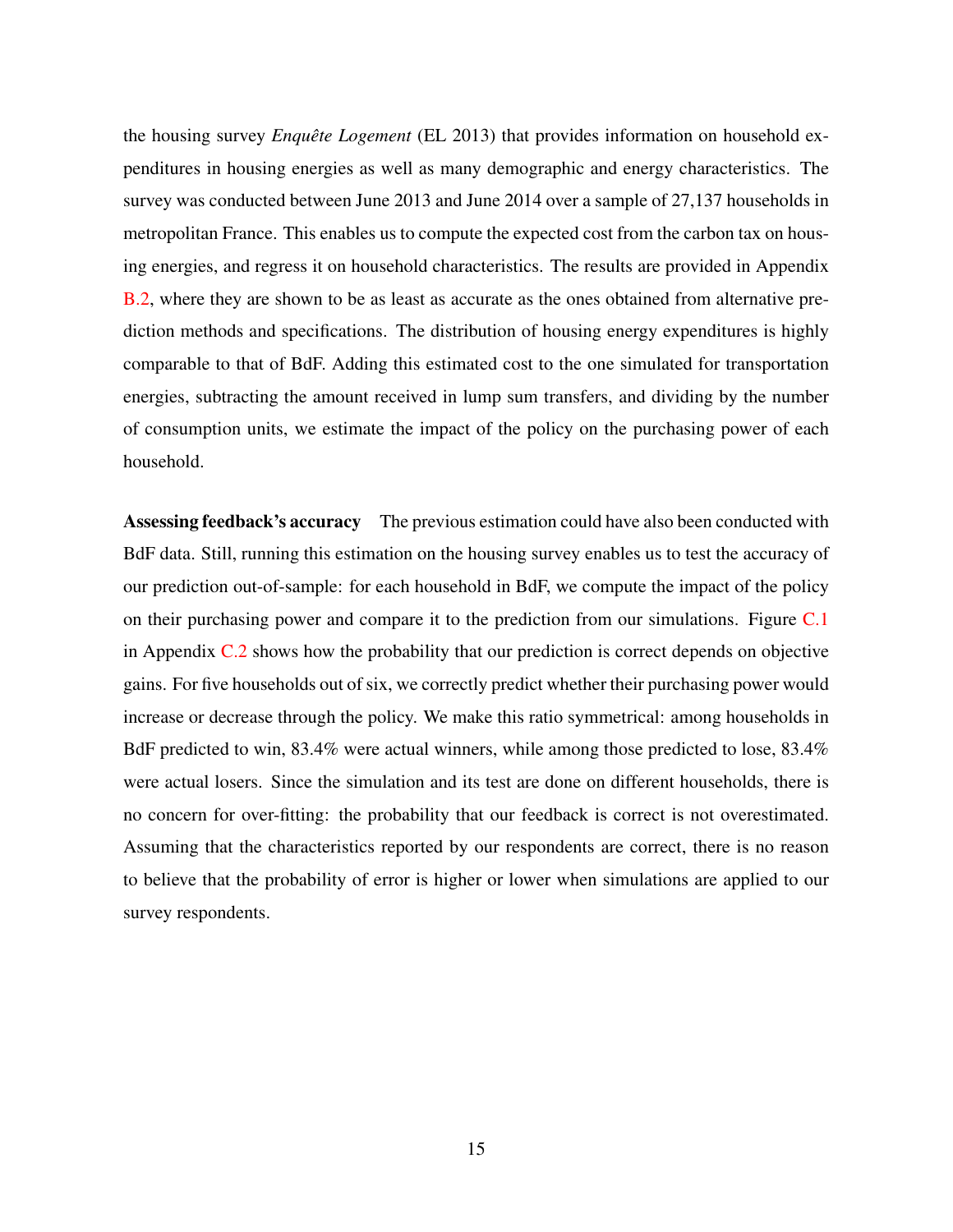# <span id="page-15-0"></span>3 Perceptions

#### <span id="page-15-1"></span>3.1 Self-interest

Over-estimation of policy costs Figure [3.1](#page-16-0) plots the kernel density of expected net gains for objective data from BdF, and subjective beliefs from our survey. Figure [3.2](#page-16-1) compares the CDF of objective vs. subjective net gains.<sup>[9](#page-0-0)</sup> It is evident from these figures that on average, respondents overestimate the cost of the policy, even in the extreme case of perfectly inelastic expenditures. This result holds both for the carbon tax and for partial carbon taxes on transport and housing energies. The average net gains from the carbon tax on transport, housing, and both, are respectively 18 $\in$  per consumption unit (c.u.), 6 $\in$  per c.u., and 24 $\in$  per c.u. from BdF data. Extrapolating from our survey, we instead find average subjective net gains of respectively  $-61\epsilon$ , −43€, and −89€. The median gap of 116€ between objective and subjective gains indicates a substantial bias towards loss from typical respondents. This bias is widespread, as we find that 89% of respondents underestimate their gain of purchasing power using our household-specific estimation. This proportion remains as high as 77 % when assuming inelastic expenditures, which provides a lower bound on the share who underestimate their net gain in utility. In other words, while 70% of households should benefit (in monetary terms) from the compensated carbon tax, only 14% think they would (and  $22\%$  see themselves unaffected).<sup>[10](#page-0-0)</sup>

Heterogeneity in bias In order to characterize profiles of individuals more likely to misperceive their gains, we regress mis-perception over many respondents' characteristics. Misperception is defined as a gap between objectively estimated and subjective net gains beyond 110 $\in$  per c.u., because our estimation differs from true objective gain by more than 110 $\in$  in only 5% of cases. This definition ensures that the 55% of respondents with a mis-perception

<sup>9</sup>The subjective intervals are translated into numerical values, assuming that the distribution within each interval is the same as that of BdF data. Within each bin, we draw values that match the actual distribution for the PDF, while we simply take the actual average for the CDF. Among the several methods that we tried to assign numerical values, all realistic ones yield identical results, and we find an overestimation of policy costs even in the most conservative one (taking the maximal bounds of intervals).

 $10$ For transport and housing energy taxes, the objective proportions of winners are very similar at respectively 74% and 67%, while the subjective shares are 16% and 17% (with 22% and 30% of unaffected).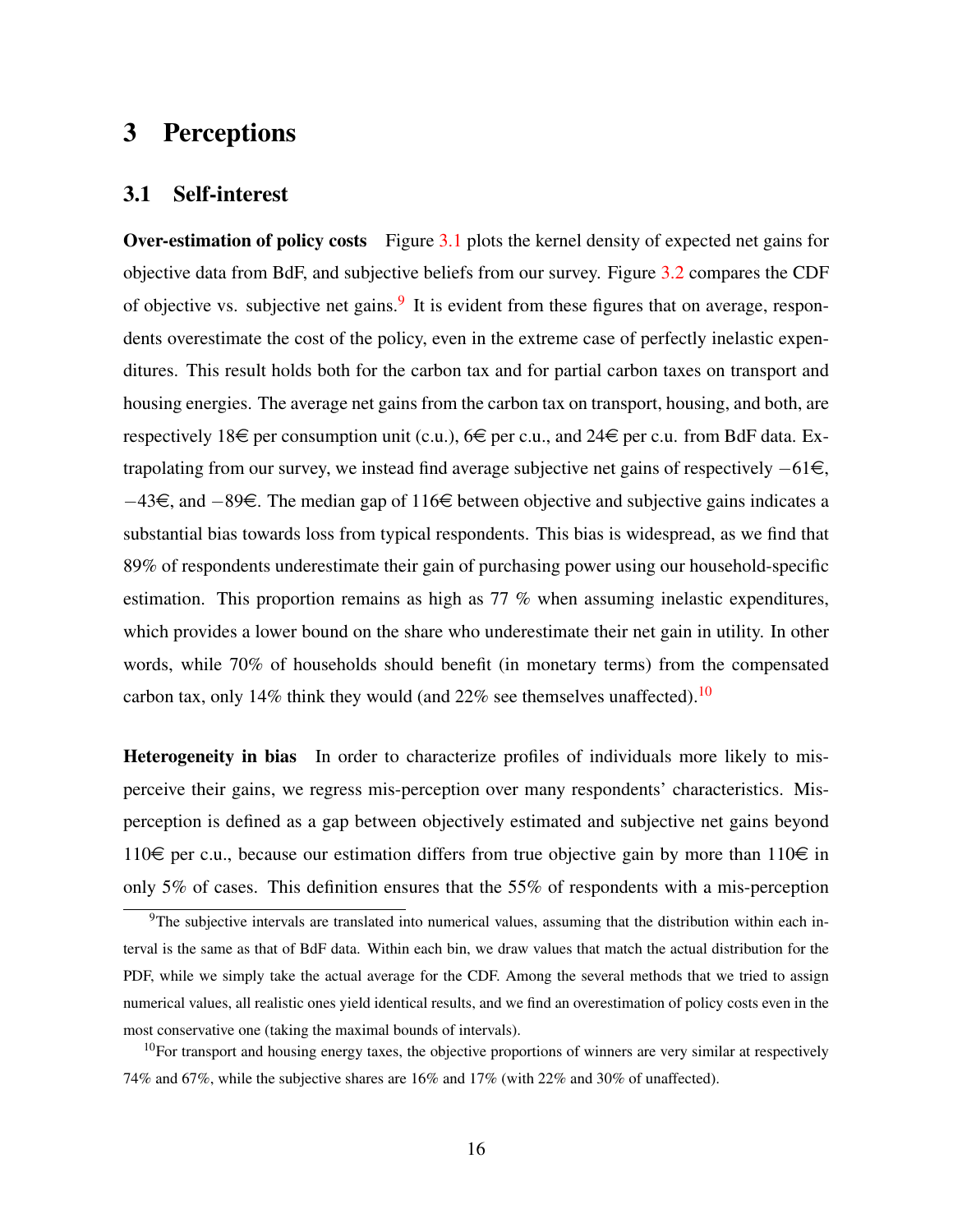<span id="page-16-0"></span>

<span id="page-16-1"></span>Figure 3.1: Distribution of objective (dark blue) vs. subjective (orange) net gains from our Tax & Dividend.



NOTE: Dashed blue lines represent distributions of objective gains in the extreme case of totally inelastic expenditures. Vertical dotted orange lines show the limits of intervals answers of subjective gains.

Figure 3.2: CDF of objective (dark blue) vs. subjective (orange) net gains from our Tax & Dividend.

have in fact a large bias. Other definitions for the bias yield very similar results. The results given in Table [3.1](#page-18-0) show that mis-perception is largely idiosyncratic: controlling for a large set of variables<sup>[11](#page-0-0)</sup> (column 1), the  $R^2$  remains small (0.06). Still, we identify several variables having a significant effect on mis-perception. In particular, females appear to mis-perceive their gain 4 percentage points (p.p.) more on average, all else equal. Ecologists on the other hand are about 6 p.p. less likely to display a large bias. Interestingly, while the standard left/right political

<sup>&</sup>lt;sup>11</sup>The control variables used throughout the paper are described in Appendix  $G$ .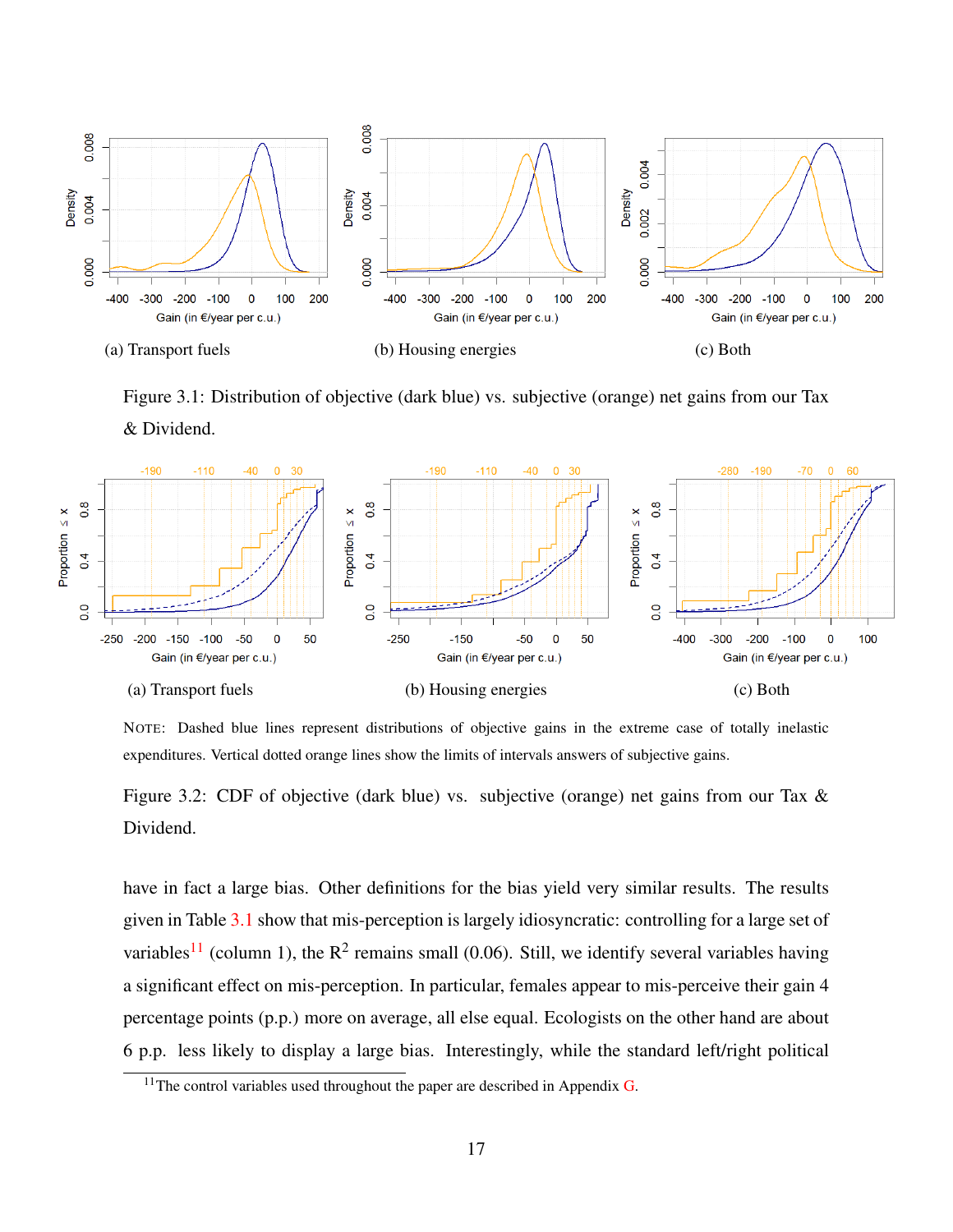leaning has no significant effect, the position towards the Yellow Vests appears to be the most critical determinant in mis-perception. Relative to respondents who declared to be opposed to the movement, those who declared to "understand", "support", or "be part" of it are more likely to mis-perceive their gains. This effect is increasing with the degree of adhesion, up to 20 p.p. for individuals who declared to be part of the movement. Column (3) additionally includes one's position towards the policy as a covariate: we see that people who approve the policy are 28 p.p. less likely to mis-perceive their gains relative to those who do not accept it, and 10 p.p. less likely relative to those who do not know. We can think that the degree of support of the policy is what determines most of the bias (explaining e.g. why *ecologist* loses its explanatory power when we control for the support), and that the Yellow Vests variables remain significant only because they capture different *degrees* of rejection of the tax (which our Yes/No question cannot do).

Overall, typical biases are large and closely related to one's convictions. However, the direction(s) of causality between beliefs and rejection is not resolved at this stage. Section [4](#page-20-0) provides robust evidence that some people think they lose because they oppose the tax, while section [5](#page-26-0) shows that perceived outcomes causally influence approval.

#### <span id="page-17-0"></span>3.2 Environmental effectiveness

A well established result in the literature on the acceptability of climate policies is the perceived ineffectiveness of Pigouvian instruments (e.g. [Dresner et al.,](#page-39-8) [2006a;](#page-39-8) [Kallbekken et al.,](#page-41-6) [2011;](#page-41-6) [Baranzini & Carattini,](#page-38-3) [2017\)](#page-38-3). In particular, people do not see carbon taxes as effective to fight climate change. Our findings confirm this result: among our survey respondents, only 17% answered "Yes" when asked whether our Tax & Dividend would be effective in reducing pollution and fighting climate change, 66% answered "No", 18% that they did not know.

An explanation sometimes encountered to explain perceptions of ineffectiveness is that most people believe that energy consumption is quite inelastic [\(Kallbekken & Sælen,](#page-41-2) [2011;](#page-41-2) [Carattini](#page-39-0) [et al.,](#page-39-0) [2018\)](#page-39-0). To test this hypothesis, we regress a binary variable *E* equal to 0 if the respondent does not perceive the policy as environmentally effective and 1 otherwise, on their subjective price elasticity for French people. As respondents were randomly assigned to transport or housing, we run a separate regression for both types of energies. Table  $C.1$  in Appendix  $C.3$  reports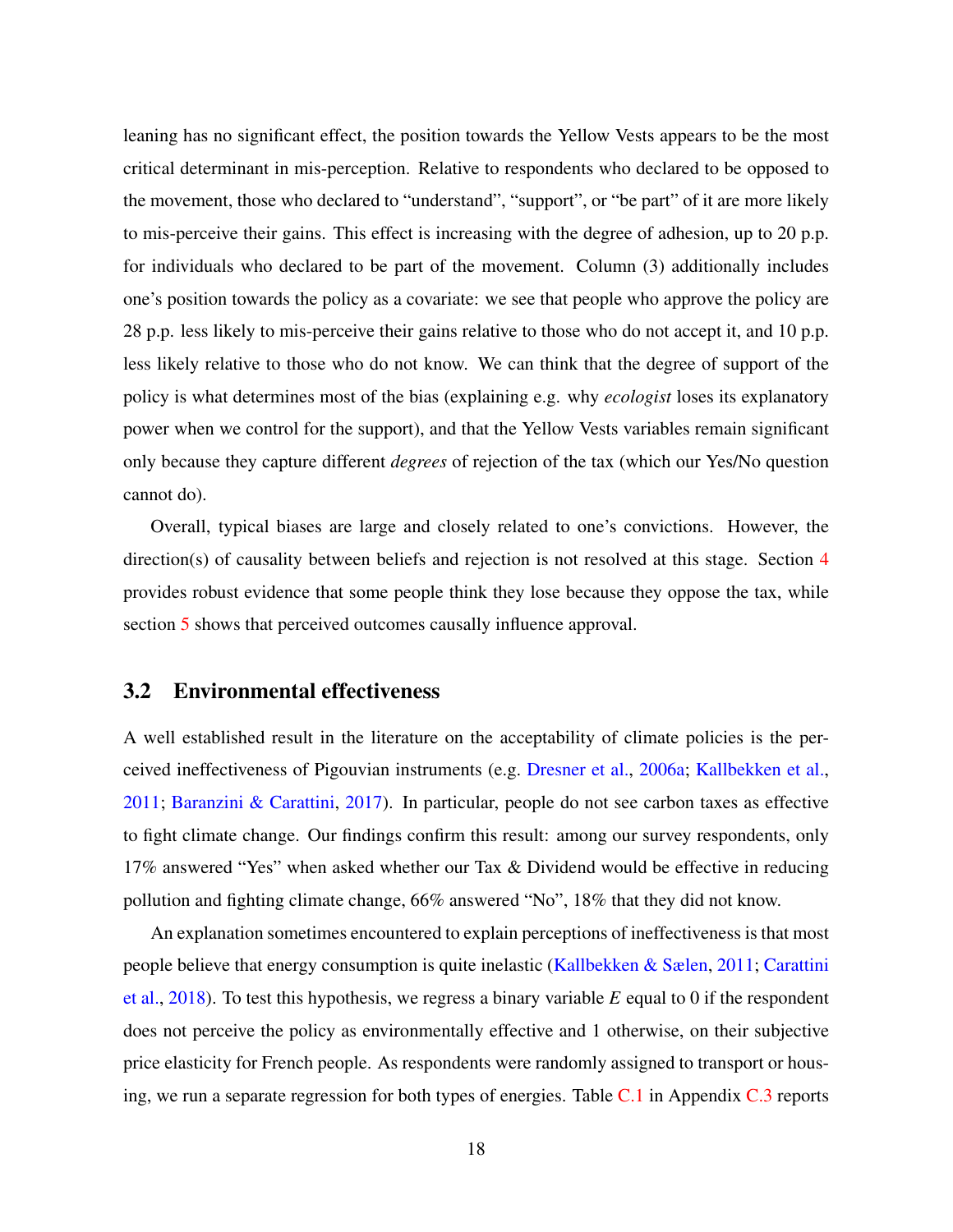<span id="page-18-0"></span>

|                                         | Large bias ( $ \hat{\gamma} - g  > 110$ ) |              |            |
|-----------------------------------------|-------------------------------------------|--------------|------------|
|                                         | <b>OLS</b>                                | logistic     | <i>OLS</i> |
| Initial tax: PNR (I don't know)         |                                           |              | $-0.179$   |
|                                         |                                           |              | (0.023)    |
| Initial tax: Approves                   |                                           |              | $-0.284$   |
|                                         |                                           |              | (0.031)    |
| Sex: Female                             | 0.036                                     | 0.030        | 0.042      |
|                                         | (0.020)                                   | (0.020)      | (0.019)    |
| Ecologist                               | $-0.064$                                  | $-0.061$     | $-0.025$   |
|                                         | (0.026)                                   | (0.026)      | (0.026)    |
| <b>Yellow Vests: PNR</b>                | 0.039                                     | 0.035        | 0.024      |
|                                         | (0.036)                                   | (0.035)      | (0.036)    |
| <b>Yellow Vests: understands</b>        | 0.081                                     | 0.062        | 0.041      |
|                                         | (0.025)                                   | (0.024)      | (0.025)    |
| Yellow Vests: supports                  | 0.108                                     | 0.103        | 0.051      |
|                                         | (0.026)                                   | (0.025)      | (0.026)    |
| Yellow Vests: is part of                | 0.202                                     | 0.193        | 0.147      |
|                                         | (0.048)                                   | (0.040)      | (0.047)    |
| Controls: Socio-demo, political leaning | $\checkmark$                              | $\checkmark$ | ✓          |
| <b>Observations</b>                     | 3,002                                     | 3,002        | 3,002      |
| $R^2$                                   | 0.061                                     |              | 0.098      |

Table 3.1: Determinants of bias in subjective gains

results with and without control variables. They all consistently indicate that a respondent anticipating an elasticity of −1 is (on average) 6 p.p. more likely to perceive the policy as effective than one anticipating no elasticity. Although significant, the magnitude of the effect is modest, showing that the perceived ineffectiveness of tax instruments should not be reduced to small subjective elasticities. Indeed, among respondents who perceive the policy as environmentally ineffective, almost half anticipate responses to price changes larger than the literature.<sup>[12](#page-0-0)</sup>

A more plausible explanation for perceived ineffectiveness is that people do not believe

<sup>12</sup>Overall, average subjective elasticities are close to these estimates for transport (at −0.45) and somewhat overestimated for housing (−0.43). Among those who declared that the policy was not effective, 45% (resp. 43%) anticipated an aggregate elasticity at or below −0.5 for housing (resp. for transport), while elasticities obtained from the literature are around −0.2 for housing and −0.4 for transport.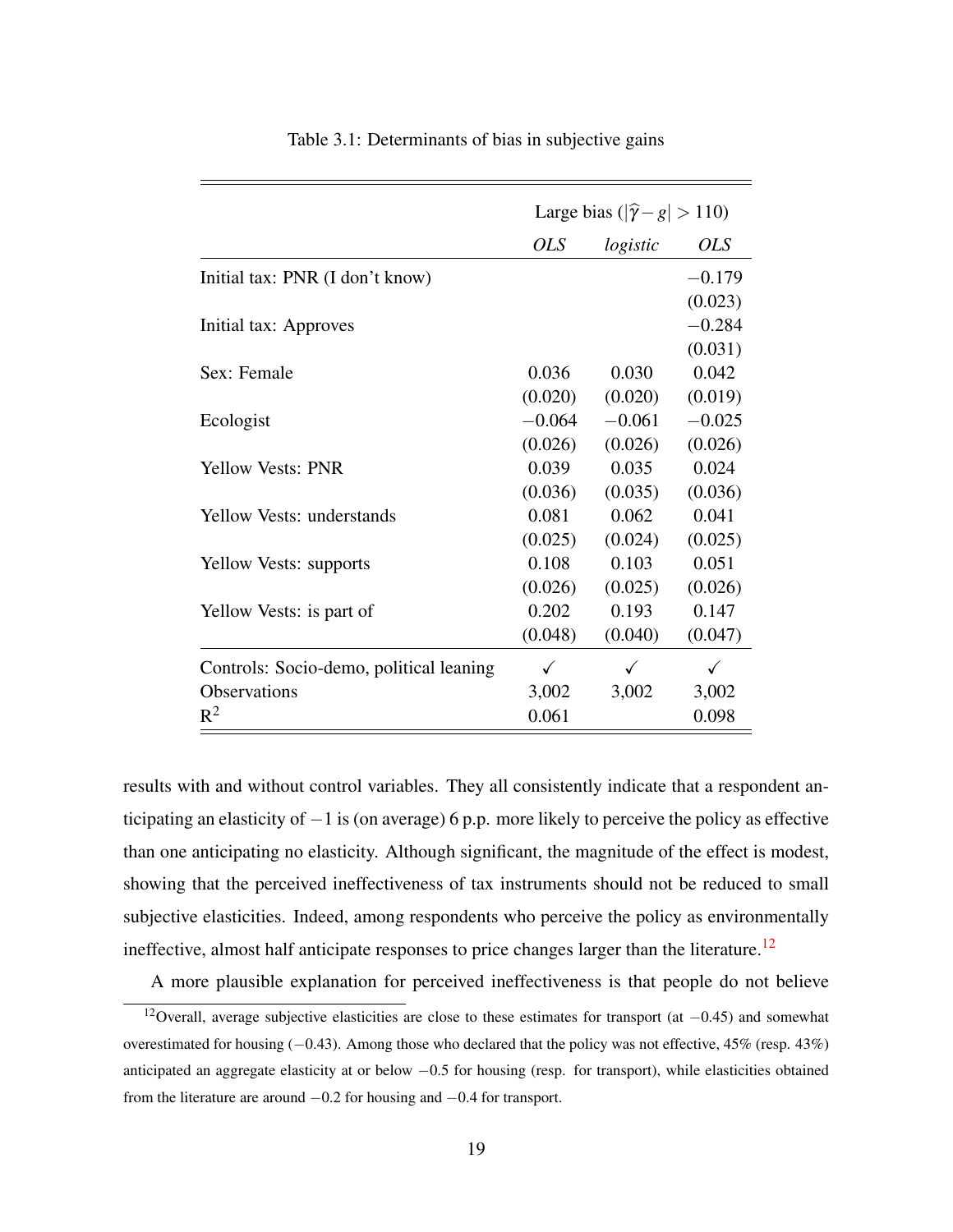that the policy would be sufficient to *substantially* affect pollution and climate change. Taking respondents' average anticipated elasticities for transport and housing energies (that are fairly accurate<sup>[12](#page-0-0)</sup>), the tax should reduce French greenhouse gas (GhG) emissions by 5.7 Mt of  $CO<sub>2</sub>$ equivalent  $(CO<sub>2</sub>e)$  each year, according to the simulation from BdF data. This reduction corresponds to 0.8% of French annual emissions, 0.01% of global ones, and does not suffice to reach the official objective of a decrease in emissions by 1.8% *each year* to reach carbon neutrality in  $2050<sup>13</sup>$  $2050<sup>13</sup>$  $2050<sup>13</sup>$  Thus, although respondents do anticipate responses to price incentives, our results suggest that they do not perceive a  $50 \in \text{/tCO}_2$  national carbon tax as a proportionate reaction to climate change.

### 3.3 Progressivity

It is often argued that a critical barrier to accept carbon taxation is its perceived distributional impact, in particular the higher burden imposed on lower income households [\(Bristow et al.,](#page-39-2) [2010;](#page-39-2) [Brannlund & Persson,](#page-38-2) [2012;](#page-38-2) [Gevrek & Uyduranoglu,](#page-40-2) [2015\)](#page-40-2). A broad literature has shown that carbon taxation alone is regressive [\(Poterba,](#page-42-5) [1991;](#page-42-5) [Metcalf,](#page-41-8) [1999;](#page-41-8) [Grainger & Kolstad,](#page-40-3) [2010\)](#page-40-3), meaning that it is more costly for poorer households as a share of their resources. However, it has also been shown that redistributing its revenue through uniform lump sum transfers a mechanism known as flat-recycling — can make the policy progressive (West  $&$  Williams, [2004;](#page-43-2) [Bento et al.,](#page-38-6) [2009;](#page-38-6) [Williams et al.,](#page-43-3) [2015\)](#page-43-3), including for France [\(Bureau,](#page-39-7) [2011;](#page-39-7) [Douenne,](#page-39-5) [2018\)](#page-39-5). Figure [B.2](#page-48-1) in Appendix [B.3](#page-48-2) displays the average net gain by income decile for our Tax & Dividend. It clearly appears from this figure that lower income households would gain more than richer households, both in relative and in absolute terms. Yet, only 19% of respondents think the policy would benefit the poorest households, compared to 60% who declare it would not, and 21% who do not know. These results show that beliefs about the distributive effects of carbon taxation are biased, which has not been shown in previous studies.

<sup>&</sup>lt;sup>13</sup>The computations are based on households' carbon emissions. In 2014, French GhG consumption based emissions were equal to 712 MtCO<sub>2</sub>e [\(CGDD,](#page-39-9) [2019\)](#page-39-9). 2017 global emissions were 53.5 GtCO<sub>2</sub>e [\(UNEP,](#page-43-4) [2018\)](#page-43-4). [Alterea](https://www.alterea.fr/strategie-nationale-bas-carbone-de-la-france-en-consultation/) evaluates the reduction required to meet [France National Low-Carbon Strategy](https://www.ecologique-solidaire.gouv.fr/strategie-nationale-bas-carbone-snbc) [\(CGDD,](#page-39-10) [2015\)](#page-39-10) to be 1.8% each year.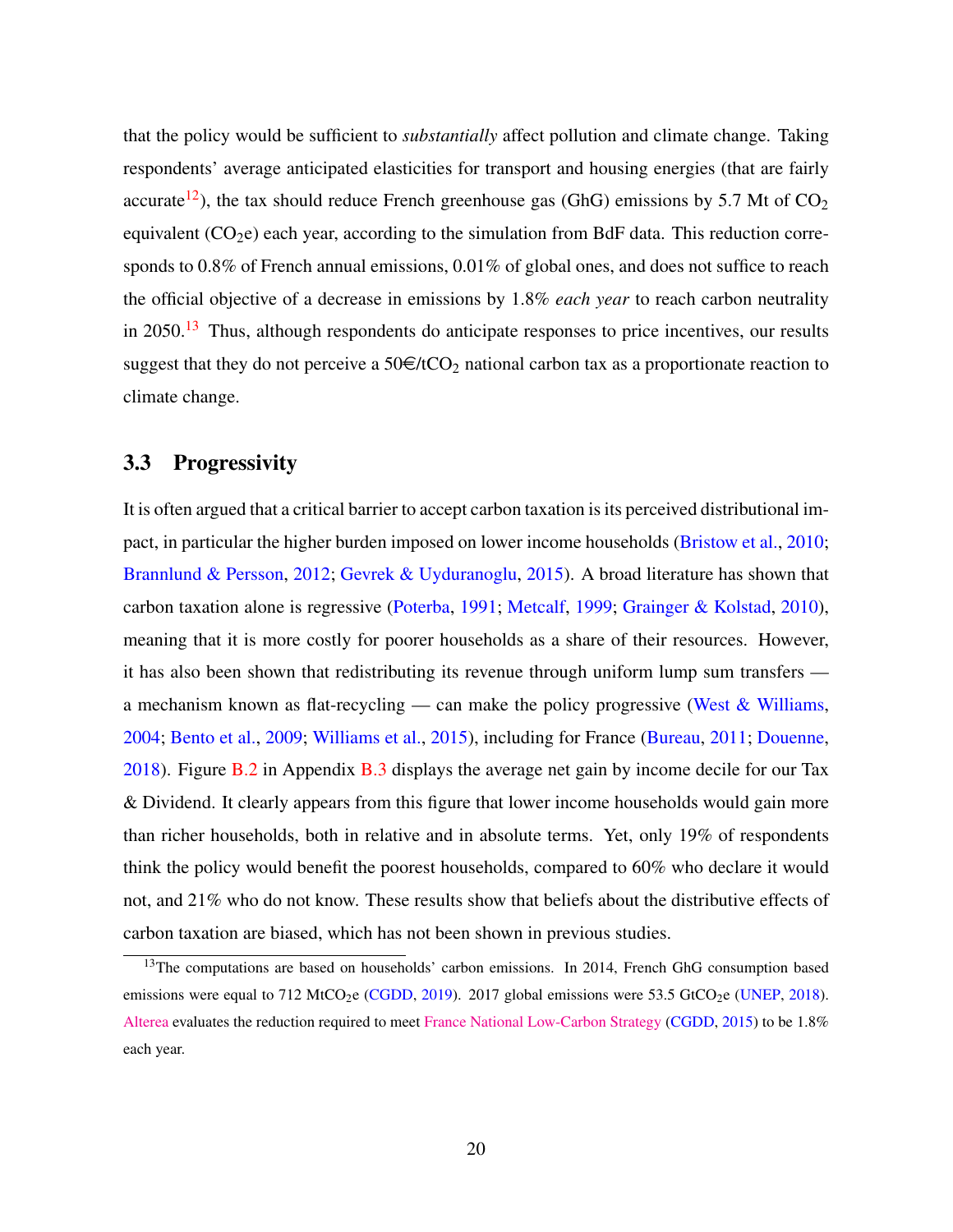### <span id="page-20-0"></span>4 Are beliefs persistent?

The previous section has shown that people's low acceptance of our Tax & Dividend coincides with biased beliefs about the properties of the scheme. As knowledge about these properties has been shown to be decisive for acceptance [\(Carattini et al.,](#page-39-0) [2018\)](#page-39-0), it is important to assess to what extent beliefs are persistent. In the following, we test respondents' reactions to information about their gains, environmental effectiveness, and progressivity. If their biased views simply reflect a lack of knowledge, we should expect them to revise their beliefs after new information is provided, what we refer to as "update".

#### <span id="page-20-1"></span>4.1 Self-interest

Conservatism and pessimism After telling respondents that given their characteristics, they have 5 chances over 6 to "win" or "lose" from the policy, we observe that only 39% of them agree with our feedback  $(G^F = \widehat{\Gamma})$ , far from the 83% expected for a correct update. This result is consistent with findings of the literature that people tend to update like "conservative" Bayesians [\(Edwards,](#page-40-4) [1968\)](#page-40-4). The full transition matrices of people's beliefs are given in Tables [C.2](#page-49-2) and [C.3](#page-49-3) in Appendix [C.2.](#page-49-1) More concisely, Table [4.1](#page-21-0) reports the share of respondents whose beliefs after being informed are aligned with our feedback, with the corresponding 95% binomial confidence intervals. It shows that, for the 24% of individuals who receive a "lose" feedback ( $\hat{\Gamma} = 0$ ), the *ex post* belief is on average consistent with Bayesian updating. If anything, these people would rather tend to agree *too much* with our noisy signal, especially when excluding people who initially consider themselves as unaffected (i.e. focusing on  $g^I \neq 0$ ), for whom 83% does not lie in the 95% confidence interval.<sup>[14](#page-0-0)</sup> The observed conservatism on the whole sample therefore comes from respondents who receive a "win" feedback ( $\hat{\Gamma} = 1$ ). Among the 60% of respondents who initially thought they would lose in this group, only 12% endorse the "win" feedback. This is in sharp contrast with the respondents who initially thought they would win and receive a "lose" feedback, since 82% of them endorse our prediction. Thus, pessimistic beliefs are persistent, but optimistic ones are not.

<sup>&</sup>lt;sup>14</sup>We observe that respondents revise their beliefs less when they feel "unaffected", indicating that some of them may have misunderstood this category for "I don't know".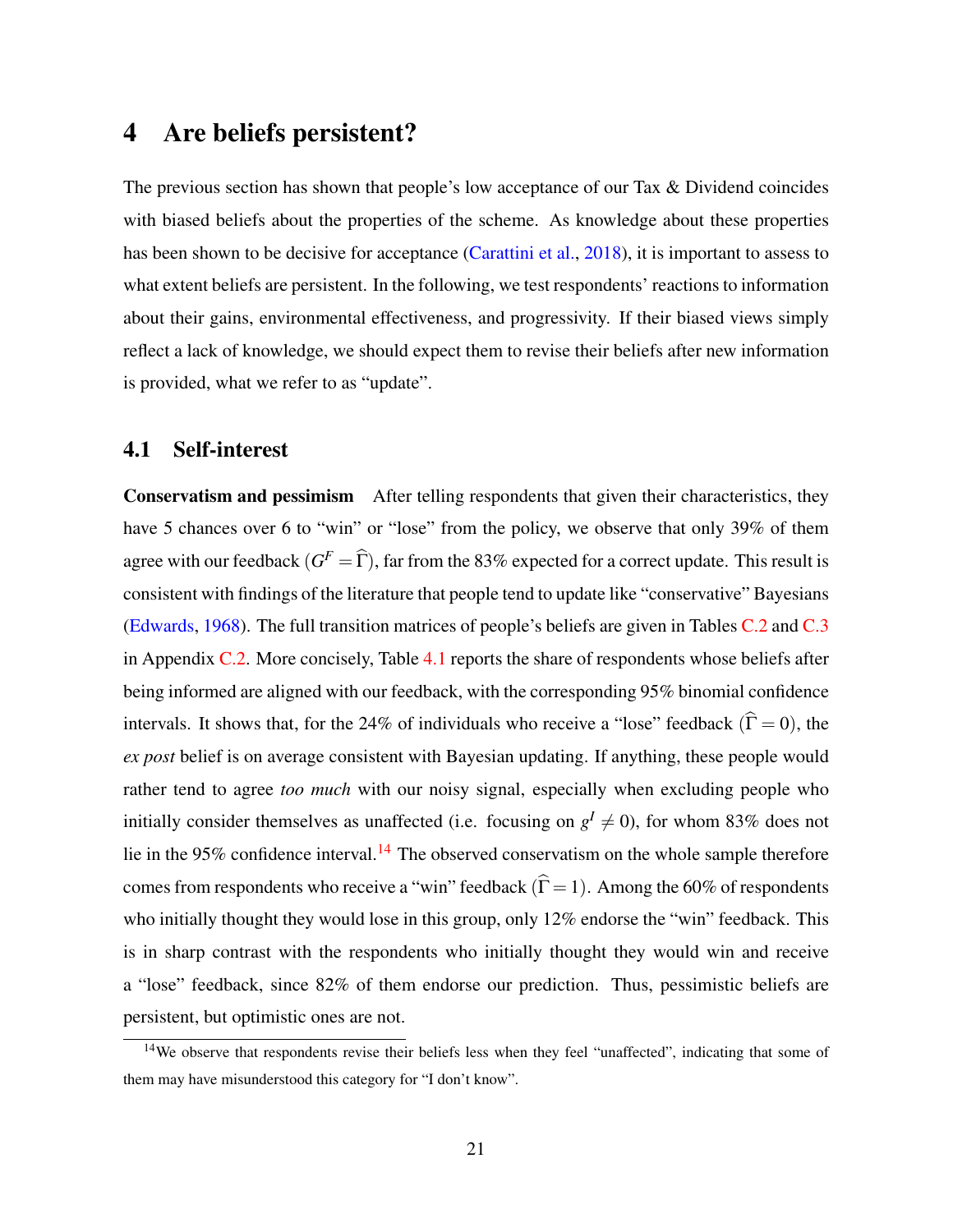| Aligned with feedback: $G^F = \hat{\Gamma}$ |                      |  |
|---------------------------------------------|----------------------|--|
| $\widehat{\Gamma} = 1$                      | $\widehat{\Gamma}=0$ |  |
| $(75.8\%)$                                  | $(24.2\%)$           |  |
| 78.8%                                       | 81.5%                |  |
| $[73.2\%;83.4\%]$                           | $[65.0\%; 91.3\%]$   |  |
|                                             | 44.9%                |  |
| $[17.6\%;26.2\%]$                           | $[33.5\%;56.8\%]$    |  |
| 12.2%                                       | 93.9%                |  |
| $[10.3\%; 14.5\%]$                          | $[90.9\%;96.0\%]$    |  |
|                                             | 92.9%                |  |
| $[23.7\%; 28.7\%]$                          | $[89.8\%;95.1\%]$    |  |
| 25.1%                                       | 85.7%                |  |
| $[23.0\%;27.3\%]$                           | $[82.2\%; 88.7\%]$   |  |
|                                             | 21.6%<br>26.1%       |  |

<span id="page-21-0"></span>Table 4.1: Share of respondents with new beliefs aligned with feedback.

NOTE: The 95% confidence intervals for binomial probabilities are given in brackets.

Table [C.4](#page-50-0) in Appendix [C.2](#page-49-1) conducts the same analysis for the 28% of respondents whose gain is largely positive or largely negative, i.e. above  $110 \in \text{per c.u.}$  in absolute terms. For such respondents, our out-of-sample prediction of the winning category is correct in 99% of cases, as can be seen in the Figure  $C.1$  in Appendix  $C.2$ . The alignments with our feedback are similar for the whole sample and for these respondents for whom we are sure to make a correct prediction. The similarity of alignments for different prediction accuracy rules out the possibility that some respondents do not update because their private information would be *truly* more accurate than our prediction.

There are several ways to rationalize the conservatism and pessimism we observe. The simplest is that respondents perceive our information as biased. They may think we wrongly estimate their likelihood to win and that we are too optimistic. A second interpretation is that they give too much value to their private information relative to the base rate one, a phenomenon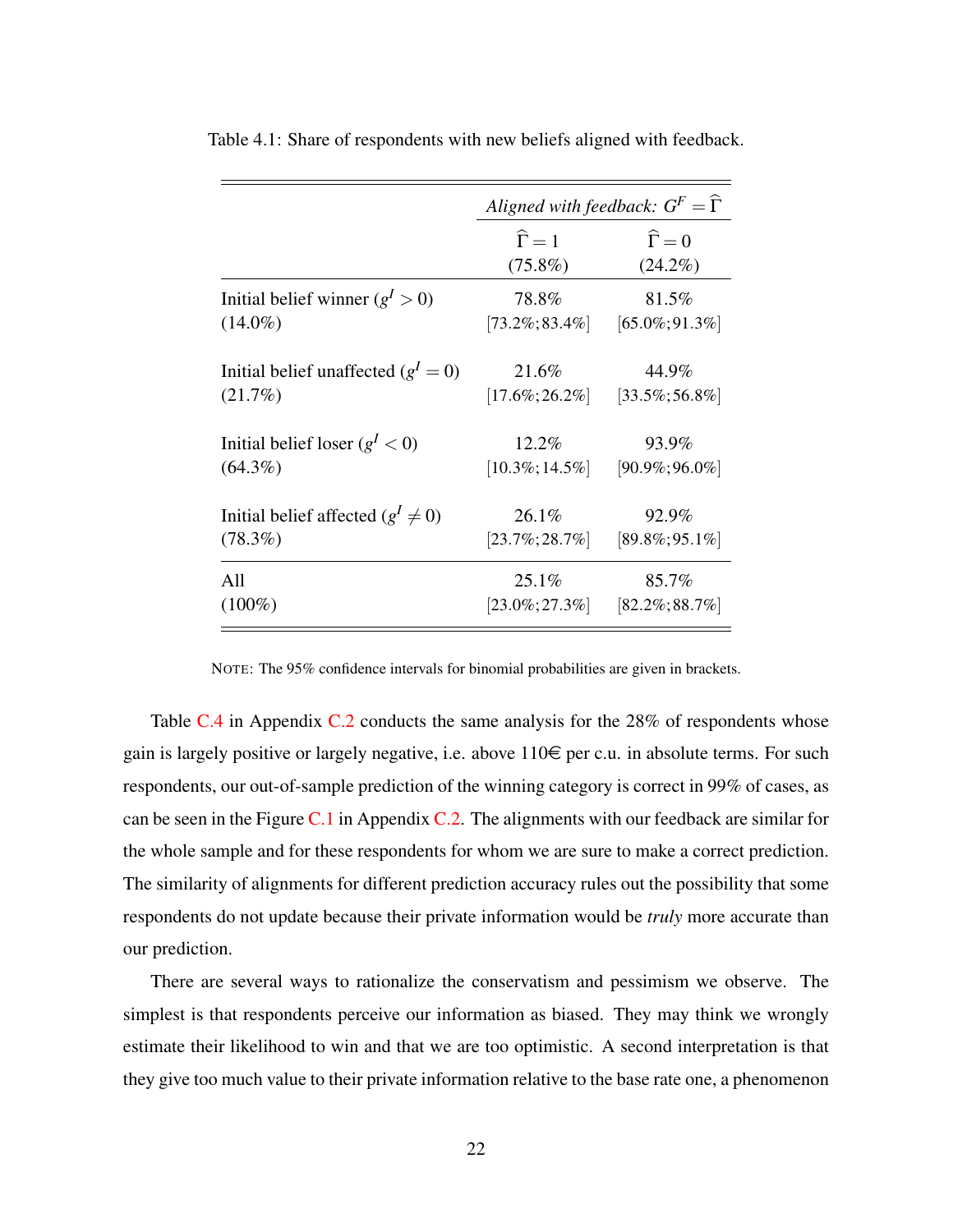known as base rate neglect [\(Grether,](#page-40-5) [1980\)](#page-40-5). That is to say, pessimistic winners might be overconfident in seeing themselves as specific so that they partly discard the new information, e.g. by thinking they are part of the one-sixth for whom our prediction is erroneous. Another explanation is that uncertainty makes people see their possible gains as a distribution (see [Stiglitz,](#page-42-6) [2019\)](#page-42-6). Then, instead of reporting the average of this distribution, people subject to risk-aversion or loss-aversion would reason with conservative estimates for their gains, even more so if they believe that this survey can influence policy makers. In the end, these interpretations are of course not mutually exclusive and empirically not distinguishable, as they all lead to too much pessimism in the revision of their beliefs.

**Determinants of correct updating** The observed asymmetry in beliefs' revision echoes a recent literature that has emphasized how people selectively process information regarding them-selves or specific events, generally in an over-optimistic way [\(Eil & Rao,](#page-40-0) [2011;](#page-40-0) [Mobius et al.,](#page-42-1) [2011;](#page-42-1) [Sharot et al.,](#page-42-2) [2011\)](#page-42-2). By contrast, our results show that in the case of a policy considered as undesirable, people give more weight to negative news. Still, both results are consistent with individuals forming their beliefs in a motivated way. To assess the extent of motivated reasoning, we analyze the heterogeneity in people's updating. To handle the notion of *correct updating*, we define a variable *U* which equals  $+1$  if the respondent adopts a feedback that invalidates their initial belief, −1 if they update against the feedback that confirms it, or 0 if they do not update. Over the sub-sample of *invalidated* respondents who should have updated because their initial winning category is not aligned with our feedback, we regress the *correct updating*, *U*, over the initial belief not to lose,  $G^I$ , and a vector of characteristics,  $C$ :

$$
U_i = \delta_0 + \beta_U G_i^I + \beta_C C + \varepsilon_i \quad \text{for } i : \text{sgn}(g_i) \neq \text{sgn}(\hat{\gamma}_i), \tag{1}
$$

where sgn is the sign function. The high value for  $\beta_U$  reported in column (1) of Table [4.2](#page-23-0) again proves that, among those who should have updated, those who initially think they would win (the optimistic losers) update significantly more correctly than those who do not think so (the pessimistic winners). Many other specifications have been tested, depending on how the unaffected are treated and whether controls are included or not, or with the winning category after the feedback as covariate, and they all confirm a win/lose asymmetry in updating.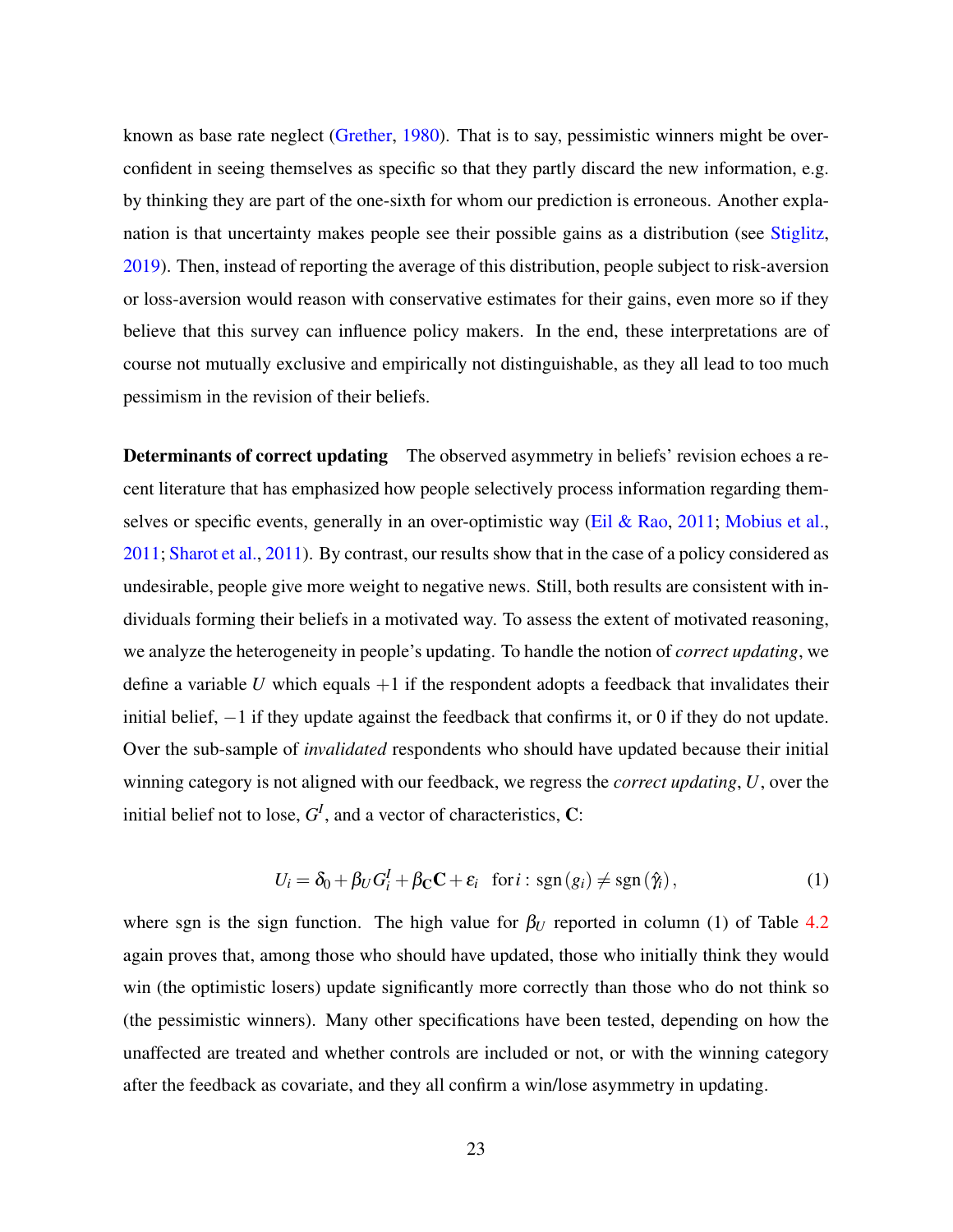<span id="page-23-0"></span>

|                                        | Correct updating $(U)$ |          |          |              |
|----------------------------------------|------------------------|----------|----------|--------------|
|                                        | (1)                    | (2)      | (3)      | (4)          |
| Constant                               | 0.120                  | $-0.035$ | $-0.146$ | $-0.116$     |
|                                        | (0.012)                | (0.179)  | (0.178)  | (0.179)      |
| Winner, before feedback $(\dot{G})$    | 0.695                  | 0.685    | 0.646    | 0.659        |
|                                        | (0.078)                | (0.080)  | (0.080)  | (0.080)      |
| Initial tax: PNR (I don't know)        |                        |          | 0.163    | 0.165        |
|                                        |                        |          | (0.031)  | (0.067)      |
| Initial tax: Approves                  |                        |          | 0.158    | $-0.056$     |
|                                        |                        |          | (0.046)  | (0.115)      |
| Diploma $(1 \text{ to } 4)$            |                        | 0.015    | 0.016    | 0.011        |
|                                        |                        | (0.013)  | (0.013)  | (0.014)      |
| Diploma $\times$ Initial tax: PNR      |                        |          |          | $-0.001$     |
|                                        |                        |          |          | (0.025)      |
| Diploma $\times$ Initial tax: Approves |                        |          |          | 0.074        |
|                                        |                        |          |          | (0.037)      |
| Retired                                |                        | 0.143    | 0.146    | 0.142        |
|                                        |                        | (0.080)  | (0.079)  | (0.079)      |
| Active                                 |                        | 0.165    | 0.175    | 0.175        |
|                                        |                        | (0.055)  | (0.054)  | (0.054)      |
| Student                                |                        | 0.249    | 0.234    | 0.239        |
|                                        |                        | (0.076)  | (0.075)  | (0.075)      |
| Yellow Vests: PNR                      |                        | $-0.048$ | $-0.043$ | $-0.044$     |
|                                        |                        | (0.047)  | (0.047)  | (0.047)      |
| <b>Yellow Vests: understands</b>       |                        | $-0.090$ | $-0.063$ | $-0.064$     |
|                                        |                        | (0.034)  | (0.034)  | (0.034)      |
| Yellow Vests: supports                 |                        | $-0.101$ | $-0.059$ | $-0.060$     |
|                                        |                        | (0.035)  | (0.036)  | (0.036)      |
| Yellow Vests: is part                  |                        | $-0.172$ | $-0.137$ | $-0.138$     |
|                                        |                        | (0.062)  | (0.062)  | (0.062)      |
| Among invalidated                      | $\checkmark$           |          | ✓        | $\checkmark$ |
| Includes controls                      |                        | ✓        |          | ✓            |
| Observations                           | 1,365                  | 1,365    | 1,365    | 1,365        |
| $R^2$                                  | 0.055                  | 0.111    | 0.133    | 0.136        |

Table 4.2: Asymmetric updating of winning category

in Appendix [G.](#page-59-0)

NOTE: Omitted variables are *Unemployed/Inactive* and *Yellow Vests: opposes*. The list of controls can be found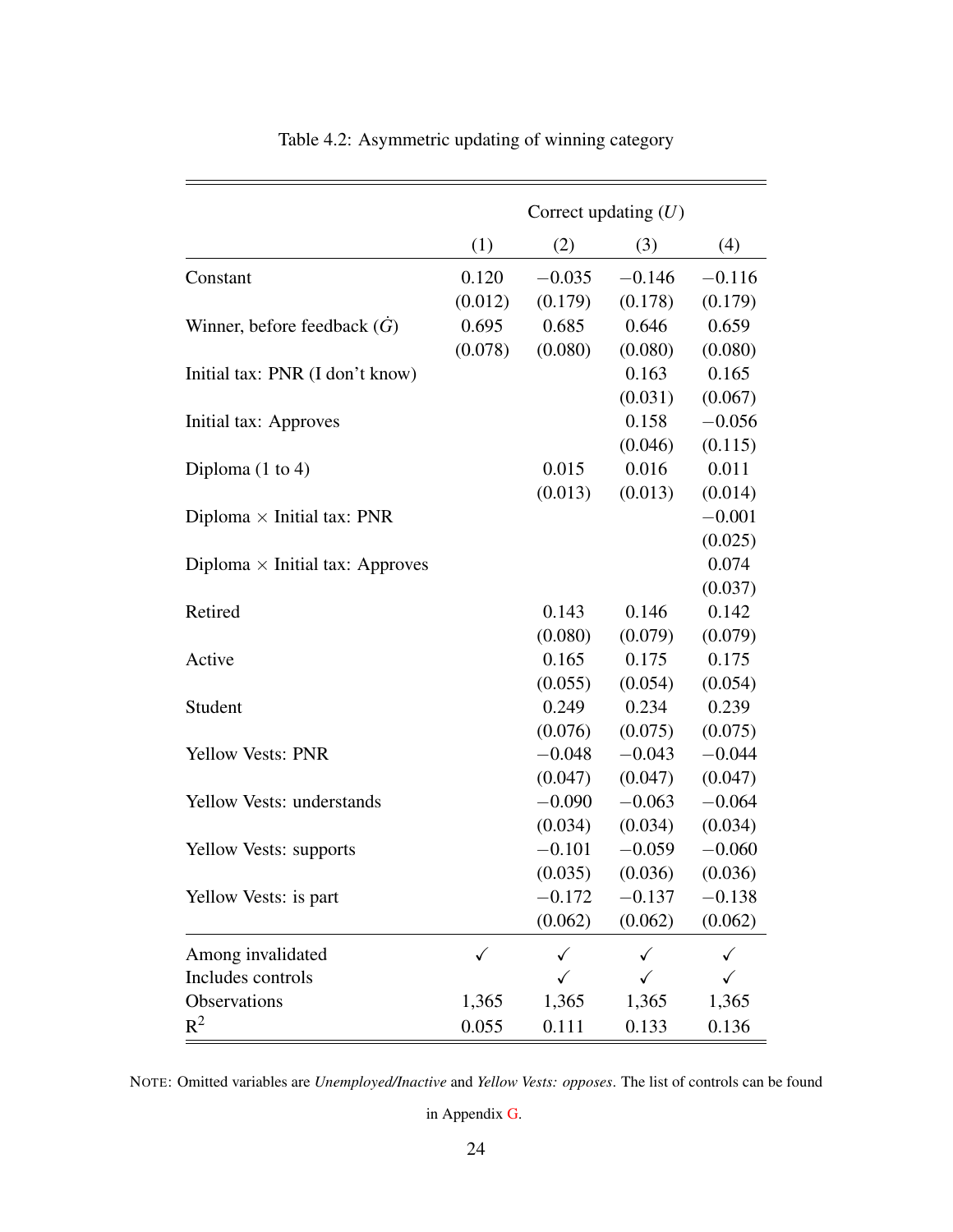Beyond this asymmetry, column (2) shows that some respondents' characteristics are correlated with correct updating. Relative to unemployed and inactive people, retired, active, and students update more correctly, the latter being 25 p.p. more likely to correctly revise their beliefs when invalidated than unemployed and inactive. Similarly to perceptions of net gains, position towards the Yellow Vests is significantly correlated with correct updating. The magnitude of this effect is large, as people who are part of the movement are 17 p.p. less likely to correctly update than people who oppose it. This can be linked to the Yellow Vests' higher distrust of the government, documented in [Algan et al.](#page-38-7) [\(2019\)](#page-38-7), that could apply to information provided by researchers regarding policies. Column (3) includes disapproval as a covariate: it indicates that, as for the initial bias in subjective gains, disapproving the reform is associated with a less correct update by 16 p.p. and partly explains the effect of the Yellow Vests. Appendix [D](#page-53-0) confirms that the result holds true when subjective gains are accounted for, ruling out the explanation that this less correct updating is entirely due to specific priors of those who disapprove the reform.

**Motivated reasoning** The previous result suggests that conservatism in belief revision does not simply follow from people's cognitive difficulties when dealing with Bayes' rule. The higher likelihood to update correctly of those who approve the reform is robust evidence that ideology and political identity shape belief formation. Such directional motivated reasoning has been proposed by [Druckman & McGrath](#page-40-1) [\(2019\)](#page-40-1) to explain polarization around beliefs on climate change. [Kahan](#page-41-5) [\(2013\)](#page-41-5) provides empirical evidence that political motivated reasoning about climate change is not a reasoning deficiency but rather a reasoning adaptation following the interest that individuals have in conveying "their membership in and loyalty to affinity groups central to their personal well-being". In our case, the position relative to the Yellow Vests proxies the groups that respondents identify with, and the differentiated updating along this spectrum can be interpreted as motivated reasoning. Besides, the hypothesis that motivated reasoning follows from a rational adaptation purpose implies that better educated people are *more* prone to motivated reasoning, as they are more able to formulate specious reasonings and reconcile antagonistic information and ideas. Column (4) supports this hypothesis, as the interaction term between diploma and initial tax approval is positive and significant, even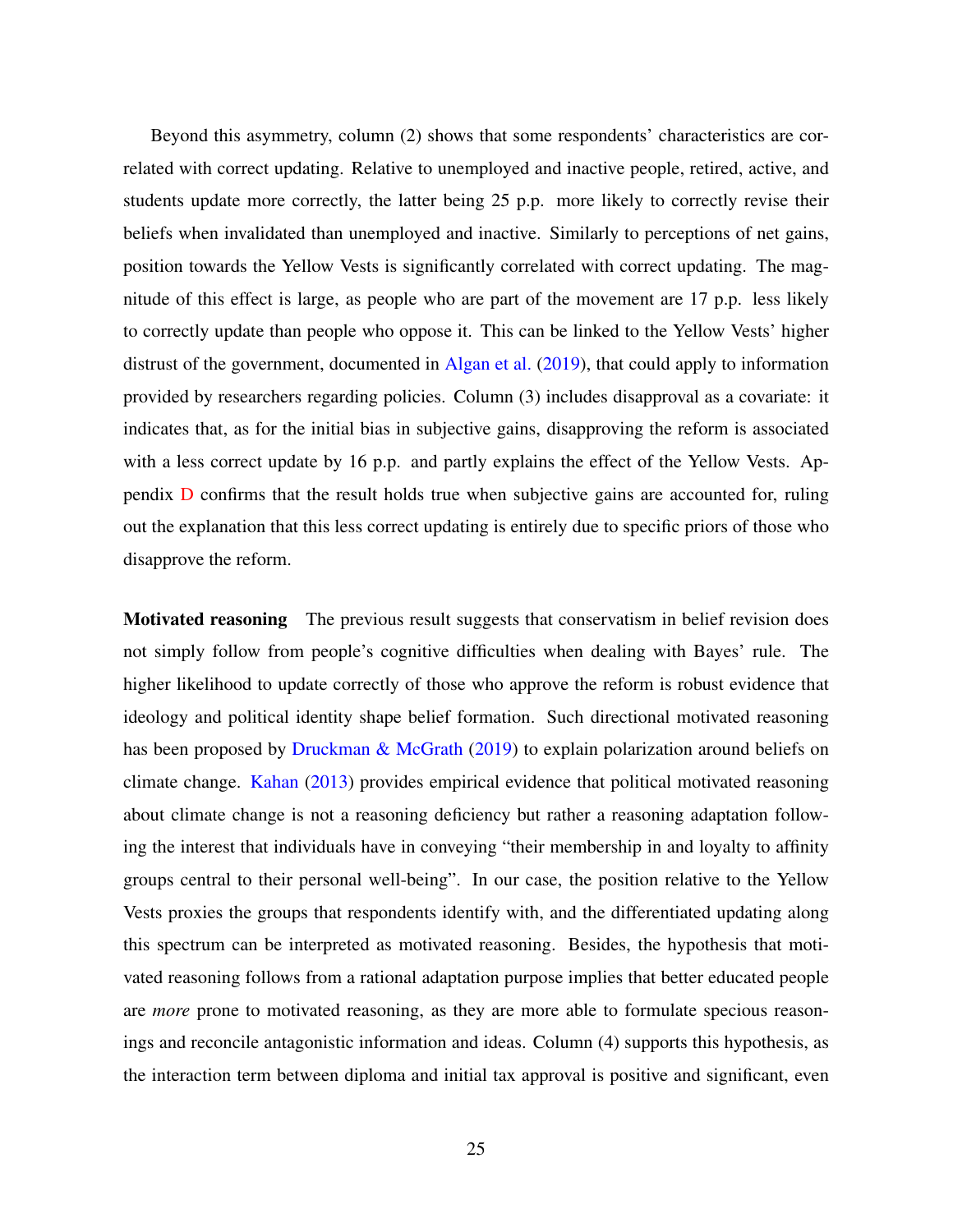capturing all the effect of initial tax approval. To our knowledge, this result is the first robust evidence of directional and rational motivated reasoning in the context of climate policies, and it provides empirical support for various models of endogenous belief formation. For example, [Little](#page-41-4) [\(2019\)](#page-41-4) formalizes the idea that directional motives may override accuracy motives and update auxiliary beliefs (in our case, the winning category) in order to preserve their consistency with core beliefs (here, rejection of the tax). Building upon the cognitive and social mechanisms described by [Kraft et al.](#page-41-9) [\(2015\)](#page-41-9) and documented by e.g. [Redlawsk](#page-42-3) [\(2002\)](#page-42-3), we hypothesize the following narrative as one of the possible channels through which aversion for the carbon tax became entrenched. The Yellow Vests first gathered to defend their interest (above all their purchasing power), and a side effect of the daily interactions on roundabouts was to bring material and emotional support to the protesters [\(Challier,](#page-39-11) [2019\)](#page-39-11).<sup>[15](#page-0-0)</sup> A group identity soon developed, which crystallized shared beliefs and affects such as a rejection of carbon taxation. This group identity gained support from a large majority of the population, notably through social networks. Now, due to the loyalty to the group as well as the affects that have entered their subconscious, Yellow Vests supporters oppose instinctively any carbon tax, and are prone to find excuses to cope with contradictory messages, e.g. by denying the reliability of these messages [\(Golman et al.,](#page-40-6) [2016\)](#page-40-6). Admittedly, such a narrative falls short of explaining the majority rejection among those who oppose the Yellow Vests (which may originate from biased perceptions more than tax aversion), but it illustrates how biased beliefs can be so persistent among Yellow Vests supporters.

#### <span id="page-25-0"></span>4.2 Environmental effectiveness

Table [C.5](#page-51-1) in Appendix [C.3](#page-51-0) reports the effect of displaying relevant information on the belief that our Tax & Dividend is environmentally effective. The effect of reporting a scientific consensus on environmental effectiveness (*E*) is positive and statistically significant, but its magnitude — around 5 p.p. — seems modest given that the question immediately follows the priming. The effects of information on climate change (*CC*) or particulates (*PM*) are smaller, and only *CC* is significant, which is understandable as they were displayed at the very beginning of the survey and do not mention any environmental policy. As suggested by [Millner & Ollivier](#page-41-1)

<sup>15</sup>See also Florence Aubenas' [investigation](https://www.lemonde.fr/societe/article/2018/12/15/sur-les-ronds-points-les-gilets-jaunes-a-la-croisee-des-chemins_5397928_3224.html) for *Le Monde*.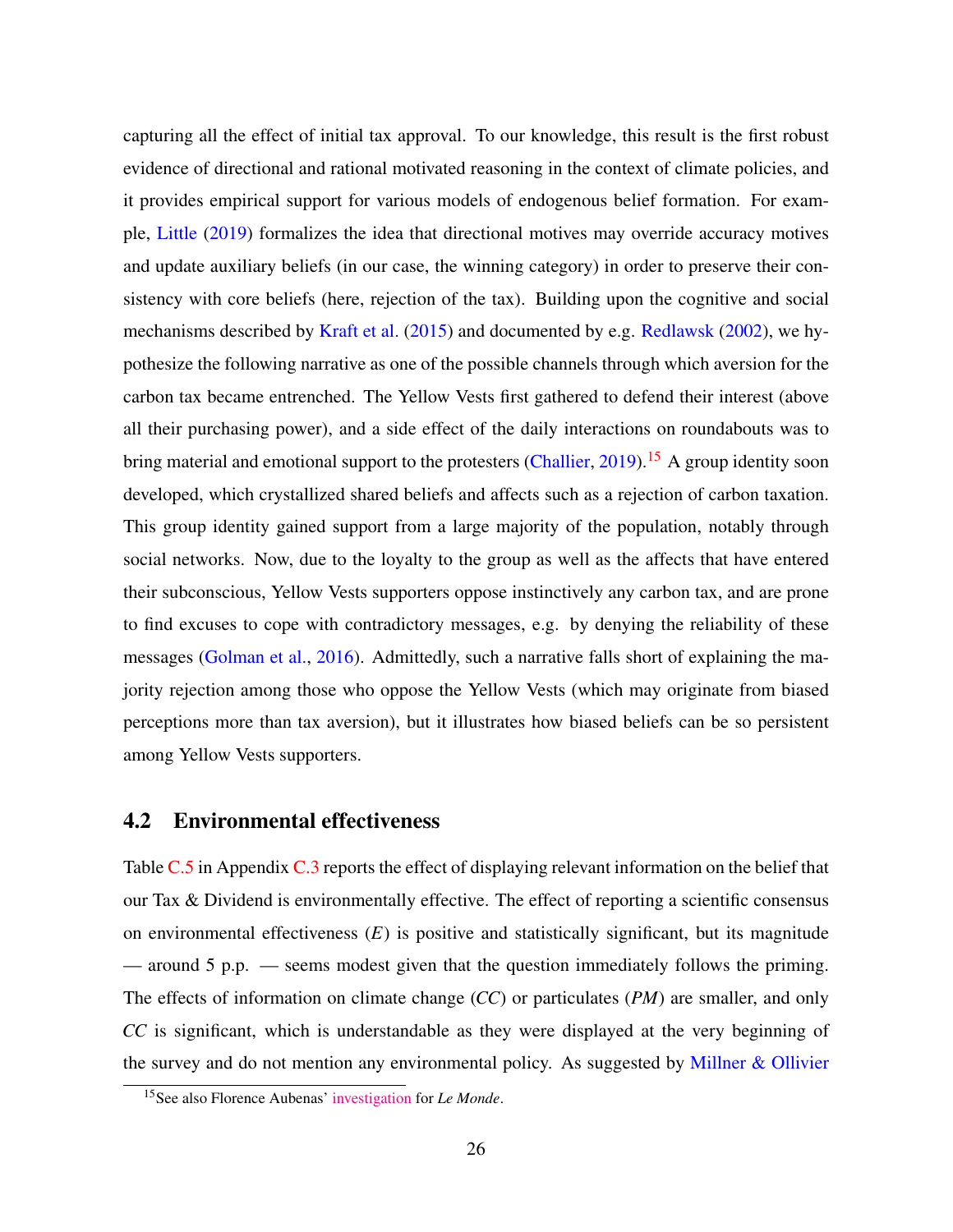[\(2016\)](#page-41-1), given the complexity of the mechanisms at play, drawing a causal link between causes and consequences of environmental problems requires considerable cognitive effort, making it difficult to convince one about the effectiveness of policies that decentralize efforts to tackle pollution. Finally, we observe that our primings have no significant effect on beliefs over causes and consequences of climate change. Overall, these primings appear insufficient to change most people's mind about climate change and carbon tax effectiveness.

### <span id="page-26-1"></span>4.3 Progressivity

Table [C.6](#page-52-0) in Appendix [C.4](#page-52-1) shows the absence of effect of explaining that our Tax & Dividend is progressive on perceived progressivity: the correlation between the two is close to 0 (at −0.006) and even has an unexpected negative sign. Column (2) of the same table clarifies why our treatment does not change the overall share of people who think the policy is regressive: those who have a large bias in their perception of gains are in fact *more* prone to perceive *regressivity* once provided the information, by 13 p.p. This result may be a manifestation of the boomerang effect with people inclined to motivated reasoning, which has already been documented for Republican attitudes over climate change in the U.S. [\(Zhou,](#page-43-5) [2016\)](#page-43-5). Indeed, [Hovland](#page-40-7) [et al.](#page-40-7) [\(1953\)](#page-40-7) showed that when someone is pressured to make a certain choice, psychological reactance (theorized by [Brehm,](#page-39-12) [1966\)](#page-39-12) can cause them to resist this pressure by adopting an opposite alternative. Although the effect on those without a large bias is not significant, providing them with information is associated with a lower perceived regressivity by 5 p.p. A possible explanation for the strong belief in regressivity is that people view the tax as regressive (relative to income) and the transfer as neutral (in absolute values), and mistakenly conclude that their combination is regressive. In any case, without a deep explanation of the underlying mechanisms, the progressivity of the policy remains unintuitive for most people, and we cannot convince them easily.

# <span id="page-26-0"></span>5 Motives for acceptance

Our results clearly indicate that, as of today, a carbon tax is unlikely to be accepted in France. However, we have also shown that people largely display incorrect perceptions about the true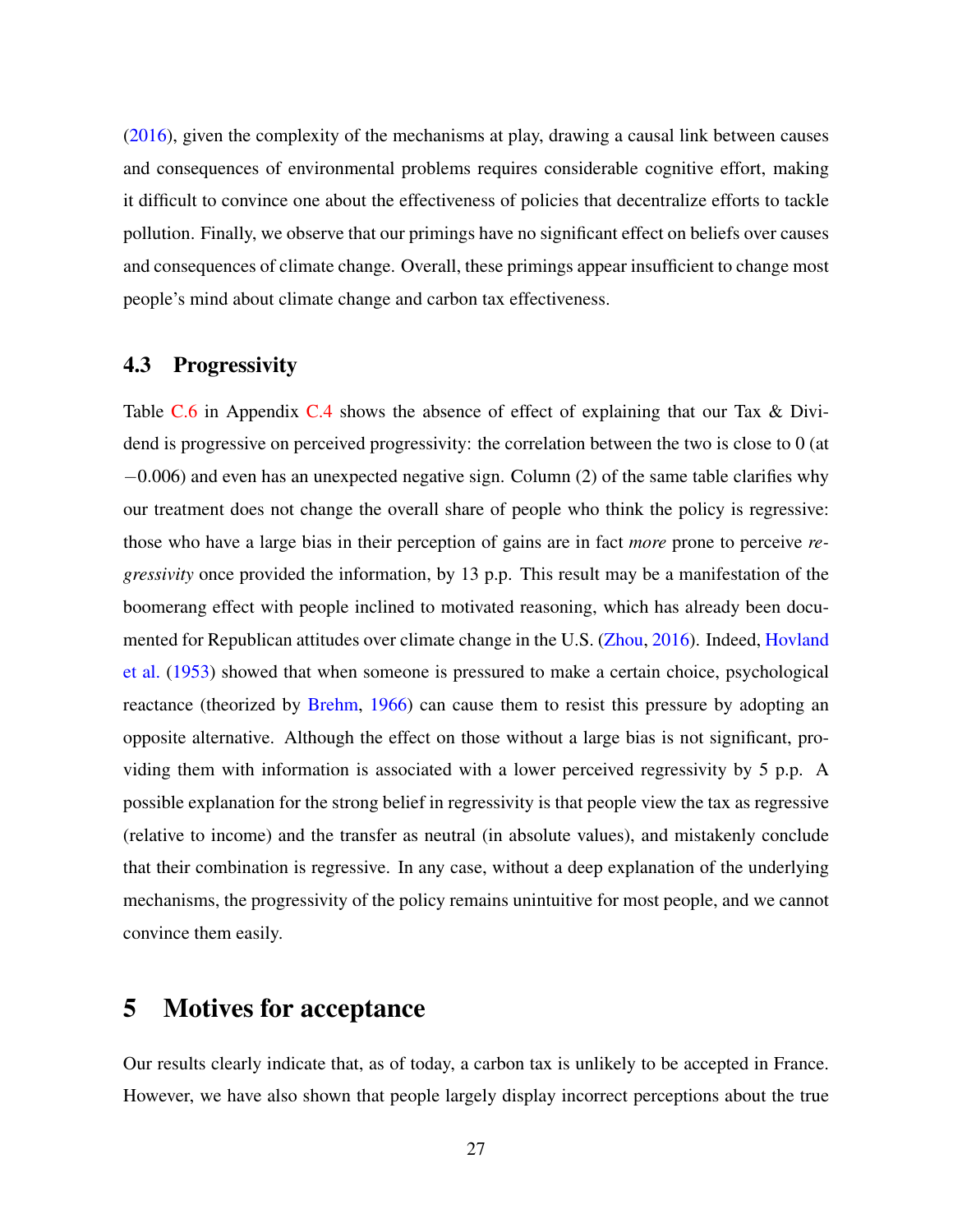effects of the policy. Most of them overestimate the negative impact on their purchasing power, think that the policy is regressive, and do not see it as environmentally effective. In this section, we examine to what extent the low acceptance rate reflects intrinsic preferences or wrong perceptions. The question we address is whether correcting biased beliefs would be sufficient for a carbon tax to be accepted.

#### 5.1 Self-interest

Identification challenge While three-quarters of the respondents are expected to win from our Tax & Dividend, 62% of these winners consider that they would not win and disapprove of the policy. We want to estimate to what extent knowing they would win would lead them to approve of the reform. Because respondents thinking they would win might differ in many respects from those thinking they would not, we cannot simply regress approval on perception of winning.

Main identification strategy In order to identify the effect *ceteris paribus* of self-interest on acceptance, we exploit exogenous variations in gains and losses. To do so, we consider a Tax & Targeted Dividend, where respondents are randomly assigned to a compensation scheme to which they are eligible or not (see section [2.1.2\)](#page-6-1). Our methodology mixes a random discontinuity design (RDD) and an instrumental variable (IV) strategy. We denote by *I*1,*<sup>i</sup>* respondent's *i* income, and by  $I_{2,i}$  the income of the second adult of their household if there is one, which we control for with a dummy variable  $S_i$  equal to 1 when there is a single adult. Let  $T_{1,i}$  and  $T_{2,i}$  be two binary variables indicating whether these individuals would be eligible for the transfer.<sup>[16](#page-0-0)</sup> We also denote by  $G_i^T$  a dummy variable equal to 0 if respondent *i* thinks they would lose from the Tax & Targeted Dividend, and 1 otherwise. Similarly,  $A_i^T$  is a dummy variable equal to 0 if respondent *i* disapproves of this policy and 1 otherwise. We can then write a two-stage least square model, with the following first stage equation:

$$
G_i^T = \alpha_0 + \alpha_1 T_{1,i} + \alpha_2 T_{2,i} + \alpha_c c_i + \alpha_s S_i + \sum_{j=1}^2 \left( \alpha_{1,j} I_{1,i}^j + \alpha_{2,j} I_{2,i}^j \right) + \eta_i
$$
 (2)

<sup>&</sup>lt;sup>16</sup>As explained in section [2.1.2,](#page-6-1) we explicitly limit the number of beneficiaries to two per household.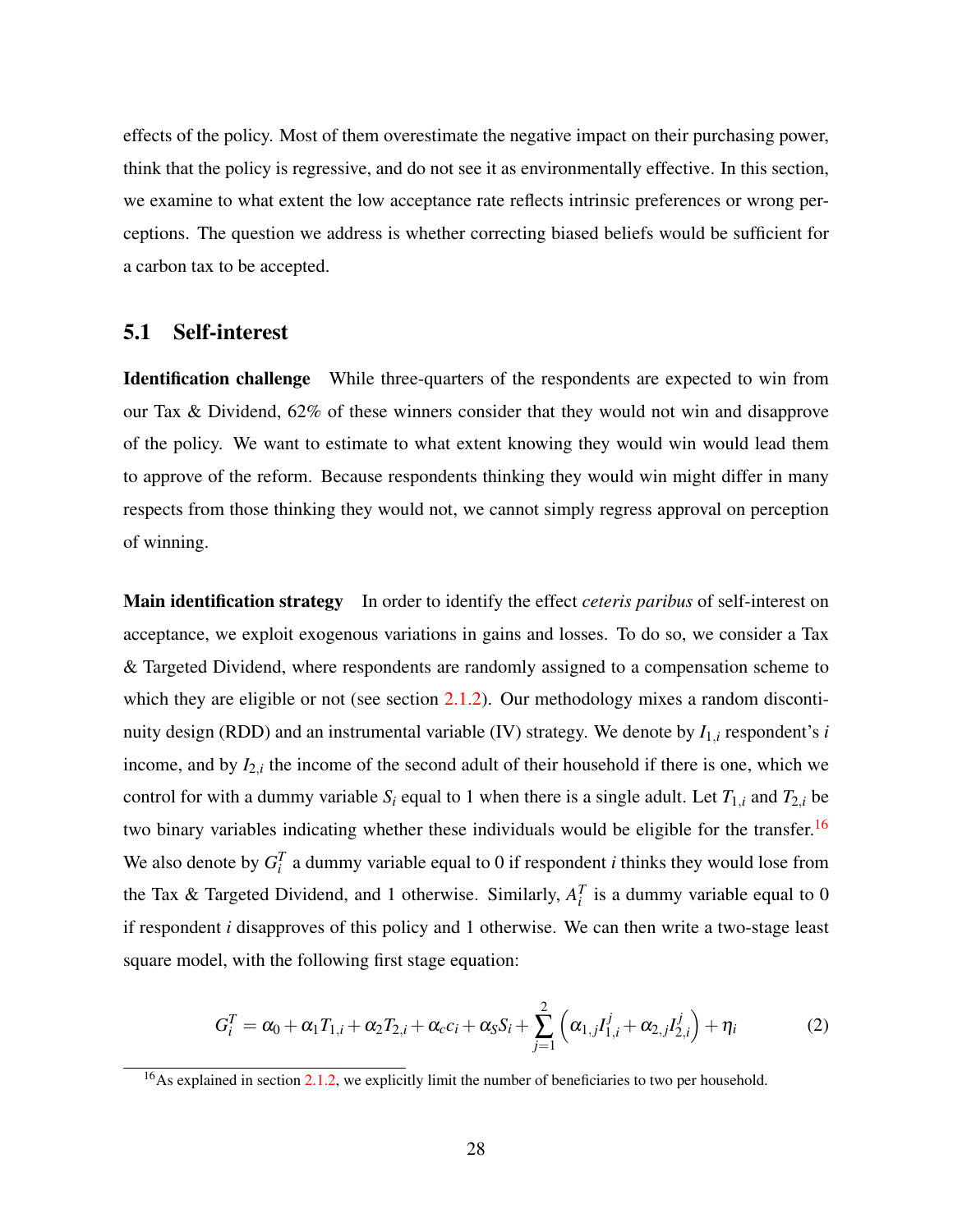where second order terms for income bring more flexibility. We precise that eligibility is defined using income thresholds  $c_i$  that are randomly allocated to households (see section  $2.1.2$ ) and introduced as fixed effects to control for threshold-specific preferences. Formally, we define eligibility of adult  $k \in \{1,2\}$  as:

$$
T_{k,i} = \begin{cases} 0, & \text{if } I_{k,i} > c_i \\ 1, & \text{otherwise} \end{cases}
$$
 (3)

Finally, the second stage writes:

$$
A_i^T = \beta_0 + \beta_1 \widehat{G}_i^T + \beta_c c_i + \beta_S S_i + \sum_{j=1}^2 \left( \beta_{1,j} I_{1,i}^j + \beta_{2,j} I_{2,i}^j \right) + \varepsilon_i
$$
\n(4)

where  $\hat{G}_i^T$  denotes the fitted value of  $G_i^T$  from the first stage regression. As can be seen from first stage results in Appendix [E.1,](#page-55-0) eligibility of both respondents and households' second adults are positively correlated with beliefs of winning, so both instruments are relevant. The exclusion restriction states that conditional on income, being eligible affects approval solely through beliefs of winning. The RDD procedure employed in the first stage ensures that this is the case: conditional on income, eligibility is random, and controlling for the target, it should affect acceptance only through self-interest.

Alternative specifications for robustness To further ensure the robustness of the results, we estimate several alternative specifications. First, we run the same  $RDD + IV$  design adding control variables (specification 2). In particular, we control for initial acceptance of our Tax & Dividend as this should explain most of the variation in the dependent variable. Second, we compare our results with a simple OLS where we control for relevant variables (3). Third, we use a logit model (4) to ensure that imposing linearity does not bias the results. Finally, we exploit a methodology similar to the main specification but applied to the feedback, without (5) and with (6) control variables. Indeed, as our estimation of gains for this feedback is a continuous variable  $\hat{\gamma}$ , but the feedback itself is a binary variable  $\hat{\Gamma}$ , we run an RDD to predict the belief of winning after feedback *G F* . We then exploit variations around the threshold of zero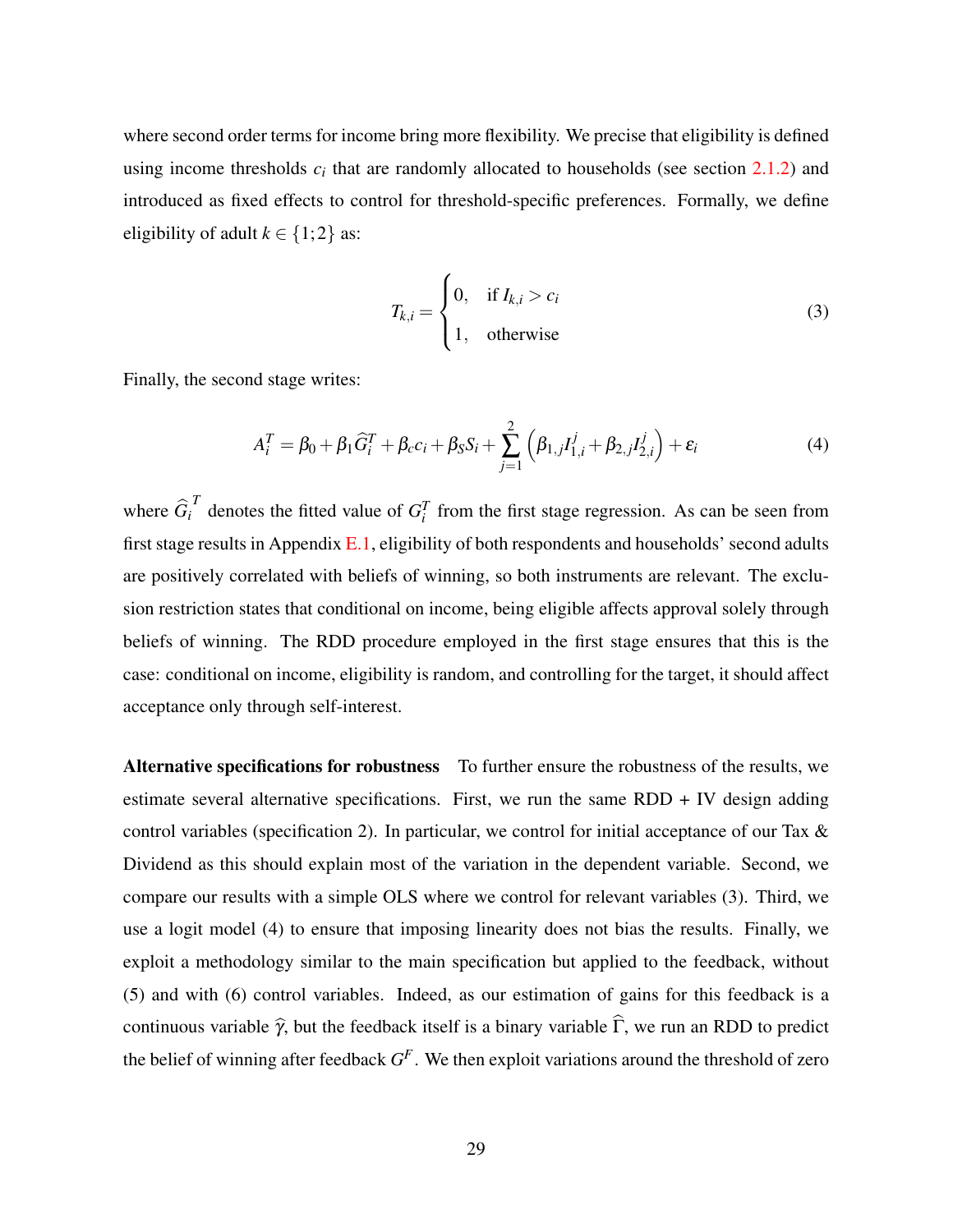net gain (which are random conditional on net gain) to explain acceptance *A F* . This alternative two-stage least square writes:

$$
G_i^F = \alpha_0 + \alpha_1 \widehat{\Gamma}_i + \sum_{j=1}^2 \alpha_{1,j} (\widehat{\gamma}_i)^j + \eta_i
$$
\n(5)

$$
A_i^F = \beta_0 + \beta_1 \widehat{G}_i^F + \sum_{j=1}^2 \beta_{1,j} (\widehat{\gamma}_i)^j + \varepsilon_i
$$
\n(6)

where  $\widehat{G}_i^F$  denotes the fitted value of  $G_i^F$  from the first stage regression. The identification assumption of this second IV states that conditional on estimated net gains  $(\hat{\gamma})$ , receiving a win feedback  $(\hat{\Gamma} = 1)$  affects approval solely through self-interest. Finally, we also investigate alternative versions of the previous models where we estimate the effect to "win" instead of "not to lose", and on "approval" instead of "acceptance".

<span id="page-29-0"></span>

|                                     |         | Targeted Acceptance $(A^T)$ | Feedback Acceptance $(A^F)$ |         |         |         |
|-------------------------------------|---------|-----------------------------|-----------------------------|---------|---------|---------|
|                                     |         | IV                          | <i>OLS</i>                  | logit   | IV      |         |
|                                     | (1)     | (2)                         | (3)                         | (4)     | (5)     | (6)     |
| Believes does not lose              | 0.571   | 0.567                       | 0.443                       | 0.431   | 0.517   | 0.434   |
|                                     | (0.092) | (0.092)                     | (0.014)                     | (0.018) | (0.170) | (0.135) |
| Initial tax Acceptance $(AI)$       |         | 0.339                       | 0.360                       | 0.342   |         | 0.428   |
|                                     |         | (0.033)                     | (0.026)                     | (0.034) |         | (0.055) |
| Controls: Incomes                   |         | ✓                           |                             |         |         |         |
| Controls: Estimated gain            |         |                             |                             |         | ✓       |         |
| Controls: Target of the tax         |         |                             |                             |         |         |         |
| Controls: Socio-demo, other motives |         |                             |                             |         |         | ✓       |
| <b>Observations</b>                 | 3,002   | 3,002                       | 3,002                       | 3,002   | 1,968   | 1,968   |
| $R^2$                               | 0.033   | 0.302                       | 0.470                       |         | 0.044   | 0.526   |

Table 5.1: Effect of self-interest on acceptance.

NOTE: Standard errors are reported in parentheses. For logit, average marginal effects are reported and not

coefficients. The list of controls can be found in Appendix [G.](#page-59-0)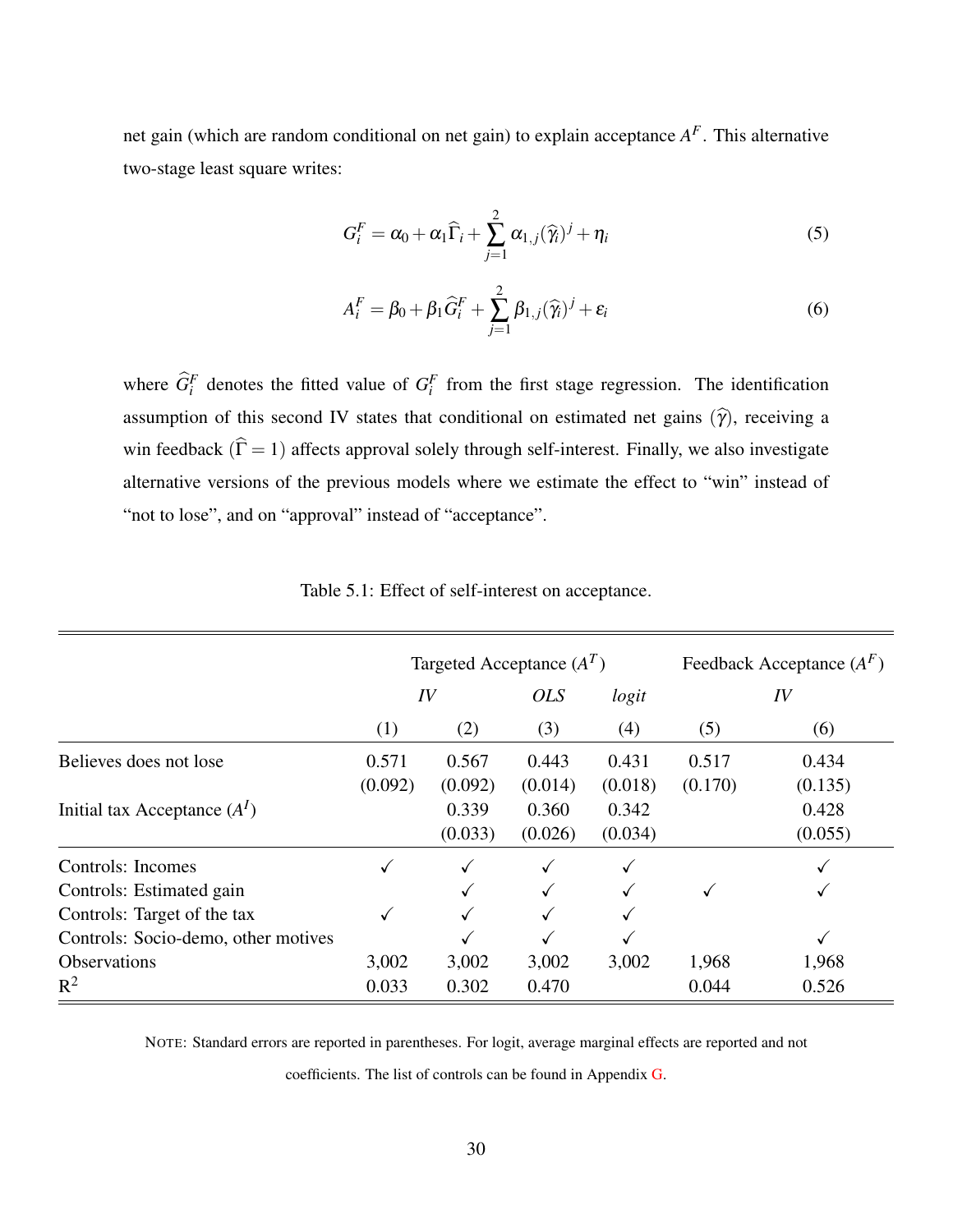Results First stage regression results are given in Appendix [E.1.](#page-55-0) The effective F-Statistics [\(Olea & Pflueger,](#page-42-7) [2013\)](#page-42-7) range from 37 to 57, indicating that both targeted transfers and feedback are strong instruments. Table [5.1](#page-29-0) provides the second stage results for the six main specifications, and additional specifications can be found in Appendix  $E.2$ . Overall, the estimated effects of self-interest indicate that believing not to lose increases acceptance by about 50 p.p. The results obtained for the local average treatment effect (LATE) on compliers in IV regressions — i.e. on people who recognize they would not lose because of the treatment — are significantly higher than for the average treatment effect (ATE) estimated with OLS (57 vs. 44 p.p. for Tax & Targeted Dividend). Given the wide set of control variables used, and in particular our powerful control  $A<sup>I</sup>$ , one can be rather confident that the OLS estimate is unbiased, and that the difference is due to the specificity of compliers in the LATE. This explanation holds for both the targeted scheme and acceptance after feedback and is supported by the findings of section [4.1](#page-20-1) for the latter. Indeed, as respondents most likely to revise their beliefs after a "win" feedback are also more in favor of the tax, the IV coefficient for compliers is logically higher than the point estimate found with OLS. The comparisons of columns 1 with 2, and 5 with 6, show that adding control variables does not significantly affect the coefficient for Tax & Targeted Dividend, but does for acceptance after feedback, where the controls seem to capture part of the specificity of compliers. Overall, both methods yield similar effects: 57 p.p. with targeted transfers and 52 p.p. with the feedback. Finally, results from the logit regression (4) confirm that the assumptions of the linear probability model (LPM) do not bias the results.<sup>[17](#page-0-0)</sup>

By isolating *beliefs* about self-interest *ceteris paribus*, we showed that this motive has a large effect on carbon tax acceptance. This result confirms previous findings of the literature [\(Stern et al.,](#page-42-0) [1993;](#page-42-0) [Thalmann,](#page-43-0) [2004;](#page-43-0) [Baranzini & Carattini,](#page-38-3) [2017\)](#page-38-3), but contrasts with the results of [Kallbekken & Sælen](#page-41-2) [\(2011\)](#page-41-2) who found that self-interest plays a limited role in Norway. Their different result could come from their methodological approach that relies on proxies to capture self-interest in regressions, or on differences between preferences of French and Norwegian people. Our results also qualify the findings of [Anderson et al.](#page-38-0) [\(2019\)](#page-38-0) who suggest

<sup>&</sup>lt;sup>17</sup>Separation occurs in logistic regressions for self-interest and effectiveness. We made sure this does not lead to biased coefficients by conducting likelihood ratio tests and by running penalized regressions [\(Firth,](#page-40-8) [1993;](#page-40-8) [Heinze](#page-40-9) [& Ploner,](#page-40-9) [2003\)](#page-40-9).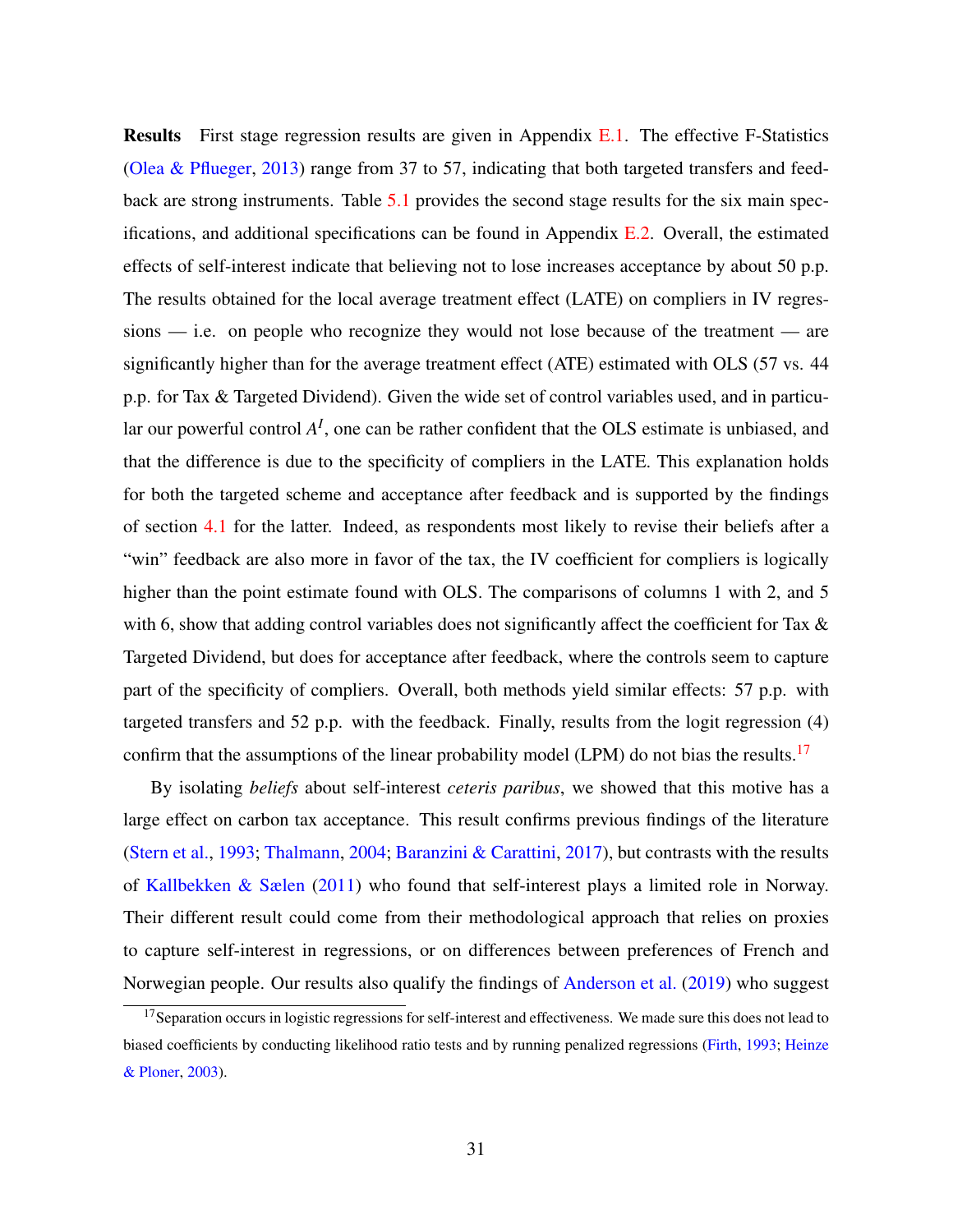that ideology better predicts carbon tax acceptance than self-interest. By distinguishing beliefs from preferences, we find that ideology plays an indirect role by shaping beliefs about one's self-interest, and that beliefs directly affect acceptance.

#### <span id="page-31-0"></span>5.2 Environmental effectiveness

Main identification strategy One of the strongest barriers to carbon tax implementation is a widespread perception of its environmental ineffectiveness. Our objective is therefore to assess to what extent learning about the environmental benefits of the tax could increase acceptance. To identify this effect, we estimate a two-stage least squares (2SLS) where the first stage uses random information to explain beliefs about environmental effectiveness, while the second stage regresses acceptance on the fitted exogenous variations in these beliefs. Because information on particulate matter (*ZPM*) is poorly correlated with beliefs of effectiveness, we restrict the set of instruments to our primings on the scientific consensus  $(Z_E)$  and climate change  $(Z_{CC})$ . As discussed in section [4.2,](#page-25-0) these instruments are significantly related to our endogenous variable, yet are potentially weak, as our primings do not have a large effect on people's beliefs. If we denote by *E* a dummy variable equal to 0 if the respondents think the policy is not environmentally effective and 1 otherwise, we can write a 2SLS model as follows:

$$
E_i = \alpha_0 + \alpha_1 Z_{E,i} + \alpha_2 Z_{CC,i} + \alpha_C C_i + \eta_i
$$
\n<sup>(7)</sup>

$$
A_i^I = \beta_0 + \beta_1 \widehat{E}_i + \beta_{\mathbf{C}} \mathbf{C_i} + \varepsilon_i
$$
 (8)

where  $\widehat{E}_i$  denotes the fitted value of  $E_i$  from the first stage regression, and **C** a vector of characteristics.

Alternative specifications for robustness checks To ensure the robustness of our results, we estimate the previous 2SLS with control variables (1). Acknowledging that our primings could affect acceptation motives other than effectiveness alone, this potential bias should disappear when controlling for many variables including other motives. In addition, we estimate an OLS (2) model to compare the LATE of the first specifications with an ATE, and a logit model (3) to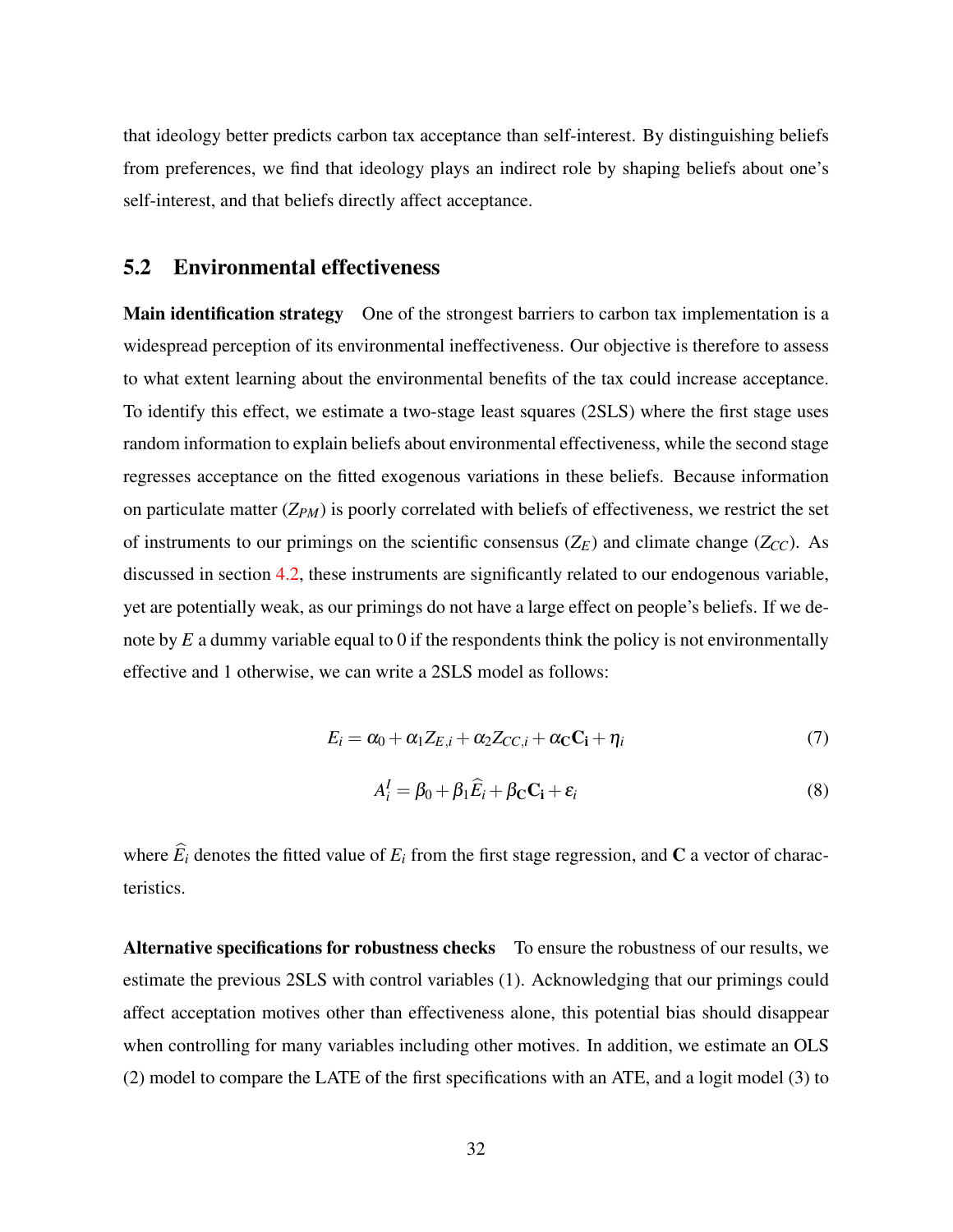check the robustness of assumptions underlying the linear probability model. Finally, we also estimate two modified versions of our main specifications, where we switch from broad to strict definitions for environmental effectiveness (4) and for tax approval (5).

|                                                                 |                  | Tax Acceptance $(A^I)$ | Tax Approval $(AI)$ |                  |                  |
|-----------------------------------------------------------------|------------------|------------------------|---------------------|------------------|------------------|
|                                                                 | IV               | <i>OLS</i>             | logit               | IV               | IV               |
|                                                                 | (1)              | (2)                    | (3)                 | (4)              | (5)              |
| Environmental effectiveness: not "No"                           | 0.479<br>(0.230) | 0.391<br>(0.015)       | 0.370<br>(0.018)    |                  |                  |
| Environmental effectiveness: "Yes"                              |                  |                        |                     | 0.505<br>(0.242) | 0.416<br>(0.168) |
| Instruments: info E.E. & C.C.                                   |                  |                        |                     |                  |                  |
| Controls: Socio-demo, other motives<br>incomes, estimated gains |                  |                        |                     |                  |                  |
| <b>Observations</b>                                             | 3,002            | 3,002                  | 3,002               | 3,002            | 3,002            |
| $R^2$                                                           | 0.218            | 0.390                  |                     | 0.218            | 0.161            |

<span id="page-32-0"></span>Table 5.2: Effect of believing in environmental effectiveness on acceptance

NOTE: Standard errors are reported in parentheses. For logit, average marginal effects are reported and not coefficients. The list of controls can be found in Appendix [G.](#page-59-0)

Results The first stage regressions results can be found in Appendix [E.1.](#page-55-0) Because of the relatively modest responses to our primings, the instruments are rather weak (effective F-statistic of 6 in column 1), a problem that is alleviated in the case of strict definitions (11 in columns 4 and 5). Given the exogeneity of our instruments, the only concern is a potential bias towards OLS, which would entail estimates that are too conservative in our case. Table [5.2](#page-32-0) reports the results of the second stages and alternative specifications. They all consistently indicate a strong positive effect of beliefs about environmental effectiveness on tax acceptance. Overall, the effects are statistically significant, and their size is comparable to that of self-interest, at 48 p.p. for our main IV regression (column 1). The LATE is again somewhat higher than the ATE estimated with OLS  $(2)$  -48 vs. 39 p.p. - which is likely due to differences between compliers and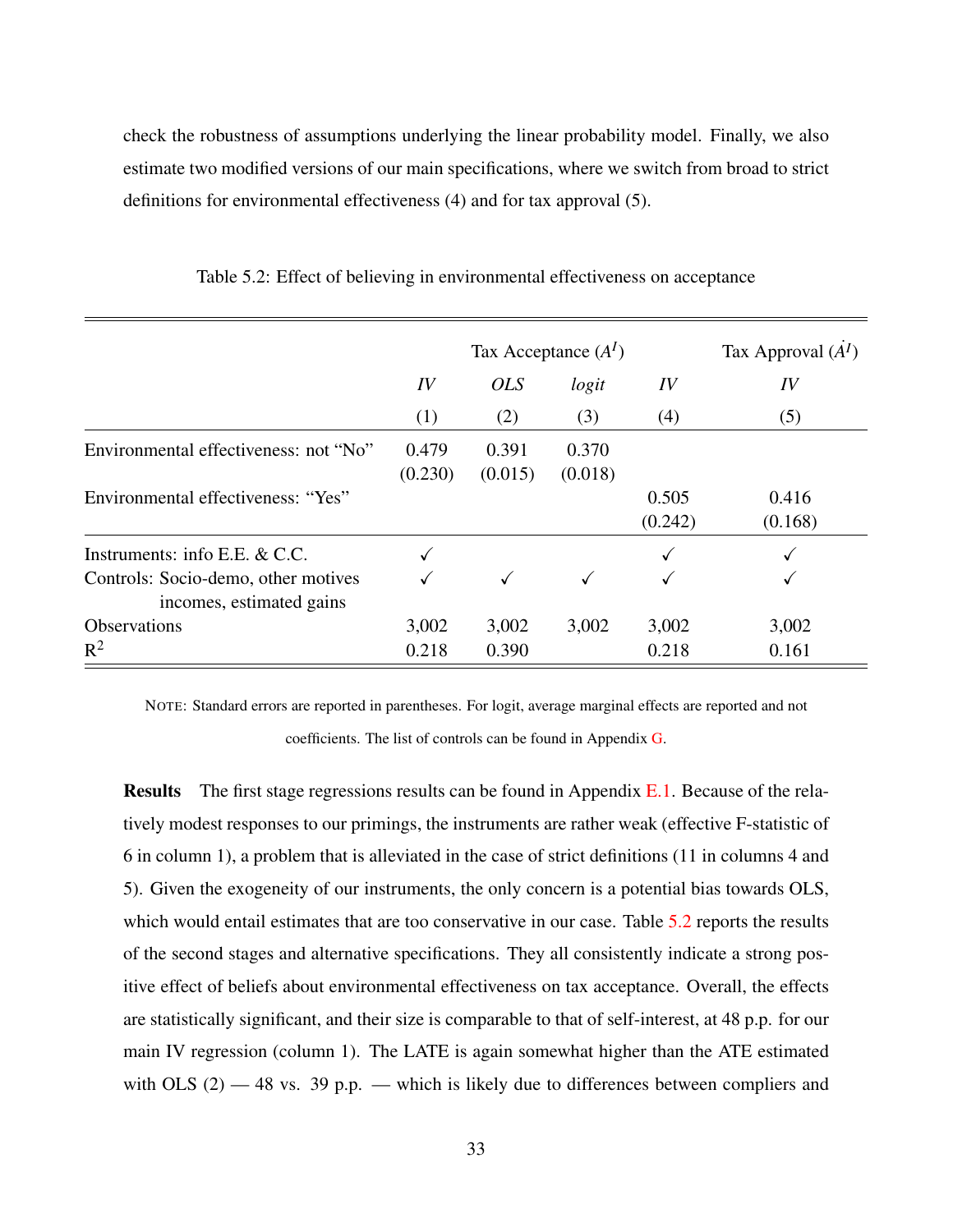other respondents: people who are most likely to change their mind following our information might also be more willing to accept the policy. Still, the coefficients obtained for the ATE remain large and indicate that beliefs over the policy's environmental effectiveness are critical for acceptance. Results of the logit model close to the ones of OLS confirm that the LPM does not induce a bias in the estimation (3). Lastly, the effect is relatively close with the strict definition of the dependent variable — 42 p.p. in (5), showing that the coefficient is not driven by a correlation between "PNR" responses to tax effectiveness and approval.

The critical role found for beliefs about environmental effectiveness is in line with findings of the literature [\(Sælen & Kallbekken,](#page-42-8) [2011;](#page-42-8) [Kallbekken & Sælen,](#page-41-2) [2011;](#page-41-2) [Baranzini & Carattini,](#page-38-3) [2017\)](#page-38-3), although previous studies do not properly identify a causal effect. Our results thus confirm that convincing people about the environmental effectiveness of a carbon tax would largely increase acceptance of this instrument.

#### 5.3 Progressivity

Identification challenge and strategies As informing respondents does not convince them that our Tax & Dividend is progressive (see section  $4.3$ ), we cannot identify the causal effect of understanding the progressivity on acceptance using an IV estimation. Thus, we estimate how one's belief in progressivity correlates with acceptance using simple OLS and logit regressions. Controlling for many respondents' characteristics and other acceptance motives, one can be confident that the effect of progressivity is properly isolated. We focus on the acceptance question *after knowledge*, i.e. after asking whether the reform is progressive or not.<sup>[18](#page-0-0)</sup> Table [5.3](#page-34-0) presents the results of different regressions, depending on the set of controls and on the choice of variables. Columns (1)-(4) report regressions of acceptance on the broad definition of motives of acceptance: answers *not "No"* to progressivity, effectiveness and *not "lose"* to winning category. On the contrary, columns  $(5)-(6)$  use strict definitions for both approval and the covariates, where only *"Yes"* (or *"win"*) answers activate the dummy variables.

<sup>18</sup>As self-interest and effectiveness were made salient from the *initial* questions, treating progressivity *after knowledge* is the only way to make results comparable across motives.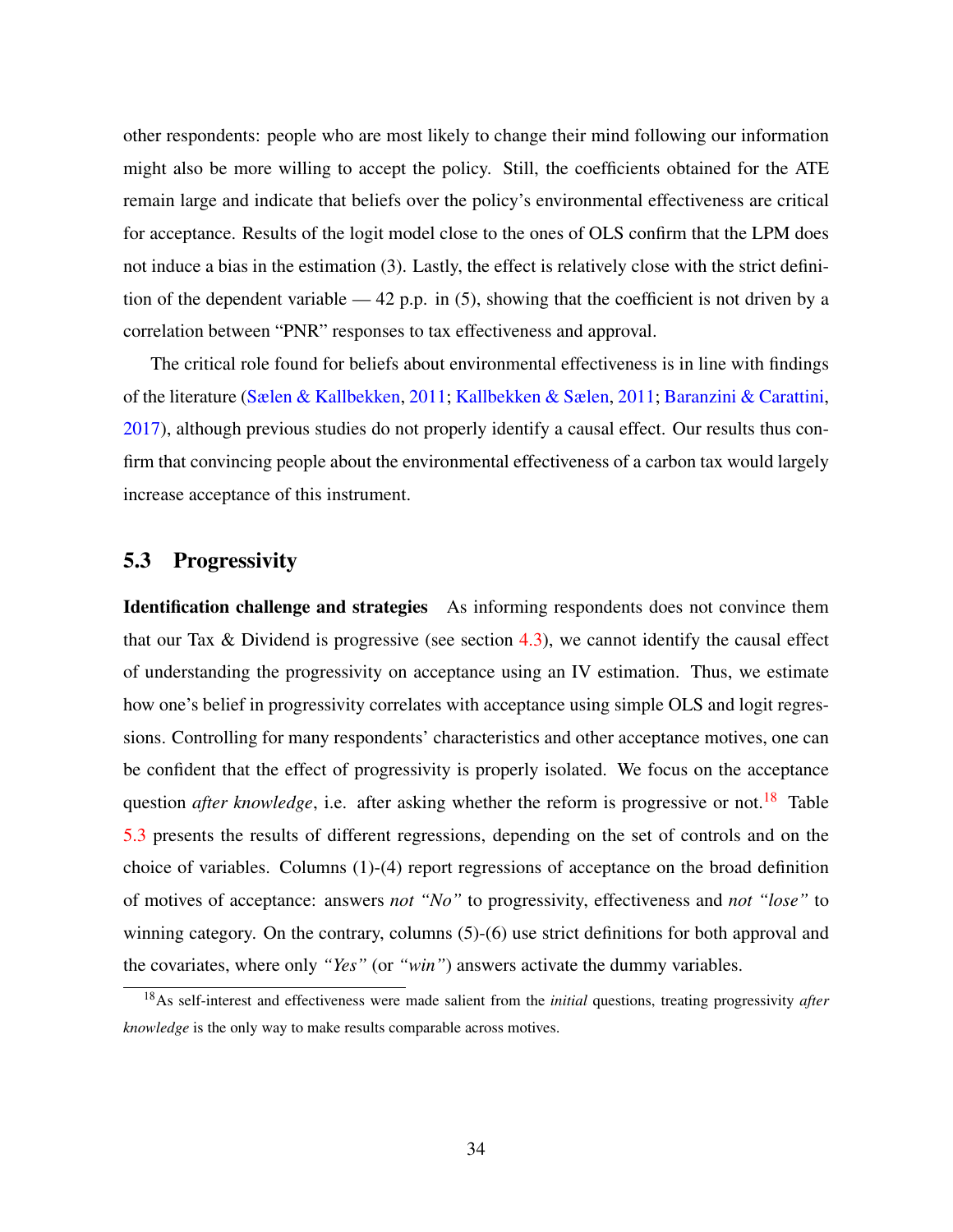<span id="page-34-0"></span>Table 5.3: Effect of beliefs over progressivity on acceptance. Covariates refer either to broad (1-4) or strict (5-6) definitions of the beliefs, where strict dummies do not cover "PNR" or "Unaffected' answers.

|                                                   | Acceptance $(A^P)$ on <i>not</i> "No" |              |         | Approval $(A^P)$ on "Yes" |              |            |
|---------------------------------------------------|---------------------------------------|--------------|---------|---------------------------|--------------|------------|
|                                                   |                                       | <b>OLS</b>   |         | logit                     |              | <b>OLS</b> |
|                                                   | (1)                                   | (2)          | (3)     | (4)                       | (5)          | (6)        |
| Progressivity $(P)$                               | 0.223                                 | 0.237        | 0.560   | 0.544                     | 0.228        | 0.482      |
|                                                   | (0.038)                               | (0.044)      | (0.023) | (0.019)                   | (0.041)      | (0.023)    |
| Winner $(G^P)$                                    | 0.332                                 | 0.332        |         |                           | 0.303        |            |
|                                                   | (0.020)                               | (0.020)      |         |                           | (0.019)      |            |
| Effective $(E)$                                   | 0.258                                 | 0.259        |         |                           | 0.244        |            |
|                                                   | (0.023)                               | (0.023)      |         |                           | (0.020)      |            |
| $(G^P\times E)$                                   | 0.127                                 | 0.127        |         |                           | 0.126        |            |
|                                                   | (0.034)                               | (0.034)      |         |                           | (0.037)      |            |
| Interaction: winner $(P \times G^P)$              | 0.183                                 | 0.183        |         |                           | 0.098        |            |
|                                                   | (0.050)                               | (0.050)      |         |                           | (0.048)      |            |
| Interaction: effective $(P \times E)$             | 0.172                                 | 0.172        |         |                           | 0.281        |            |
|                                                   | (0.057)                               | (0.057)      |         |                           | (0.059)      |            |
| Income $(I, \text{in } k \in \text{/month})$      | 0.017                                 | 0.018        |         |                           | 0.037        |            |
|                                                   | (0.022)                               | (0.022)      |         |                           | (0.018)      |            |
| Interaction: income $(P \times I)$                |                                       | $-0.008$     |         |                           | $-0.019$     |            |
|                                                   |                                       | (0.013)      |         |                           | (0.014)      |            |
| $P\times G^P\times E$                             | $-0.400$                              | $-0.399$     |         |                           | $-0.314$     |            |
|                                                   | (0.072)                               | (0.072)      |         |                           | (0.083)      |            |
| Controls: Socio-demo, incomes,<br>estimated gains | $\checkmark$                          | $\checkmark$ |         |                           | $\checkmark$ |            |
| Observations                                      | 3,002                                 | 3,002        | 3,002   | 3,002                     | 3,002        | 3,002      |
| $R^2$                                             | 0.460                                 | 0.460        | 0.162   |                           | 0.391        | 0.130      |

NOTE: Standard errors are reported in parentheses. For logit, average marginal effects are reported and not

coefficients. The list of controls can be found in Appendix [G.](#page-59-0)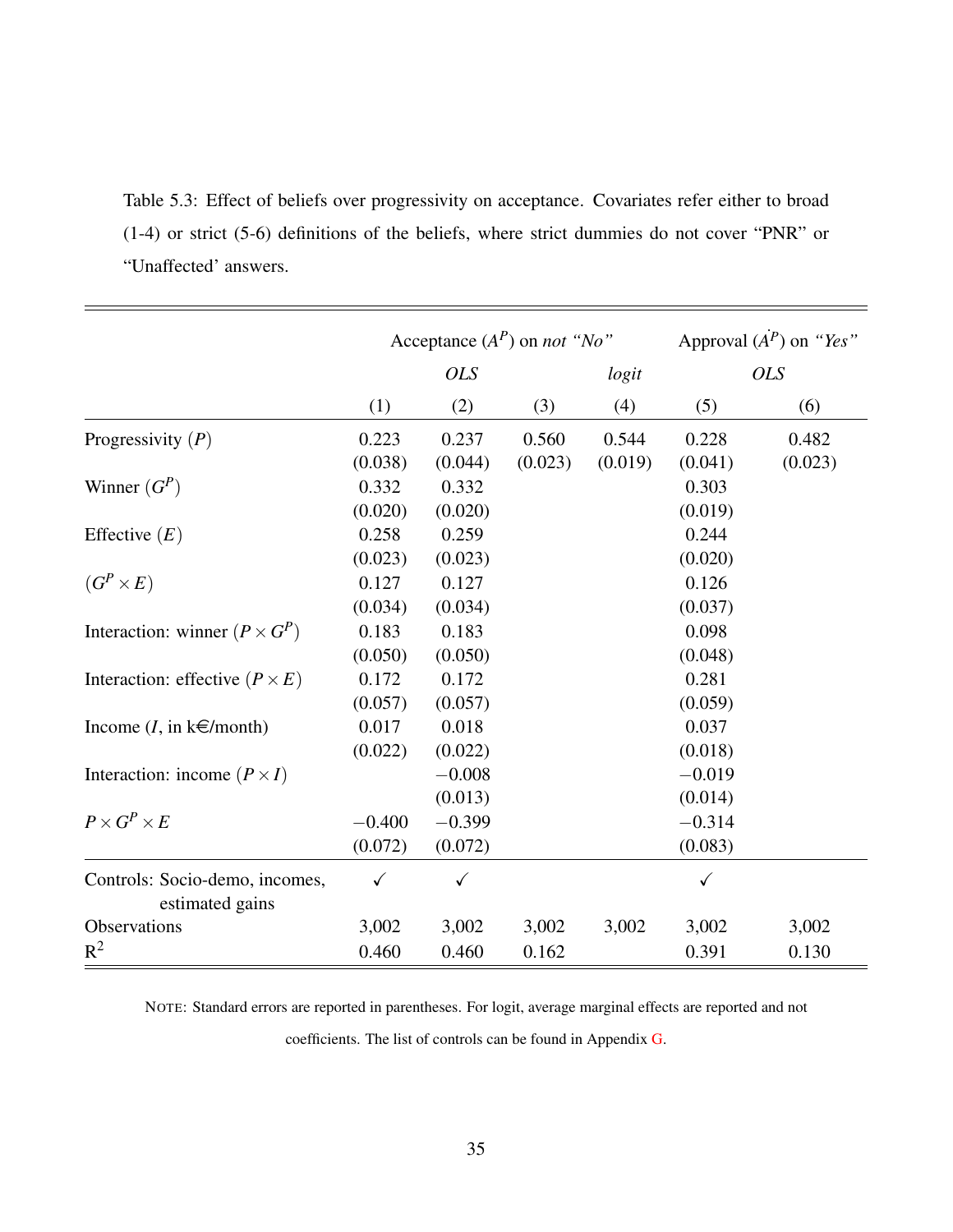Results On average, believing that the reform is *not regressive* is associated with a higher *acceptance* rate by 56 p.p. (column 3), while believing it is *progressive* is associated with a higher *approval* rate by 48 p.p. (6). However, when one introduces other motives of acceptance and their interactions as covariates, with households characteristics as controls, one observes that the effect of progressivity *ceteris paribus* is lower. The marginal effect of progressivity at the sample mean — i.e. accounting for the average marginal effect of interaction terms  $\sim$  is 27 p.p., slightly lower than the marginal effect obtained for self-interest (40 p.p.) and environmental effectiveness (31 p.p.). The effect obtained for the latter motive is lower than the OLS estimate found in section [5.2,](#page-31-0) because here acceptance is taken at a later step in the survey and not right after asking about environmental effectiveness, making it less salient. Besides, one might worry that perceived progressivity would be hard to disentangle from beliefs over net gains, as the latter is influenced by the former for a given income. To address this dependency, we include the interaction between progressivity and income as a covariate (2, 5). Although the coefficient is negative, in accordance with intuition, the effect is low and not significant. Finally, using the strict definitions of beliefs and approval yields a smaller correlation (6) but similar results when accounting for relevant controls (5), showing that the effects are not driven by a correlation between "PNR" answers.

These results show that progressivity is a motive for acceptance almost as determinant as self-interest and effectiveness. This concern for distributional effects is consistent with the findings of [Kallbekken & Sælen](#page-41-2) [\(2011\)](#page-41-2), [Brannlund & Persson](#page-38-2) [\(2012\)](#page-38-2), and [Gevrek & Uyduranoglu](#page-40-2) [\(2015\)](#page-40-2), but contrasts with the results of [Baranzini & Carattini](#page-38-3) [\(2017\)](#page-38-3), who found that among Genevan, the concern exists but does not affect acceptance of environmental policies.

#### 5.4 Complementarity between motives

Table  $5.3$  (column 1) shows that the combined effect of the three motives together — i.e. adding up their coefficients and the ones of their interactions — is as high as 90 p.p., confirming that these motives are the beliefs critically needed to accept the policy, and that they complement (rather than substitute) one another. Considering *approval* when respondents *do believe* that the policy is effective, progressive, and satisfies their self-interest (5), the results are quite similar, although it appears that the two altruistic motives are more complementary: their interaction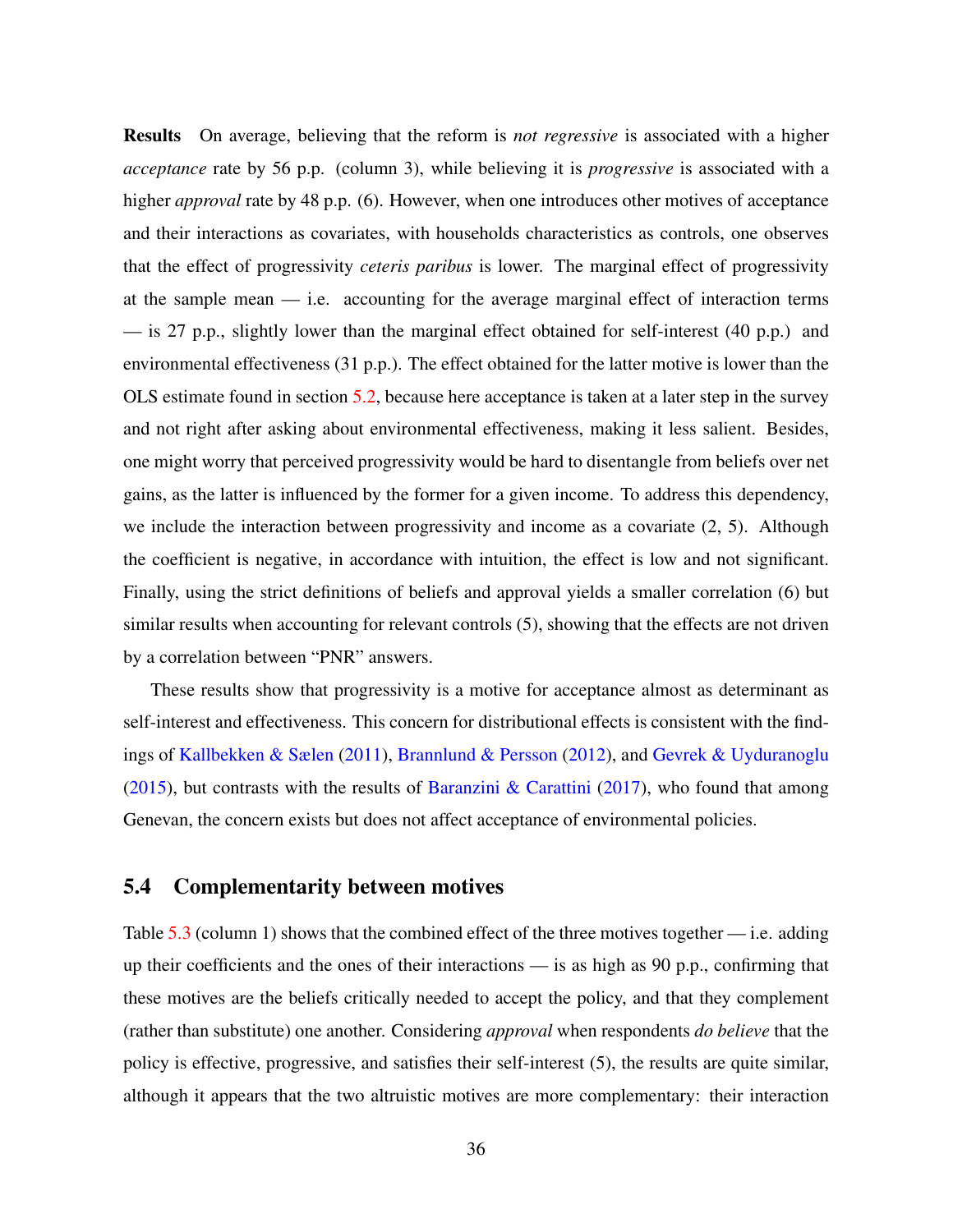term is high, and taken together they increase approval by 74 p.p. (marginal effect at the sample mean), against 64 p.p. for the combination of progressivity and self-interest, and 69 p.p. for self-interest and effectiveness. The combined effect on approval of the three motives with their strict definition reaches 97 p.p. Thus, in a scenario where everyone would believe in the effectiveness and progressivity of the policy, and the 70% of households who win would know it, our estimation indicates that the approval rate would be as high as 90%. These results suggest that the carbon tax rejection that appears at first glance is mainly due to biases in beliefs (fostered by tax aversion), and that if theses biases were corrected for, carbon pricing could become close to consensual.

# <span id="page-36-0"></span>6 Conclusion

In this paper, we study how beliefs about a policy endogenously form and then determine attitudes towards it. We investigate this question through the study of carbon taxation in France during the Yellow Vests movement, that started against fuel price increases. Our analysis is based on a new survey and consumer survey data, enabling one to compare subjective beliefs with objective impacts on French households. We find that 70% disapprove of a carbon Tax & Dividend policy, which can be explained by biased beliefs about its properties. 89% of our survey respondents overestimate its negative impact on their purchasing power, and most of them do not perceive it as environmentally effective, nor progressive. Biased beliefs appear correlated with people's support for the scheme: the more they oppose the mechanism, the more biased they are. We show that causality between beliefs and attitude towards the policy goes in both directions. People more opposed to the tax are more (pessimistically) biased in their treatment of *new* information with respect to it, indicating that beliefs about tax impacts are partly shaped by motivated reasoning. At the same time, we find that acceptance is causally determined by beliefs and that if all biased beliefs could be corrected, the approval rate could reach 90%.

However, our treatments that provide accurate arguments in favor of the scheme never convince more than 12% of people. We can relate this conservatism to a strong distrust of the government, documented e.g. in [Alesina et al.](#page-38-8) [\(2018\)](#page-38-8) and [Algan et al.](#page-38-7) [\(2019\)](#page-38-7), echoing recent findings that the ambition of climate policies increases with the level of trust [\(Rafaty,](#page-42-9) [2018\)](#page-42-9).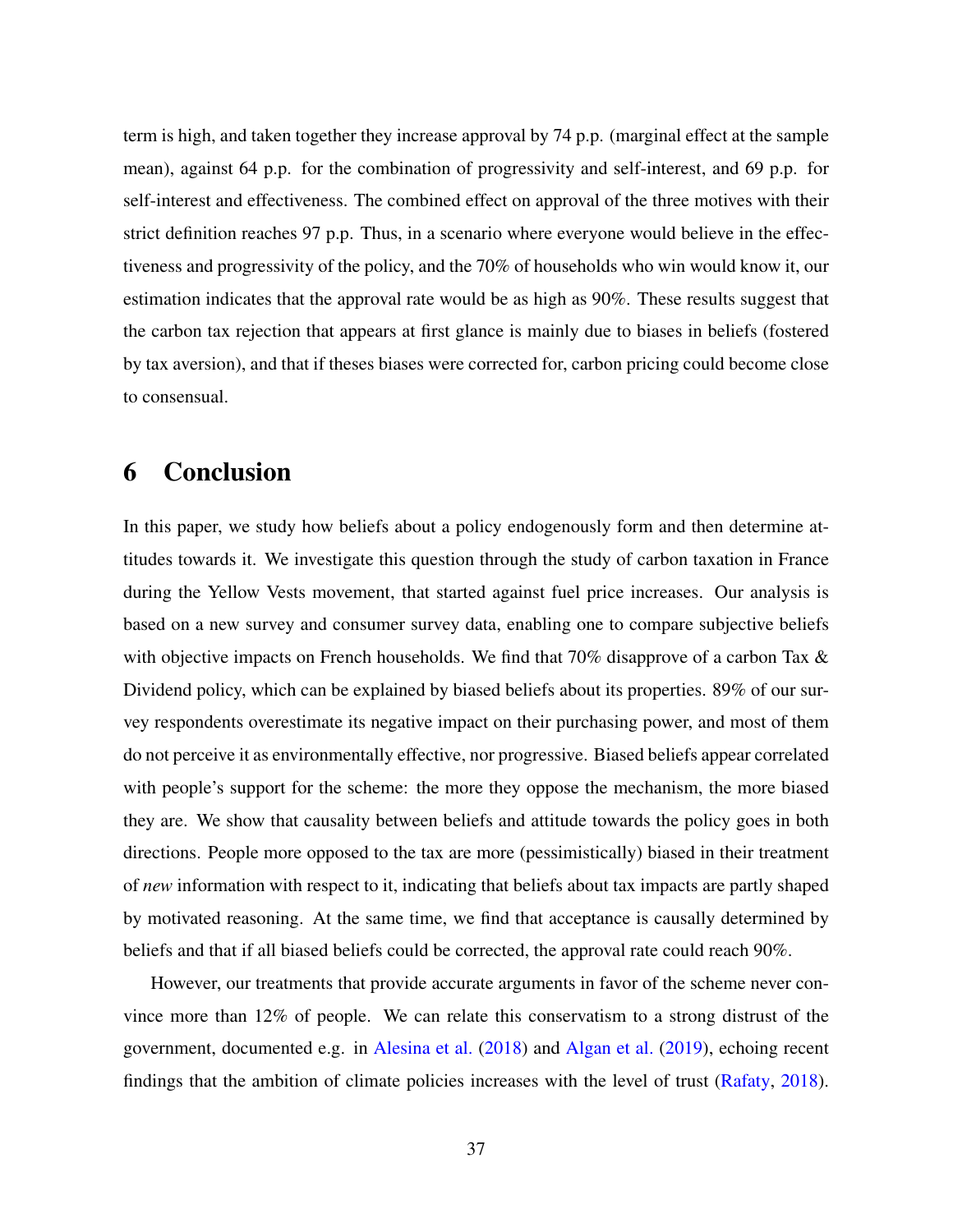These results leave us with three main challenges. First, as it is unlikely that the issue of trust can be resolved in the short run, it seems necessary to find climate policies that would be accepted by a majority. We address this question in a companion paper [\(Douenne & Fabre,](#page-39-4) [forthcoming\)](#page-39-4), in which we assess both knowledge and beliefs about climate change, and the preferred policies of French people. Second, as trust in government need to be restored in the long run, it is crucial to analyze what causes the distrust and how it can be overcome. Third, it is important to assess to what extent the mechanisms of belief formation and their effects on political attitudes we document can be generalized to other policies and other contexts. Although rejection of the tax may be lower in a different country, biases in perceptions and political polarization are likely common everywhere. Thus, a lesson must be learned for policy design and implementation, to avoid another carbon tax debacle *à la Française*.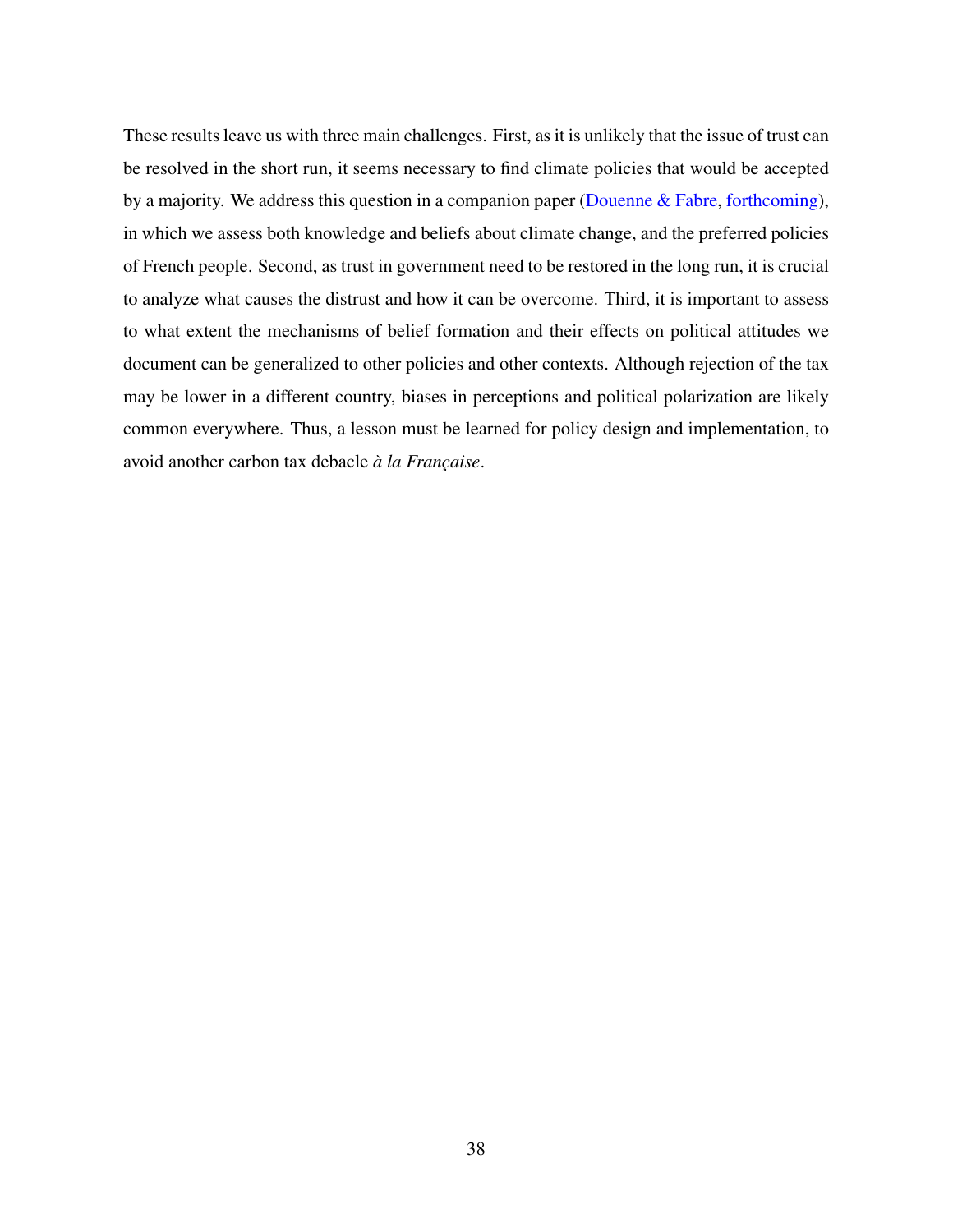# References

- <span id="page-38-1"></span>ADEME. Représentations sociales de l'effet de serre. Technical report, 2018.
- <span id="page-38-10"></span>A. Alberini, A. Bigano, M. Ščasný, & I. Zvěřinová. Preferences for Energy Efficiency vs. Renewables: What Is the Willingness to Pay to Reduce CO2 Emissions? *Ecological Economics*, 2018.
- <span id="page-38-8"></span>A. Alesina, S. Stantcheva, & E. Teso. Intergenerational Mobility and Preferences for Redistribution. *American Economic Review*, 2018.
- <span id="page-38-7"></span>Y. Algan, E. Beasley, D. Cohen, M. Foucault, & M. Péron. Qui sont les gilets jaunes et leurs soutiens ? Technical report, CEPREMAP et CEVIPOF, 2019.
- <span id="page-38-0"></span>S. Anderson, I. E. Marinescu, & B. Shor. Can Pigou at the Polls Stop US Melting the Poles? Working Paper 26146, National Bureau of Economic Research, 2019.
- <span id="page-38-3"></span>A. Baranzini & S. Carattini. Effectiveness, earmarking and labeling: testing the acceptability of carbon taxes with survey data. *Environmental Economics and Policy Studies*, 2017.
- <span id="page-38-4"></span>R. Bénabou & J. Tirole. Self-Confidence and Personal Motivation. *The Quarterly Journal of Economics*, 2002.
- <span id="page-38-5"></span>R. Bénabou & J. Tirole. Mindful Economics: The Production, Consumption, and Value of Beliefs. *Journal of Economic Perspectives*, 2016.
- <span id="page-38-6"></span>A. M. Bento, L. H. Goulder, M. R. Jacobsen, & R. H. von Haefen. Distributional and Efficiency Impacts of Increased US Gasoline Taxes. *American Economic Review*, 2009.
- <span id="page-38-9"></span>R. P. Berrens, A. K. Bohara, H. C. Jenkins-Smith, C. L. Silva, & D. L. Weimer. Information and effort in contingent valuation surveys: application to global climate change using national internet samples. *Journal of Environmental Economics and Management*, 2004.
- <span id="page-38-2"></span>R. Brannlund & L. Persson. To tax, or not to tax: preferences for climate policy attributes. *Climate Policy*, 2012.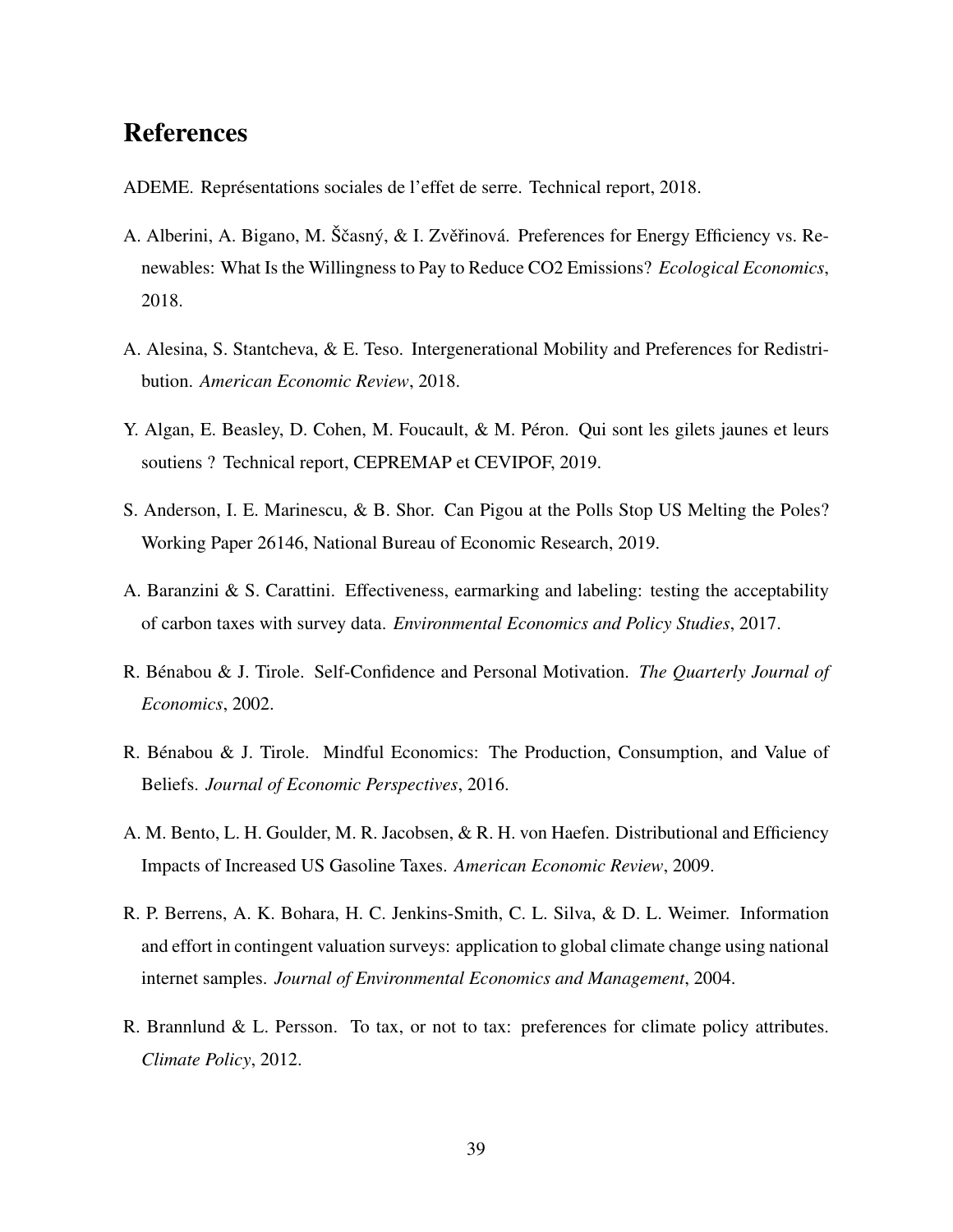- <span id="page-39-1"></span>S. Brechin. Public opinion: a cross-national view. In *Handbook of Climate Change and Society*. Routledge, lever-tracy, constance edition, 2010. ISBN 978-1-135-99850-9.
- <span id="page-39-12"></span>J. W. Brehm. *A theory of psychological reactance*. Academic Press, Oxford, England, 1966.
- <span id="page-39-2"></span>A. L. Bristow, M. Wardman, A. M. Zanni, & P. K. Chintakayala. Public acceptability of personal carbon trading and carbon tax. *Ecological Economics*, 2010.
- <span id="page-39-7"></span>B. Bureau. Distributional effects of a carbon tax on car fuels in France. *Energy Economics*, 2011.
- <span id="page-39-13"></span>T. A. Cameron. Individual option prices for climate change mitigation. *Journal of Public Economics*, 2005.
- <span id="page-39-0"></span>S. Carattini, M. Carvalho, & S. Fankhauser. Overcoming public resistance to carbon taxes. *Wiley Interdisciplinary Reviews: Climate Change*, 2018.
- <span id="page-39-10"></span>CGDD. France National Low-Carbon Strategy. Technical report, Ministry of Ecology, 2015.
- <span id="page-39-9"></span>CGDD. Chiffres clés du climat France, Europe et Monde. Technical report, 2019.
- <span id="page-39-11"></span>R. Challier. Rencontres aux ronds-points. *La Vie des idées*, 2019.
- <span id="page-39-6"></span>M. Clerc & V. Marcus. Elasticité-prix des consommations énergétiques des ménages. Technical report, Insee, 2009.
- <span id="page-39-5"></span>T. Douenne. The vertical and horizontal distributive effects of energy taxes: A case study of a french policy. *FAERE Working Paper*, 2018.
- <span id="page-39-4"></span>T. Douenne & A. Fabre. French attitudes on climate change, carbon taxation and other climate policies. *Ecological Economics*, forthcoming.
- <span id="page-39-8"></span>S. Dresner, L. Dunne, P. Clinch, & C. Beuermann. Social and political responses to ecological tax reform in Europe: an introduction to the special issue. *Energy Policy*, 2006.
- <span id="page-39-3"></span>S. Dresner, T. Jackson, & N. Gilbert. History and social responses to environmental tax reform in the United Kingdom. *Energy Policy*, 2006.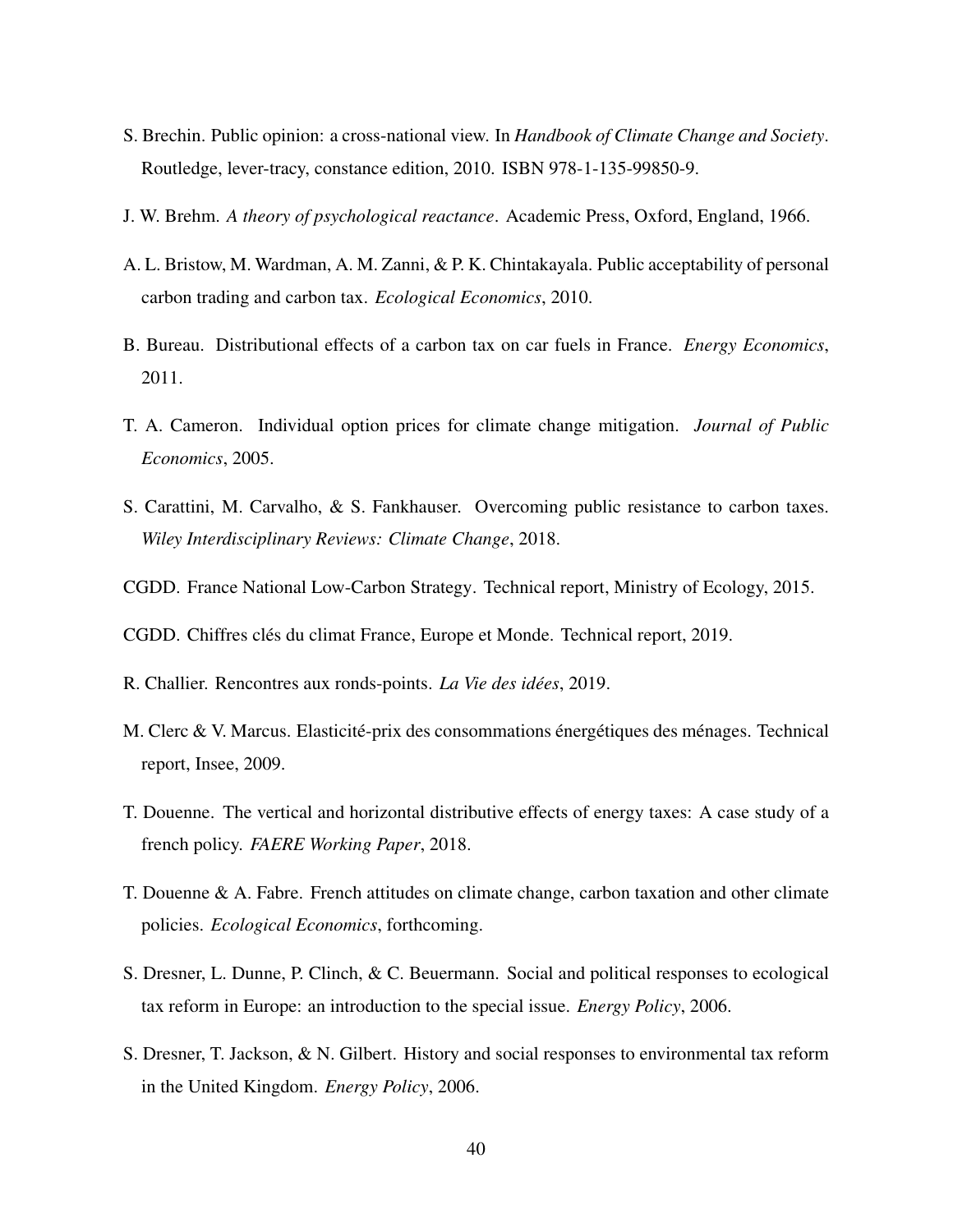- <span id="page-40-1"></span>J. N. Druckman & M. C. McGrath. The evidence for motivated reasoning in climate change preference formation. *Nature Climate Change*, 2019.
- <span id="page-40-4"></span>W. Edwards. Conservatism in human information processing. In *Formal representations of human judgement*. Wiley, New York, b. kleinnmutz edition, 1968.
- <span id="page-40-0"></span>D. Eil & J. M. Rao. The Good News-Bad News Effect: Asymmetric Processing of Objective Information about Yourself. *American Economic Journal: Microeconomics*, 2011.
- <span id="page-40-8"></span>D. Firth. Bias reduction of maximum likelihood estimates. *Biometrika*, 1993.
- <span id="page-40-2"></span>Z. E. Gevrek & A. Uyduranoglu. Public preferences for carbon tax attributes. *Ecological Economics*, 2015.
- <span id="page-40-6"></span>R. Golman, G. Loewenstein, K. O. Moene, & L. Zarri. The Preference for Belief Consonance. *Journal of Economic Perspectives*, 2016.
- <span id="page-40-3"></span>C. A. Grainger & C. D. Kolstad. Who Pays a Price on Carbon? *Environmental and Resource Economics*, 2010.
- <span id="page-40-5"></span>D. M. Grether. Bayes Rule as a Descriptive Model: The Representativeness Heuristic. *The Quarterly Journal of Economics*, 1980.
- <span id="page-40-10"></span>W. M. Hanemann. Welfare Evaluations in Contingent Valuation Experiments with Discrete Responses. *American Journal of Agricultural Economics*, 1984.
- <span id="page-40-9"></span>G. Heinze & M. Ploner. Fixing the nonconvergence bug in logistic regression with SPLUS and SAS. *Computer Methods and Programs in Biomedicine*, 2003.
- <span id="page-40-7"></span>C. I. Hovland, I. L. Janis, & H. H. Kelley. *Communication and persuasion; psychological studies of opinion change*. Yale University Press, New Haven, CT, US, 1953.
- <span id="page-40-11"></span>J. D. Jenkins. Political economy constraints on carbon pricing policies: What are the implications for economic efficiency, environmental efficacy, and climate policy design? *Energy Policy*, 2014.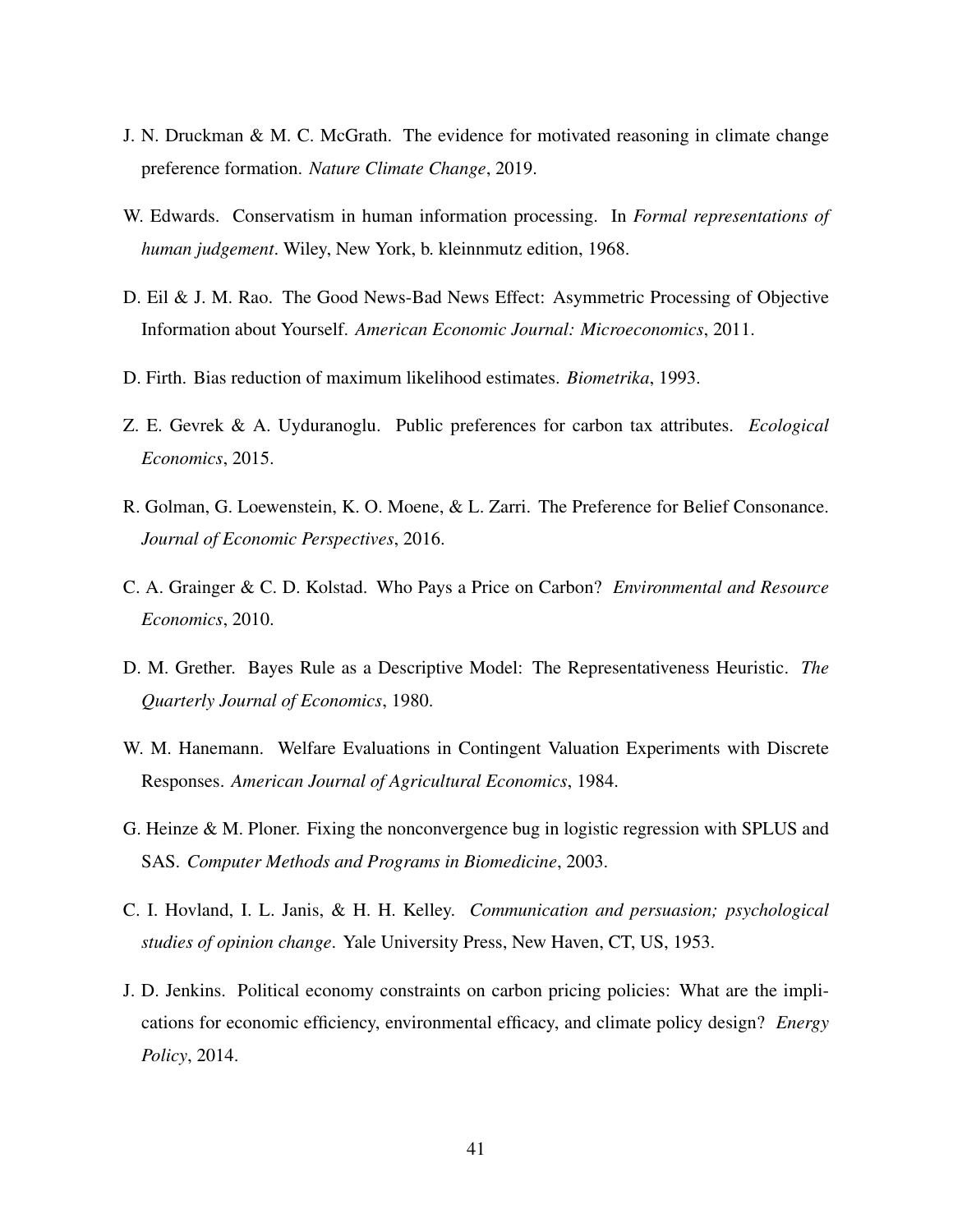- <span id="page-41-5"></span>D. M. Kahan. Ideology, motivated reasoning, and cognitive reflection. *Judgment and Decision Making*, 2013.
- <span id="page-41-2"></span>S. Kallbekken & H. Sælen. Public acceptance for environmental taxes: Self-interest, environmental and distributional concerns. *Energy Policy*, 2011.
- <span id="page-41-6"></span>S. Kallbekken, S. Kroll, & T. L. Cherry. Do you not like Pigou, or do you not understand him? Tax aversion and revenue recycling in the lab. *Journal of Environmental Economics and Management*, 2011.
- <span id="page-41-7"></span>J. B. Kessler & M. I. Norton. Tax aversion in labor supply. *Journal of Economic Behavior & Organization*, 2016.
- <span id="page-41-0"></span>D. Klenert, L. Mattauch, E. Combet, O. Edenhofer, C. Hepburn, R. Rafaty, & N. Stern. Making carbon pricing work for citizens. *Nature Climate Change*, 2018.
- <span id="page-41-10"></span>M. J. Kotchen, K. J. Boyle, & A. A. Leiserowitz. Willingness-to-pay and policy-instrument choice for climate-change policy in the United States. *Energy Policy*, 2013.
- <span id="page-41-9"></span>P. W. Kraft, M. Lodge, & C. S. Taber. Why People "Don't Trust the Evidence": Motivated Reasoning and Scientific Beliefs. *The ANNALS of the American Academy of Political and Social Science*, 2015.
- <span id="page-41-3"></span>Z. Kunda. The Case for Motivated Reasoning. *Psychological Bulletin*, 1990.
- <span id="page-41-4"></span>A. T. Little. The Distortion of Related Beliefs. *American Journal of Political Science*, 2019.
- <span id="page-41-11"></span>A. Longo, A. Markandya, & M. Petrucci. The internalization of externalities in the production of electricity: Willingness to pay for the attributes of a policy for renewable energy. *Ecological Economics*, 2008.
- <span id="page-41-8"></span>G. E. Metcalf. A Distributional Analysis of Green Tax Reforms. *National Tax Journal*, 1999.
- <span id="page-41-1"></span>A. Millner & H. Ollivier. Beliefs, Politics, and Environmental Policy. *Review of Environmental Economics and Policy*, 2016.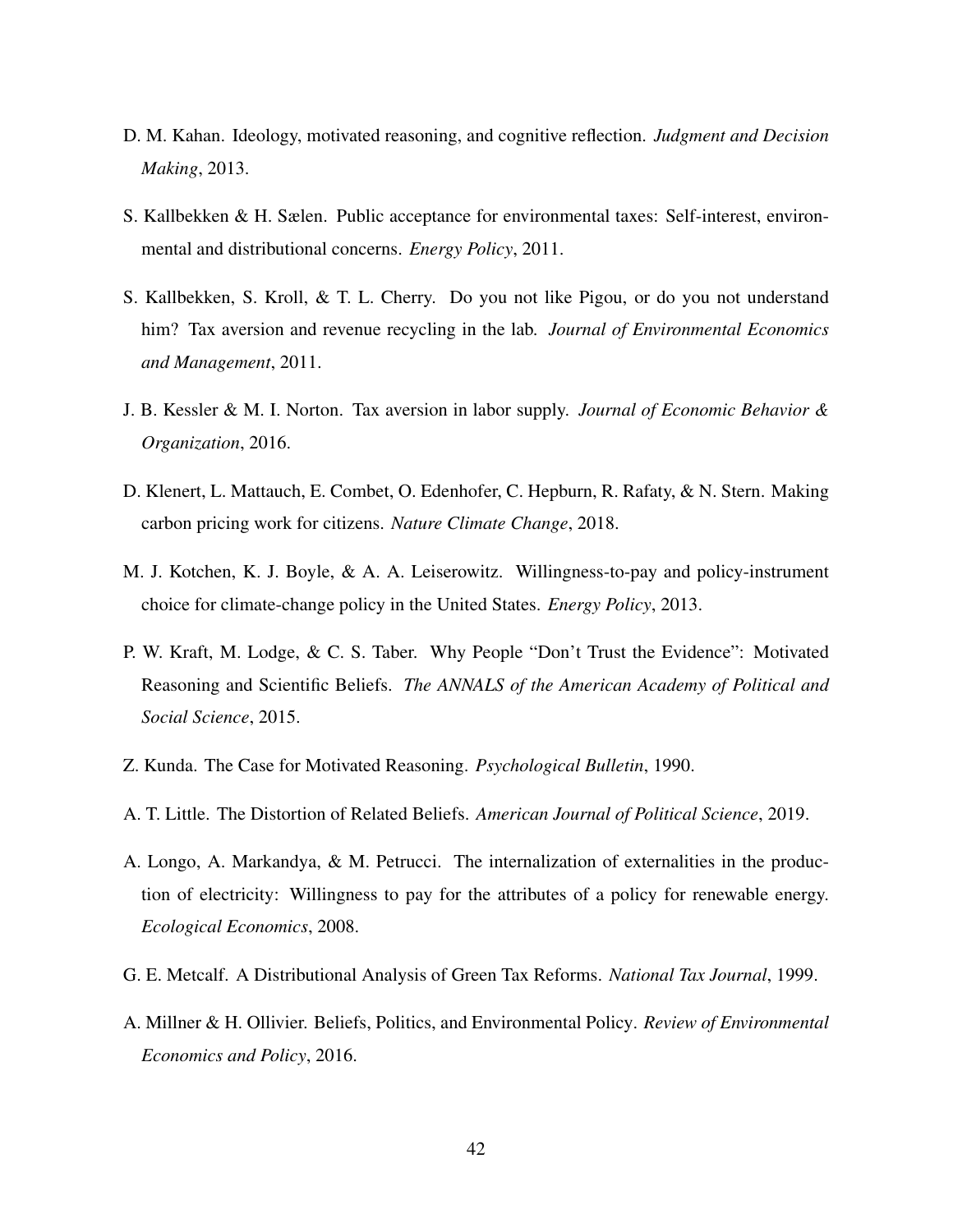- <span id="page-42-1"></span>M. M. Mobius, M. Niederle, P. Niehaus, & T. S. Rosenblat. Managing self-confidence: Theory and experimental evidence. Working Paper 17014, National Bureau of Economic Research, 2011.
- <span id="page-42-10"></span>J. J. Murphy, P. G. Allen, T. H. Stevens, & D. Weatherhead. A Meta-analysis of Hypothetical Bias in Stated Preference Valuation. *Environmental and Resource Economics*, 2005.
- <span id="page-42-7"></span>J. L. M. Olea & C. Pflueger. A robust test for weak instruments. *Journal of Business & Economic Statistics*, 2013.
- <span id="page-42-5"></span>J. M. Poterba. Is the Gasoline Tax Regressive? *Tax Policy and the Economy*, 1991.
- <span id="page-42-9"></span>R. Rafaty. Perceptions of Corruption, Political Distrust, and the Weakening of Climate Policy. *Global Environmental Politics*, 2018.
- <span id="page-42-3"></span>D. P. Redlawsk. Hot Cognition or Cool Consideration? Testing the Effects of Motivated Reasoning on Political Decision Making. *The Journal of Politics*, 2002.
- <span id="page-42-8"></span>H. Sælen & S. Kallbekken. A choice experiment on fuel taxation and earmarking in Norway. *Ecological Economics*, 2011.
- <span id="page-42-2"></span>T. Sharot, C. Korn, & R. Dolan. How unrealistic optimism is maintained in the face of reality. *Nature Neuroscience*, 2011.
- <span id="page-42-0"></span>P. C. Stern, T. Dietz, & L. Kalof. Value Orientations, Gender, and Environmental Concern. *Environment and Behavior*, 1993.
- <span id="page-42-6"></span>J. E. Stiglitz. Addressing Climate Change through Price and Non-Price Interventions. *European Economic Review*, 2019.
- <span id="page-42-11"></span>D. Streimikiene, T. Balezentis, I. Alisauskaite-Seskiene, G. Stankuniene, & Z. Simanaviciene. A Review of Willingness to Pay Studies for Climate Change Mitigation in the Energy Sector. *Energies*, 2019.
- <span id="page-42-4"></span>A. B. Sussman & C. Y. Olivola. Axe the Tax: Taxes are Disliked More than Equivalent Costs. *Journal of Marketing Research*, 2011.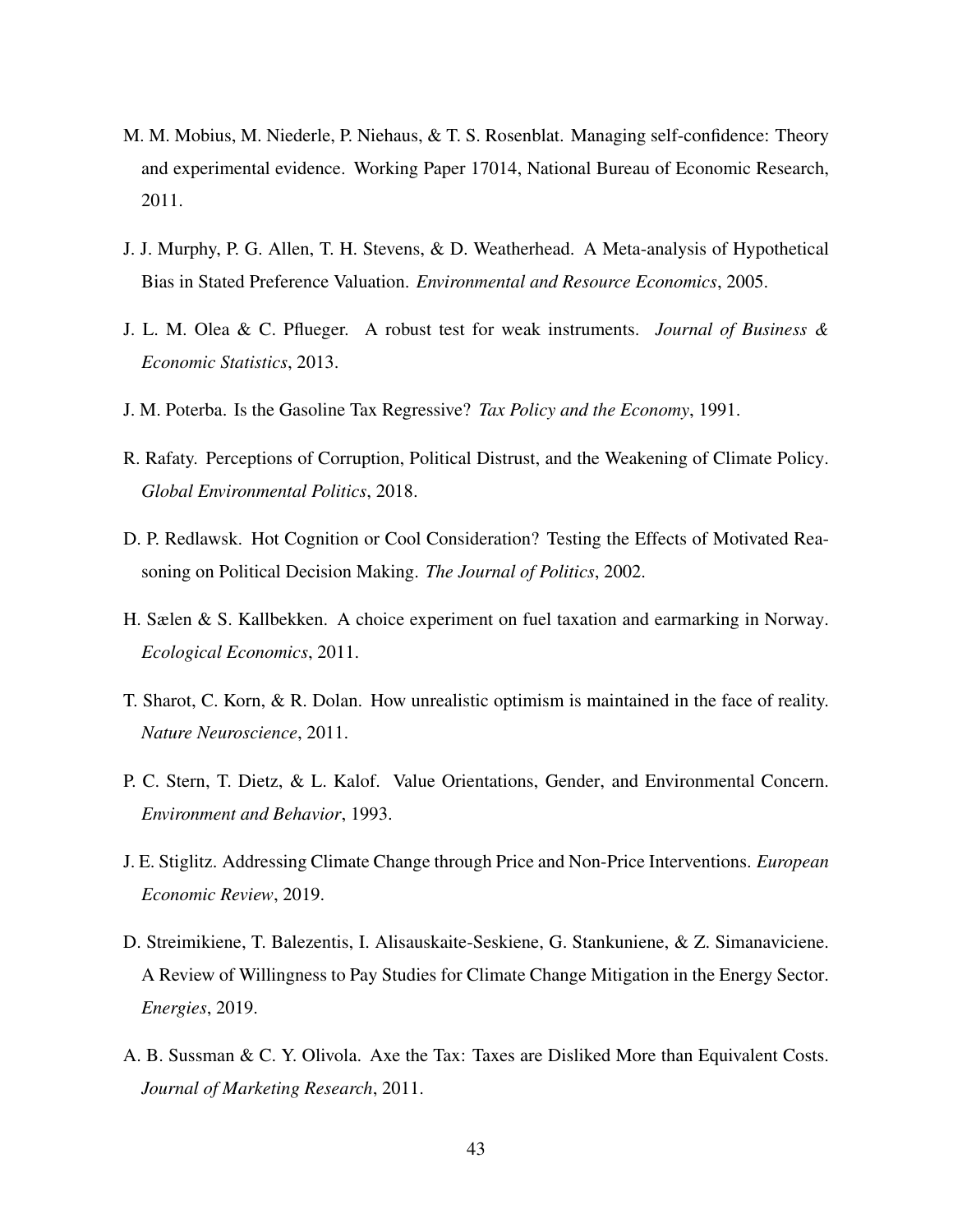- <span id="page-43-1"></span>C. S. Taber, M. Lodge, & J. Glathar. The Motivated Construction of Political Judgments. *Citizens and Politics: Perspectives from Political Psychology*, 2001.
- <span id="page-43-0"></span>P. Thalmann. The Public Acceptance of Green Taxes: 2 Million Voters Express Their Opinion. *Public Choice*, 2004.
- <span id="page-43-4"></span>UNEP. Emissions Gap Report 2018. Technical report, 2018.
- <span id="page-43-2"></span>S. West & R. Williams. Estimates from a consumer demand system: implications for the incidence of environmental taxes. *Journal of Environmental Economics and Management*, 2004.
- <span id="page-43-3"></span>R. C. Williams, H. Gordon, D. Burtraw, J. C. Carbone, & R. D. Morgenstern. The Initial Incidence of a Carbon Tax Across Income Groups. *National Tax Journal*, 2015.
- <span id="page-43-5"></span>J. Zhou. Boomerangs versus Javelins: How Polarization Constrains Communication on Climate Change. *Environmental Politics*, 2016.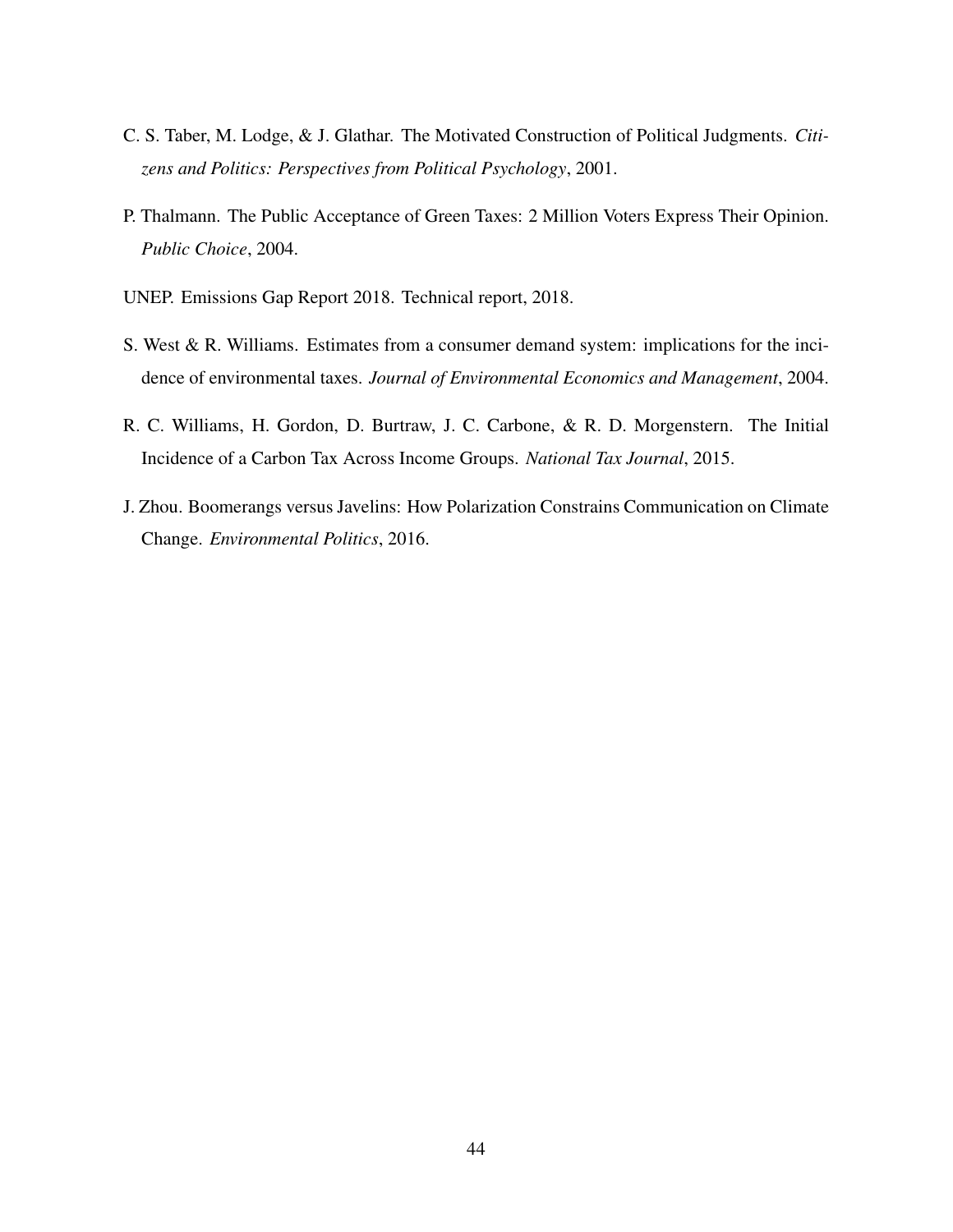# Appendices

# <span id="page-44-1"></span>A Raw data

 $=$ 

<span id="page-44-0"></span>

|          |  | Table A.1: Sample characteristics: quotas |  |
|----------|--|-------------------------------------------|--|
| stratas. |  |                                           |  |

<span id="page-44-2"></span>Table A.2: Households' characteristics.

 $=$ 

|                             | Population   | Sample       | Household co            |
|-----------------------------|--------------|--------------|-------------------------|
| gender                      |              |              | Household siz           |
| woman                       | 0.52         | 0.53         | Number of ad            |
| man                         | 0.48         | 0.47         | c.u.                    |
| age                         |              |              | <b>Energy source</b>    |
| 18-24                       | 0.12         | 0.11         | Gas                     |
| 25-34                       | 0.15         | 0.11         | Fuel                    |
| 35-49                       | 0.24         | 0.24         | Accomodation            |
| 50-64                       | 0.24         | 0.26         | mean                    |
| >65                         | 0.25         | 0.27         | p25                     |
| profession                  |              |              | p50                     |
|                             |              |              | p75                     |
| farmer                      | 0.01<br>0.03 | 0.01<br>0.04 | <b>Distance trave</b>   |
| independent<br>executive    | 0.09         | 0.09         |                         |
| intermediate                | 0.14         | 0.14         | mean<br>p25             |
| employee                    | 0.15         | 0.16         | p50                     |
| worker                      | 0.12         | 0.13         | p75                     |
| retired                     | 0.33         | 0.33         |                         |
| inactive                    | 0.12         | 0.11         | <b>Fuel economy</b>     |
| education                   |              |              | mean                    |
| No diploma or <i>Brevet</i> | 0.30         | 0.24         | p25<br>p50              |
| CAP or BEP                  | 0.25         | 0.26         | p75                     |
| Bac                         | 0.17         | 0.18         |                         |
| Higher                      | 0.29         | 0.31         |                         |
| size of town                |              |              | <b>SOURCES: Matched</b> |
| rural                       | 0.22         | 0.24         | (ERFS) and              |
| <20k                        | 0.17         | 0.18         |                         |
| 20-99k                      | 0.14         | 0.13         |                         |
| >100k                       | 0.31         | 0.29         |                         |
| Paris area                  | 0.16         | 0.15         |                         |
| region                      |              |              |                         |
| IDF                         | 0.19         | 0.17         |                         |
| Nord                        | 0.09         | 0.10         |                         |
| Est                         | 0.13         | 0.12         |                         |
| SO                          | 0.09         | 0.09         |                         |
| Centre                      | 0.10         | 0.12         |                         |
| <i>Ouest</i>                | 0.10         | 0.10         |                         |
| Occ                         | 0.09         | 0.09<br>45   |                         |
| ARA                         | 0.12         | 0.13         |                         |
| PACA                        | 0.09         | 0.09         |                         |

 $=$ 

|                                     | <i>Population</i> Sample |        |  |  |  |
|-------------------------------------|--------------------------|--------|--|--|--|
| <b>Household composition (mean)</b> |                          |        |  |  |  |
| Household size                      | 2.36                     | 2.38   |  |  |  |
| Number of adults                    | 2.03                     | 1.93   |  |  |  |
| c.u.                                | 1.60                     | 1.61   |  |  |  |
| <b>Energy source (share)</b>        |                          |        |  |  |  |
| Gas                                 | 0.42                     | 0.36   |  |  |  |
| Fuel                                | 0.12                     | 0.09   |  |  |  |
| Accomodation surface $(m^2)$        |                          |        |  |  |  |
| mean                                | 97                       | 96     |  |  |  |
| p25                                 | 69                       | 66     |  |  |  |
| p50                                 | 90                       | 90     |  |  |  |
| p75                                 | 120                      | 115    |  |  |  |
| Distance travelled by car (km/year) |                          |        |  |  |  |
| mean                                | 13,735                   | 15,328 |  |  |  |
| p25                                 | 4,000                    | 4,000  |  |  |  |
| p50                                 | 10,899                   | 10,000 |  |  |  |
| p75                                 | 20,000                   | 20,000 |  |  |  |
| Fuel economy (L/100 km)             |                          |        |  |  |  |
| mean                                | 6.39                     | 7.25   |  |  |  |
| p25                                 | 6                        | 5      |  |  |  |
| p50                                 | 6.5                      | 6      |  |  |  |
| p75                                 | 7.5                      | 7      |  |  |  |

d BdF; except for number of adults

d domestic fuel [\(CEREN\)](https://www.lesechos.fr/industrie-services/energie-environnement/le-chauffage-au-fioul-devient-de-plus-en-plus-cher-147372).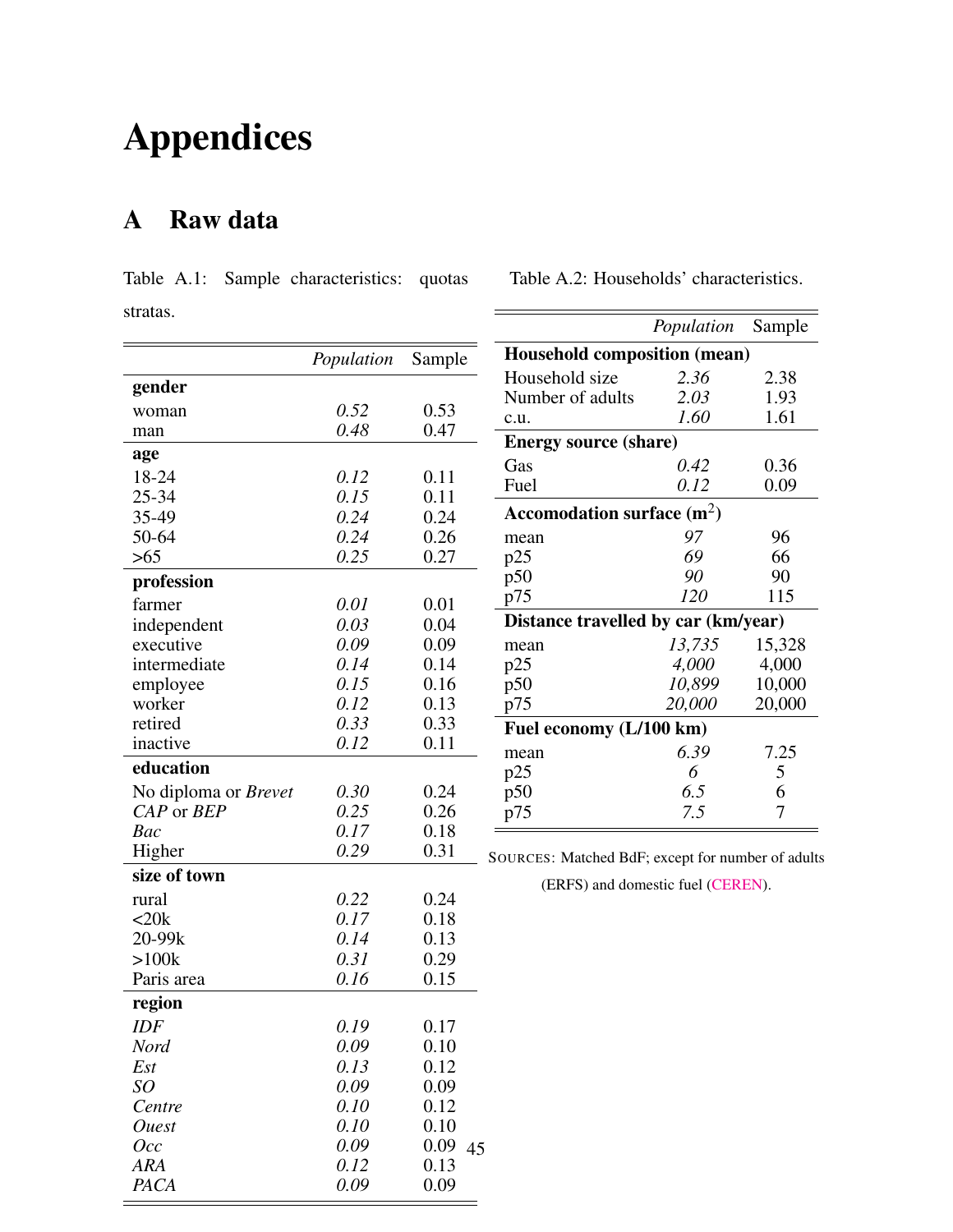# B Estimation for feedback

#### <span id="page-45-0"></span>B.1 Formulas to compute monetary effects of carbon tax policy

In order to compute the monetary impact of a carbon tax increase, we decompose current energy expenditures  $E(\tau)$  as a product of current price  $P(\tau)$  and current quantities consumed  $Q(\tau)$ , each being a function of the excise tax  $\tau$  within which the carbon tax is comprised:<sup>[19](#page-0-0)</sup>

$$
E(\tau) = P(\tau) Q(\tau)
$$

All variations in expenditures can then be expressed as:

$$
\frac{dE}{E}\left(\tau\right) = \frac{dP}{P}\left(\tau\right) + \frac{dQ}{Q}\left(\tau\right)
$$

from which we can write the effect of a price change on quantities consumed:

$$
Q(\tau') = Q(\tau) \left(1 + e\frac{dP}{P}(\tau)\right)
$$

where  $e = \frac{dQ}{dP} \cdot \frac{P}{Q}$  $\frac{p}{Q}$  is the price elasticity of the energetic good considered, that is here assumed constant. For all energies, the final price can itself be decomposed as:

$$
P(\tau) = (p + i\tau)(1 + t)
$$

where *t* is the value added tax (VAT) rate that applies after excise taxes, *i* the incidence of excise taxes on consumers assumed constant, and  $p + (i-1)\tau$  the producer price as a function of  $\tau$ and for a given value of *t*. [20](#page-0-0) When the carbon price changes so that the excise taxes varies from  $\tau$  to some level  $\tau'$ , we therefore have:

$$
\frac{dP(\tau)}{P} = \frac{P(\tau') - P(\tau)}{P(\tau)} = \frac{(p + i\tau') (1 + t) - (p + i\tau) (1 + t)}{(p + i\tau) (1 + t)} = \frac{i(\tau' - \tau)}{p + i\tau}
$$

Thus, following a carbon price increase, one can express the associated increase in expenditures for each energy as:

$$
E(\tau') - E(\tau) = E(\tau)(1+e) \frac{dP}{P} = E(\tau)(1+e) \frac{i(\tau'-\tau)}{p+i\tau}
$$

<sup>19</sup>The French carbon tax "Contribution Climat Energie" is a component of existing taxes on energetic products: TICPE for transport and domestic fuels, TICGN for natural gas.

<sup>&</sup>lt;sup>20</sup>Hence *p* is the producer price for a given value of *t*, when  $\tau = 0$ .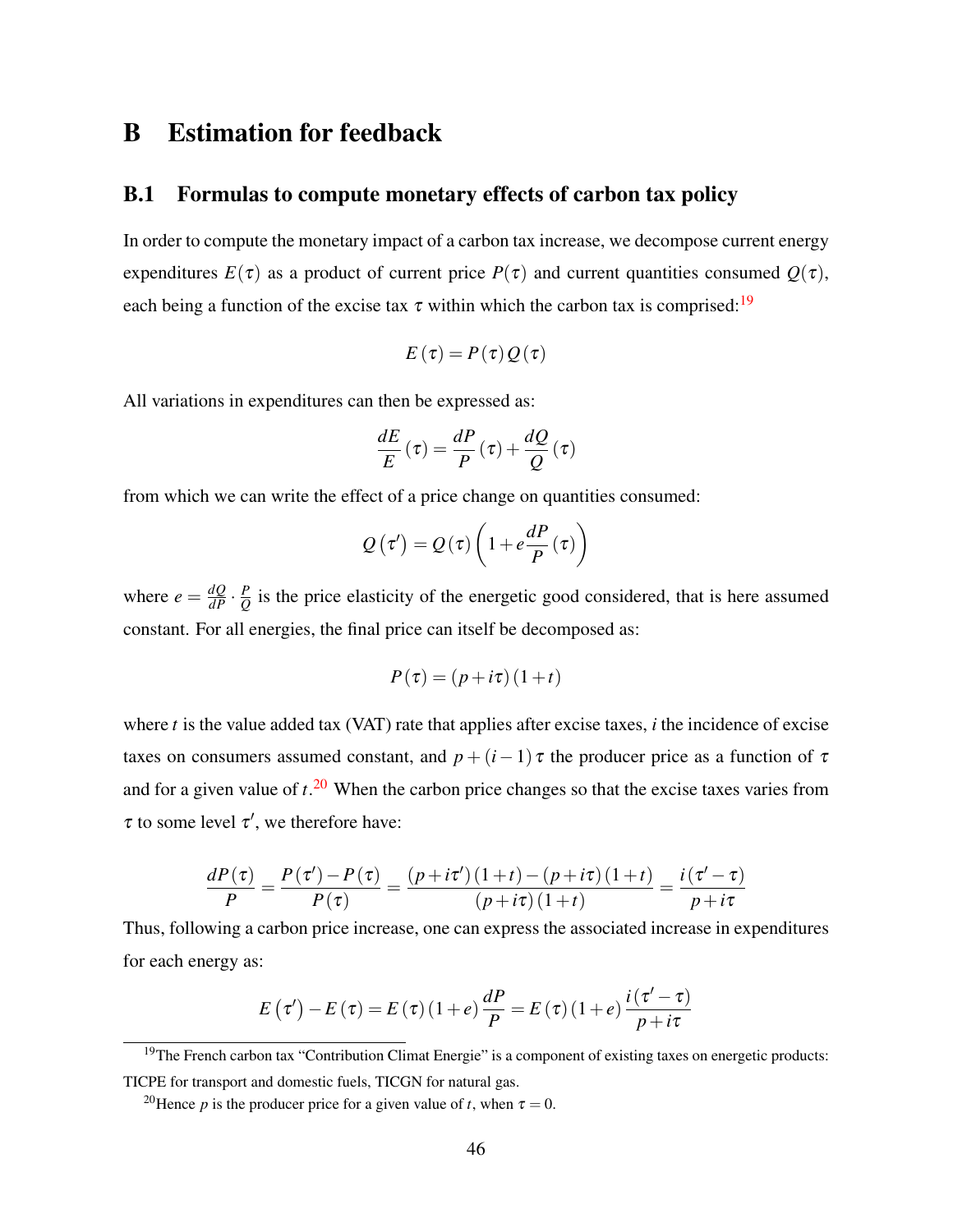We can replicate similar calculations to obtain the expected variations in tax revenue *T*. Starting from its expression — which is the sum of excise taxes and the VAT over this tax — we have:

$$
T(\tau) = Q(\tau)((1+t)\tau + t(p + (i-1)\tau))
$$

from which we obtain:

$$
T(\tau') - T(\tau) = Q(\tau) \left( 1 + e^{\frac{i(\tau' - \tau)}{p + i\tau}} \right) \left[ t \left( p + (i - 1)\tau' \right) + (1 + t)\tau' \right] - Q(\tau) \left[ t \left( p + (i - 1)\tau \right) + (1 + t)\tau \right]
$$

Following the literature, we assume price elasticities of −0.4 for transport fuels and −0.2 for housing energies. For the tax incidence on consumers, we assume a value of 0.8. These values were used to compute aggregate variations in tax revenue and determine the level of lump sum transfer per adult that a budget neutral policy would finance. When asked to estimate the impact of the policy on their own purchasing power, respondents simply had to make an estimation over:

$$
E(\tau') - E(\tau) = E(\tau)(1+e)\frac{dP}{P}
$$

where for simplicity  $dP$  was given for transport fuels, and  $\frac{dP}{P}$  for housing energies. Thus, they were not required to make any specific assumption about existing taxes or tax incidence, but simply to estimate their consumption and price elasticity.

#### <span id="page-46-0"></span>B.2 Predicting gains and losses

We regress the increase in housing energy expenditures on households' characteristic using EL 2013 survey. Table [B.1](#page-47-0) presents several specifications for such regression, and its last row shows the out-of-sample error rate, computed with BdF data. All specifications yield a similar error rate of 15-17%. Fearing that respondents could make mistakes when filling the accommodation size in the entry field, we used the first specification in our survey, as it does not rely as heavily as the others on the accommodation size. In order to balance the error rate for losing households that are mistakenly estimated winners, and winners who are mistakenly estimated losers, we add a constant of 16.1 in our estimation of yearly net gain, which is thus the sum of 16.1 plus 110 times one or two (depending on the number of adults) minus increases in transport and housing energy expenditures. We selected OLS as our prediction method for the estimation of net gain because it compared well with respect to alternative methods. We also classified winners and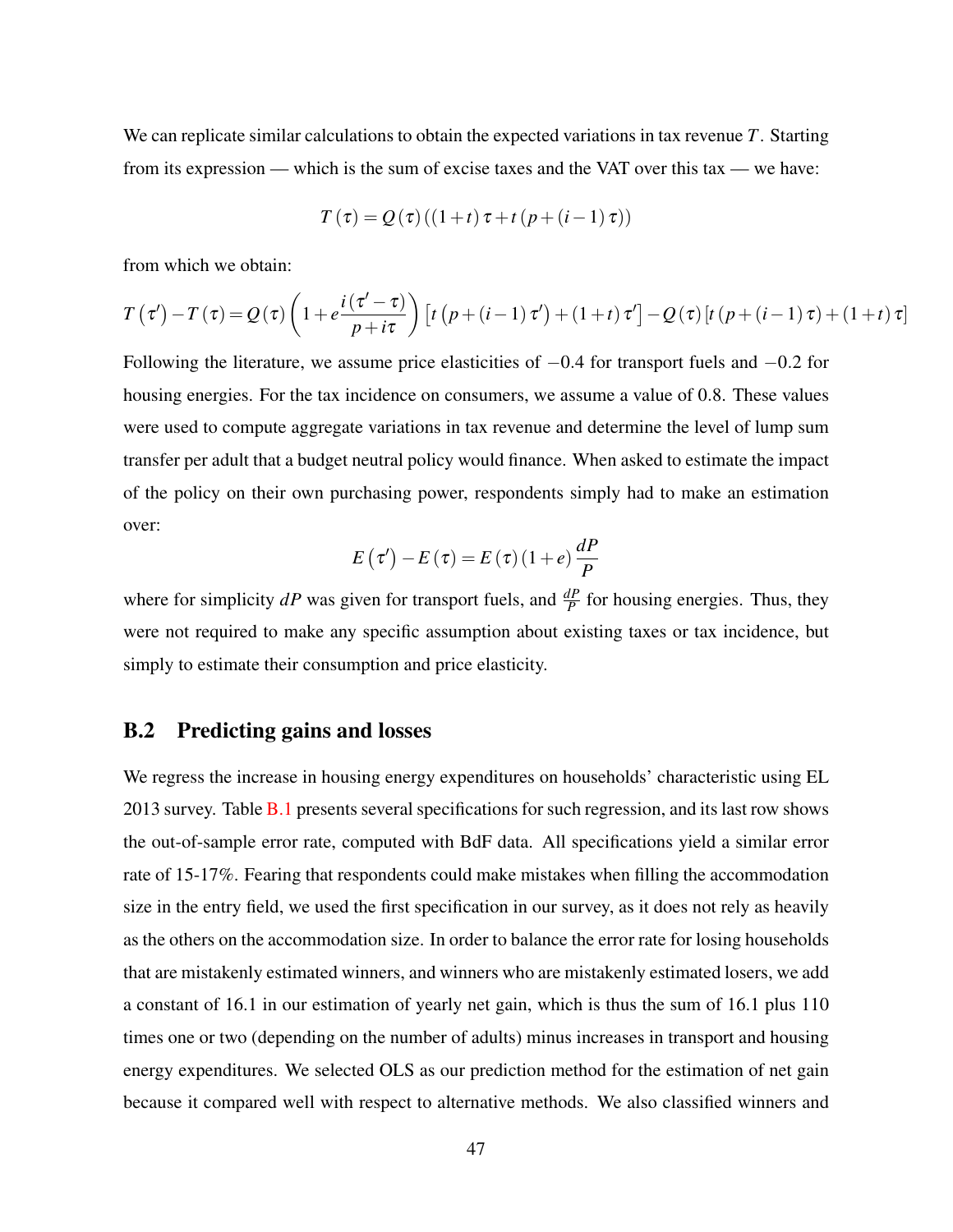<span id="page-47-0"></span>losers using a decision tree, and obtained an very close error rate:  $17.4\%$  (see Figure [B.1\)](#page-47-1). Finally, statistical matching provided an error rate of 17.7%.

|                                      |          |         | Increase in housing energy expenditures $(\infty)$ /year) |
|--------------------------------------|----------|---------|-----------------------------------------------------------|
|                                      | (1)      | (2)     | (3)                                                       |
| Constant                             | $-55.51$ |         | $-0.634$                                                  |
|                                      | (1.237)  |         | (1.489)                                                   |
| Housing energy: Gas                  | 124.6    |         | 1.173                                                     |
|                                      | (1.037)  |         | (2.323)                                                   |
| Housing energy: Fuel oil             | 221.1    | 129.8   | 130.4                                                     |
|                                      | (1.719)  | (3.752) | (4.002)                                                   |
| Accommodation size $(m^2)$           | 0.652    |         | 0.024                                                     |
|                                      | (0.012)  |         | (0.015)                                                   |
| Accommodation size $\times$ Gas      |          | 1.425   | 1.397                                                     |
|                                      |          | (0.007) | (0.024)                                                   |
| Accommodation size $\times$ Fuel oil |          | 0.945   | 0.922                                                     |
|                                      |          | (0.029) | (0.032)                                                   |
| Observations                         | 26,729   | 26,729  | 26,729                                                    |
| $R^2$                                | 0.545    | 0.716   | 0.599                                                     |
| Error rate                           | 0.166    | 0.155   | 0.155                                                     |

Table B.1: Determinants of housing energy expenditures.

<span id="page-47-1"></span>

Figure B.1: Decision tree that classifies households between winners and losers.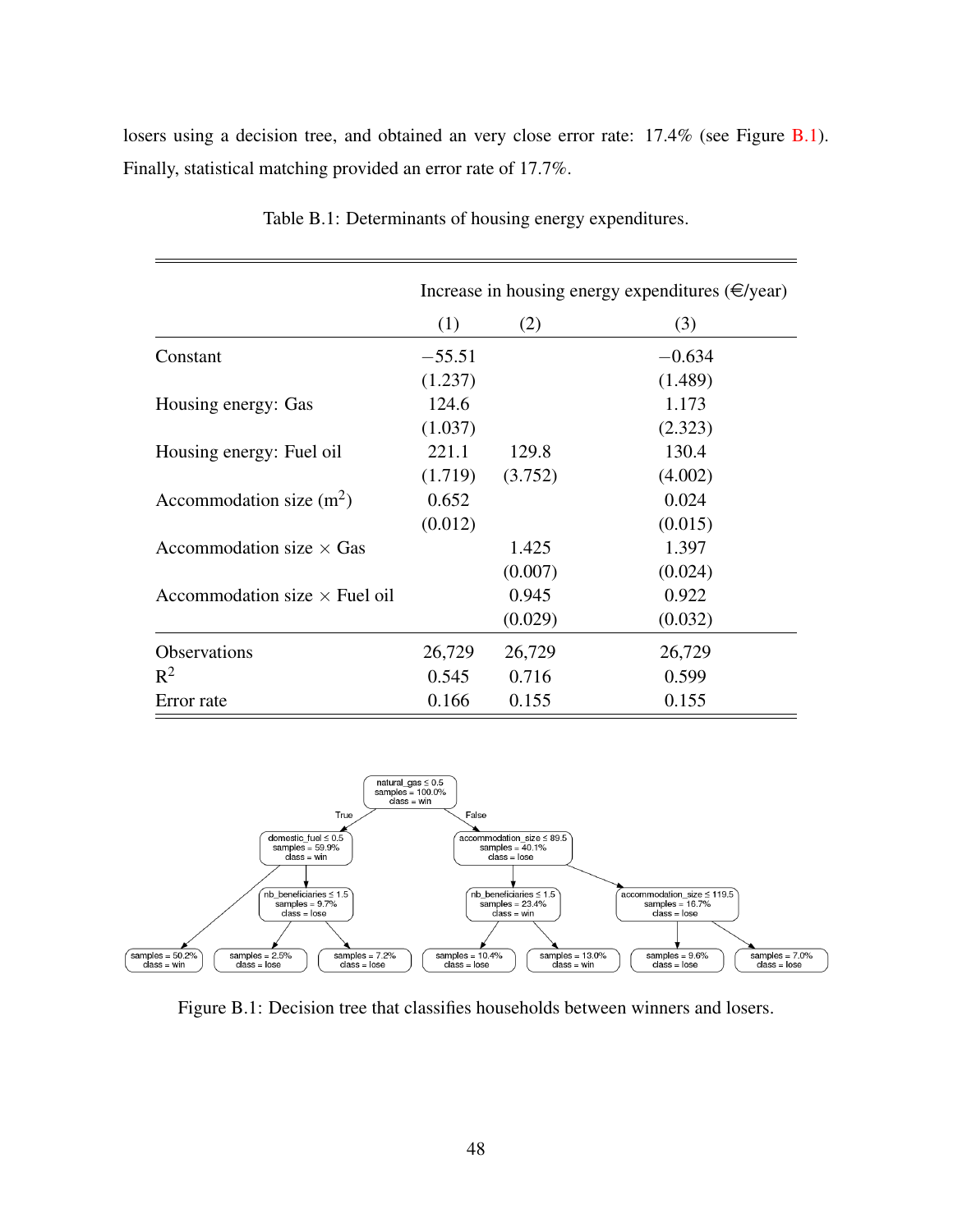# <span id="page-48-2"></span>B.3 Distributive effects

<span id="page-48-1"></span>

Figure B.2: Average cost of the carbon tax and dividend policy, by income decile.

# C Beliefs and persistence

## <span id="page-48-0"></span>C.1 Elasticities

Table C.1: Effect of subjective elasticities on perceived environmental effectiveness.

|                                                          | Environmental effectiveness: not 'No' |          |          |          |  |
|----------------------------------------------------------|---------------------------------------|----------|----------|----------|--|
|                                                          | (1)                                   |          | (3)      | (4)      |  |
| Price elasticity: Housing                                | $-0.062$                              |          | $-0.055$ |          |  |
|                                                          | (0.032)                               |          | (0.032)  |          |  |
| Price elasticity: Transports                             |                                       | $-0.056$ |          | $-0.060$ |  |
|                                                          |                                       | (0.030)  |          | (0.030)  |  |
| Controls: Socio-demo, energy<br>incomes, estimated gains |                                       |          |          |          |  |
| <b>Observations</b>                                      | 1,501                                 | 1,501    | 1,501    | 1,501    |  |
| $R^2$                                                    | 0.003                                 | 0.002    | 0.089    | 0.090    |  |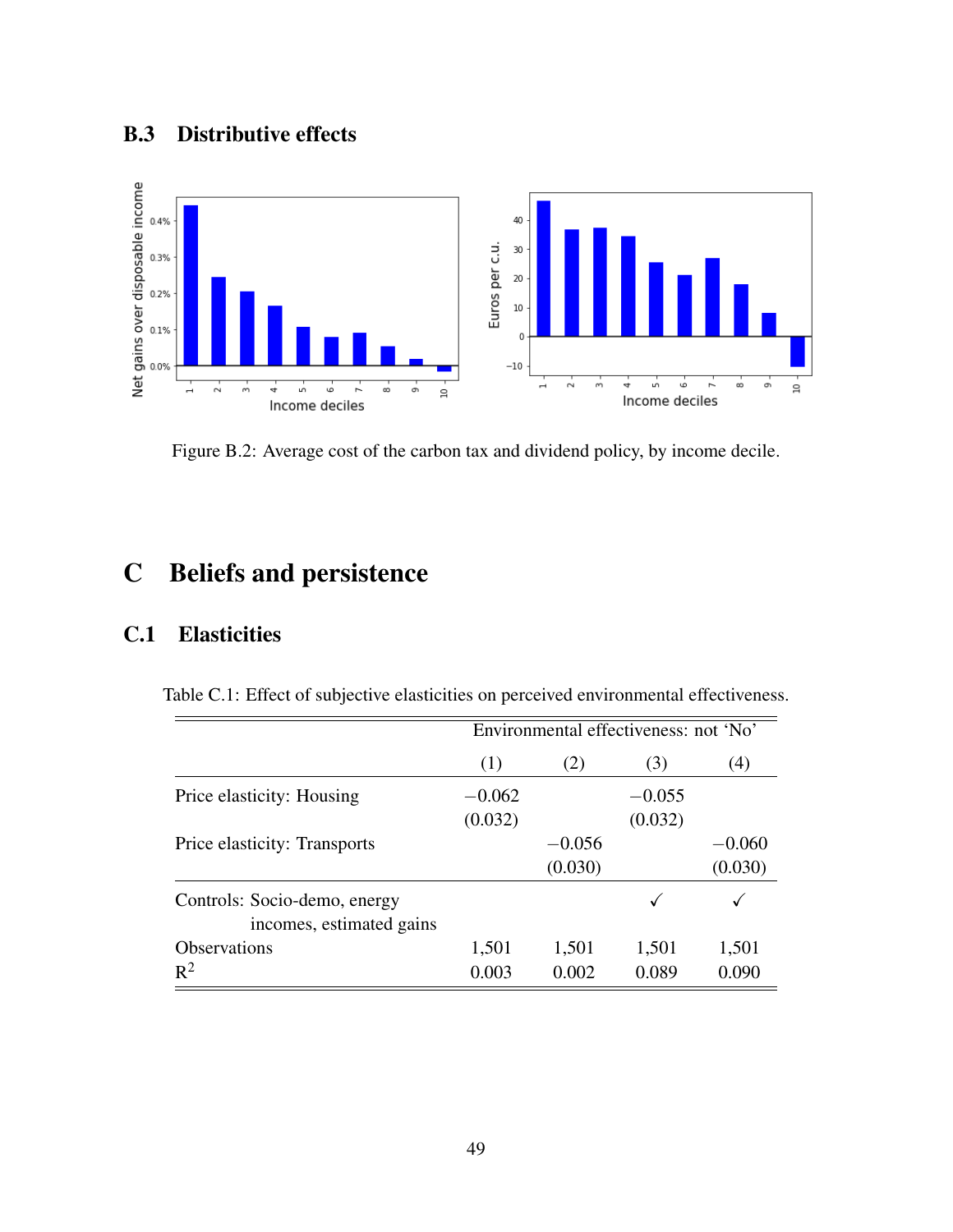# <span id="page-49-1"></span>C.2 Self-interest

| <i>Before</i> $\setminus$ <i>After</i> |      | Winner $(25\%)$ Unaffected $(28\%)$ Loser $(47\%)$ |     |
|----------------------------------------|------|----------------------------------------------------|-----|
| <b>Winner</b> $(16\%)$                 | 79%  | 13%                                                | 8%  |
| <b>Unaffected</b> $(24\%)$             | 22\% | 63%                                                | 15% |
| <b>Loser</b> $(60\%)$                  | 12%  | 18%                                                | 70% |

<span id="page-49-2"></span>Table C.2: Transition matrix after telling respondents they are expected to *win* (75.8%).

<span id="page-49-3"></span>Table C.3: Transition matrix after telling respondents they are expected to *lose* (24.2%).

| <i>Before</i> $\setminus$ <i>After</i> |       | Winner $(3\%)$ Unaffected $(12\%)$ Loser $(86\%)$ |      |
|----------------------------------------|-------|---------------------------------------------------|------|
| <b>Winner</b> $(7\%)$                  | 16%   | 3%                                                | 81\% |
| <b>Unaffected</b> $(15\%)$             | 5%    | 50%                                               | 46%  |
| <b>Loser</b> $(78%)$                   | $1\%$ | 5%                                                | 94%  |

<span id="page-49-0"></span>

Figure C.1: Probability that our estimation of net gains correctly predicts the winning category.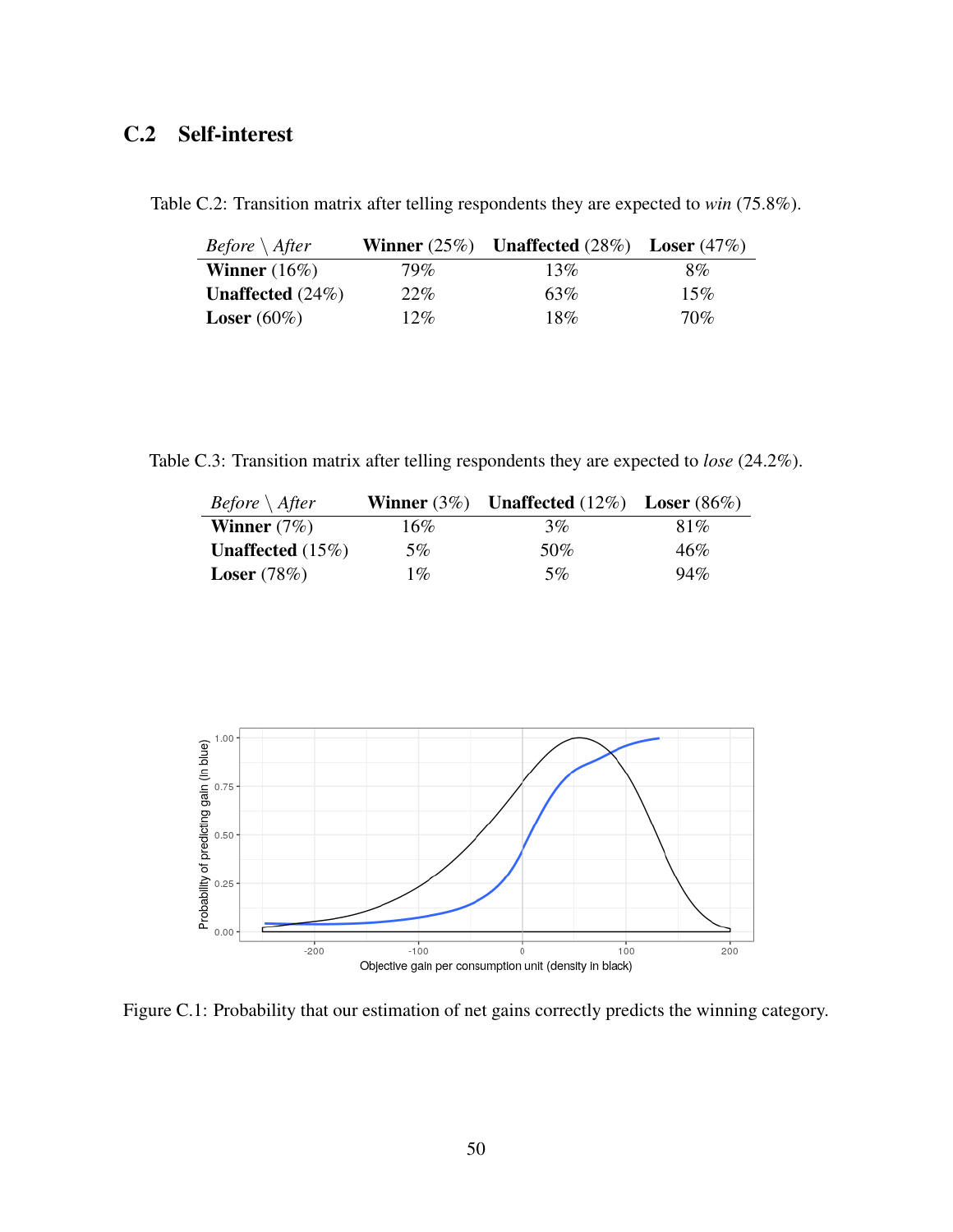|                                      | Aligned with feedback: $G^F = \Gamma$ |                      |
|--------------------------------------|---------------------------------------|----------------------|
|                                      | $\widehat{\Gamma} = 1$                | $\widehat{\Gamma}=0$ |
|                                      | $(81.6\%)$                            | $(18.4\%)$           |
| Initial belief winner $(g > 0)$      | 77.6%                                 | 78.4%                |
| $(19.4\%)$                           | $[68.5\%; 84.7\%]$                    | $[43.2\%; 94.5\%]$   |
| Initial belief unaffected $(g = 0)$  | 20.7%                                 | 32.7%                |
| $(28.2\%)$                           | $[14.8\%;28.1\%]$                     | $[14.7\%;57.7\%]$    |
| Initial belief loser $(g < 0)$       | 10.8%                                 | 92.2%                |
| $(52.3\%)$                           | $[7.3\%;15.8\%]$                      | $[84.5\%;96.3\%]$    |
| Initial belief affected $(g \neq 0)$ | 32.7%                                 | 91.1%                |
| $(70.8\%)$                           | $[27.7\%;38.1\%]$                     | $[83.5\%;95.4\%]$    |
| All                                  | 28.9%                                 | 83.0%                |
| $(100\%)$                            | $[24.8\%;33.3\%]$                     | $[74.8\%;88.9\%]$    |

<span id="page-50-0"></span>Table C.4: Share with new beliefs aligned with feedback, among those with large gain or loss  $(|\hat{\gamma}| > 110).$ 

NOTE: The 95% confidence intervals for binomial probabilities are given in brackets.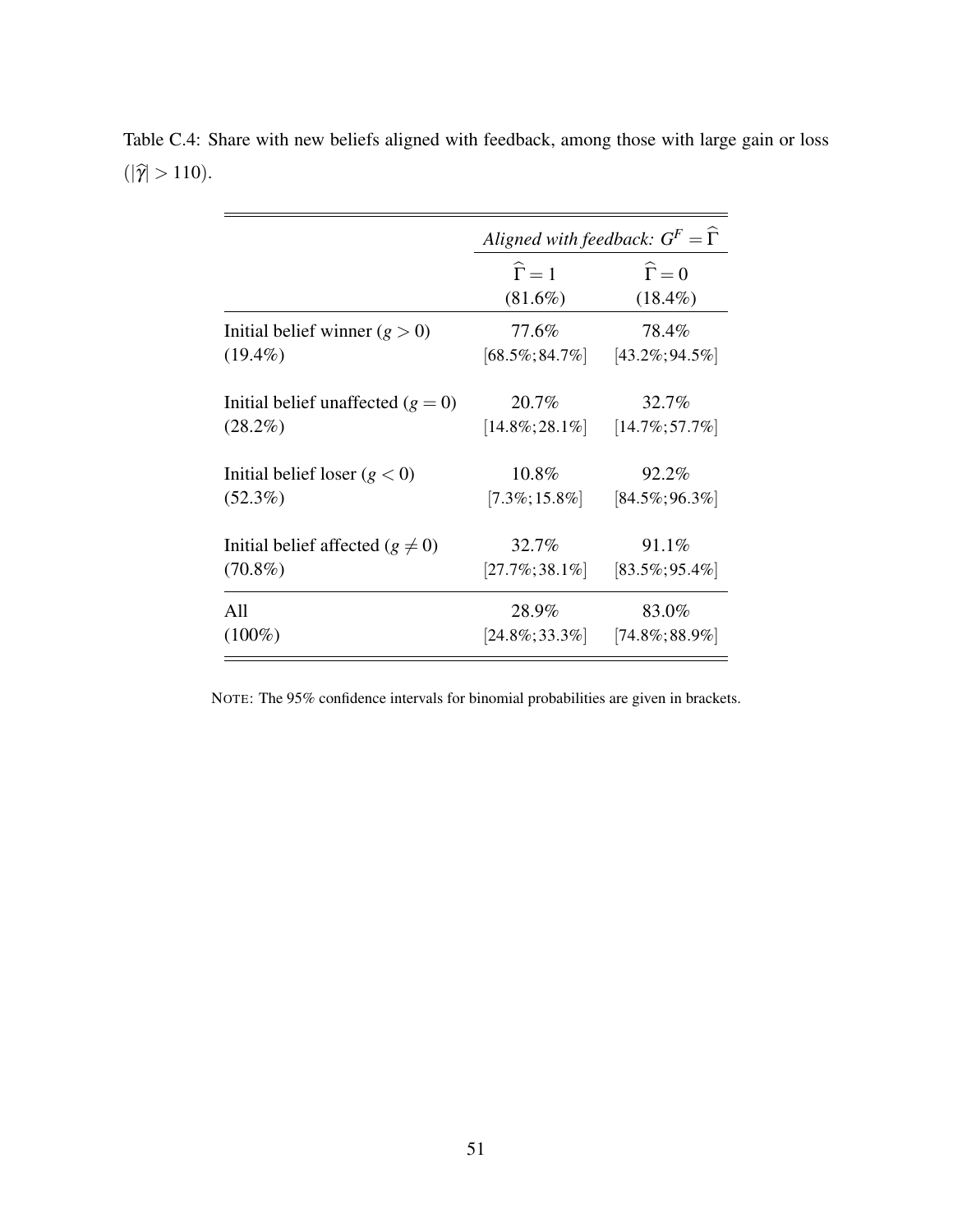# <span id="page-51-1"></span><span id="page-51-0"></span>C.3 Environmental effectiveness

|                                             | <b>Environmental effectiveness</b> |            |          |            |
|---------------------------------------------|------------------------------------|------------|----------|------------|
|                                             |                                    |            | "Yes"    |            |
|                                             |                                    | <i>OLS</i> | logit    | <i>OLS</i> |
|                                             | (1)                                | (2)        | (3)      | (4)        |
| Info on Environmental Effectiveness $(Z_E)$ | 0.043                              | 0.063      | 0.052    | 0.059      |
|                                             | (0.017)                            | (0.018)    | (0.018)  | (0.014)    |
| Info on Climate Change $(Z_{CC})$           | 0.044                              | 0.041      | 0.043    | 0.029      |
|                                             | (0.024)                            | (0.024)    | (0.024)  | (0.018)    |
| Info on Particulate Matter $(Z_{PM})$       | 0.039                              | 0.029      | 0.037    | 0.017      |
|                                             | (0.024)                            | (0.024)    | (0.024)  | (0.019)    |
| $Z_{CC}\times Z_{PM}$                       | $-0.040$                           | $-0.033$   | $-0.042$ | $-0.005$   |
|                                             | (0.035)                            | (0.034)    | (0.033)  | (0.027)    |
| Controls: Socio-demographics                |                                    |            |          | ✓          |
| <b>Observations</b>                         | 3,002                              | 3,002      | 3,002    | 3,002      |
| $R^2$                                       | 0.003                              | 0.047      |          | 0.075      |

Table C.5: Effect of primings on beliefs about environmental effectiveness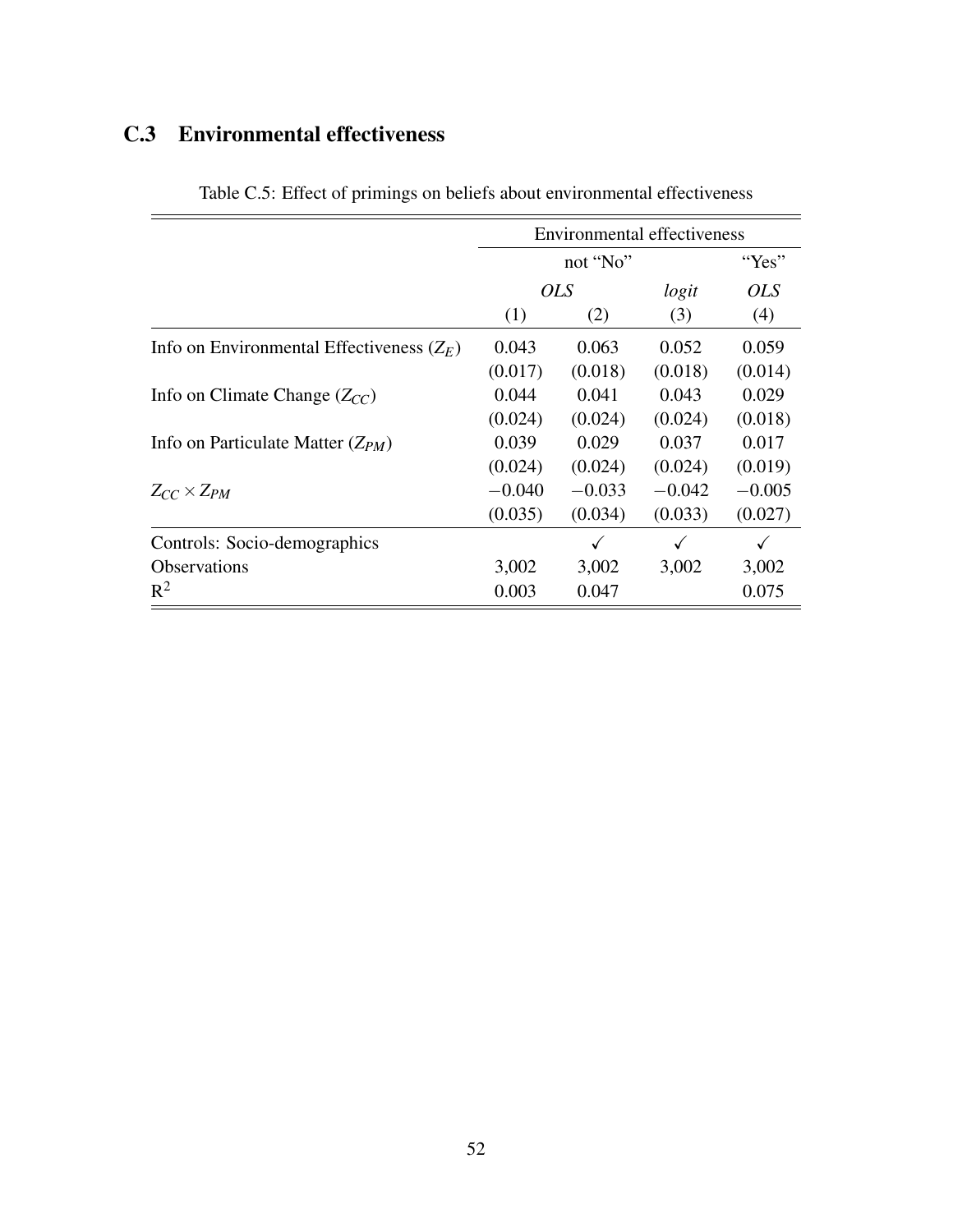# <span id="page-52-1"></span><span id="page-52-0"></span>C.4 Progressivity

|                                                     | Progressivity: not No $(P)$ |          |          |  |
|-----------------------------------------------------|-----------------------------|----------|----------|--|
|                                                     | (1)                         | (2)      | (3)      |  |
| Constant                                            | 0.419                       | 0.435    | 0.052    |  |
|                                                     | (0.022)                     | (0.033)  | (0.319)  |  |
| Information on progressivity $(Z_P)$                | $-0.021$                    | 0.050    | 0.051    |  |
|                                                     | (0.027)                     | (0.040)  | (0.041)  |  |
| Large bias $( \hat{\gamma} - g  > 110)$             |                             | $-0.028$ | $-0.040$ |  |
|                                                     |                             | (0.045)  | (0.045)  |  |
| Interaction $Z_P \times ( \hat{\gamma} - g  > 110)$ |                             | $-0.130$ | $-0.117$ |  |
|                                                     |                             | (0.055)  | (0.055)  |  |
| Controls: Socio-demo, politics                      |                             |          |          |  |
| Observations                                        | 1,444                       | 1,444    | 1,444    |  |
| $R^2$                                               | 0.0004                      | 0.018    | 0.094    |  |

Table C.6: Effect of information on perceived progressivity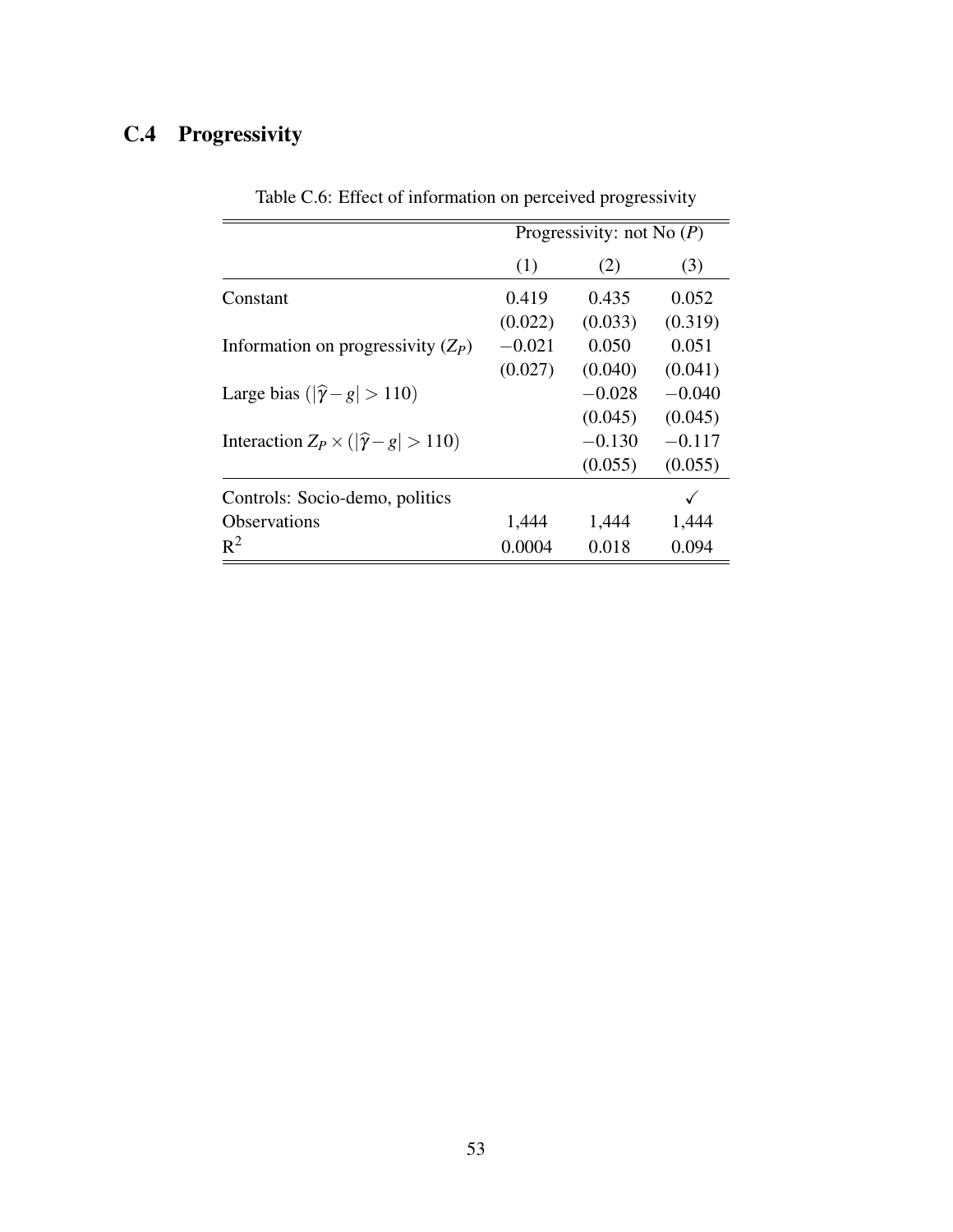## <span id="page-53-0"></span>D Robustness of motivated reasoning

There could be a reason why motivated reasoning would come from an accuracy motive (i.e. the willingness to form a correct representation of reality) rather than a directional motive (i.e. the desire to preserve one's prejudices). The opponents to the reform could process new information in the same Bayesian way as the supporters, but have different (possibly well justified) priors. In our case, the only prior that matters is arguably the subjective gain. We do observe such difference: on average, those who disapprove the reform have an initial subjective gain at least  $45\epsilon$  lower than those who accept it (see Table [D.1\)](#page-53-1). Admittedly, this difference is partly explained by a larger bias, documented in Table [3.1](#page-18-0) in section [3.1.](#page-15-1) Yet, should we find that the effect of approval disappears once we include the subjective gain in the determinants of correct updating, the evidence on motivated reasoning would require a re-interpretation. Indeed, it could be the case that informing a respondent that they would win makes them revise their subjective gain by, say,  $100 \in \text{upwards}$ , leading most supporters of the reform to discover that they would win, while opponents would keep thinking they would lose.

<span id="page-53-1"></span>Table D.1: Average subjective gain in function of initial approval and the correctness to the winning category (in  $\in$ /year).

| $Category \setminus Initial\, Approach$ |       | <b>Yes</b> $(70\%)$ <b>PNR</b> $(20\%)$ | <b>No</b> $(10\%)$ |
|-----------------------------------------|-------|-----------------------------------------|--------------------|
| $All (100\%)$                           | $-5$  | $-33$                                   | $-116$             |
| <b>Invalidated</b> $(69\%)$             | $-27$ | $-39$                                   | $-108$             |
| <b>Pessimistic losers</b> (46%)         | $-98$ | $-93$                                   | $-142$             |

Column (2) in Table [D.2](#page-54-0) somehow validates this hypothesis, as even controlling for the bias, a higher subjective gain is significantly associated with a higher propensity to update correctly (while those who feel unaffected update less correctly all else being equal). However, the coefficients relative to the approval are left practically unchanged (compared to column 1) when subjective gain is included.[21](#page-0-0) This analysis provides robust evidence in favor of *directional* motivated reasoning.

Finally, it is worth noticing that these results on motivated reasoning are entirely driven by

<sup>21</sup>Logically, the coefficient affected by the new specification is the binary version of subjective gain: *Winner*.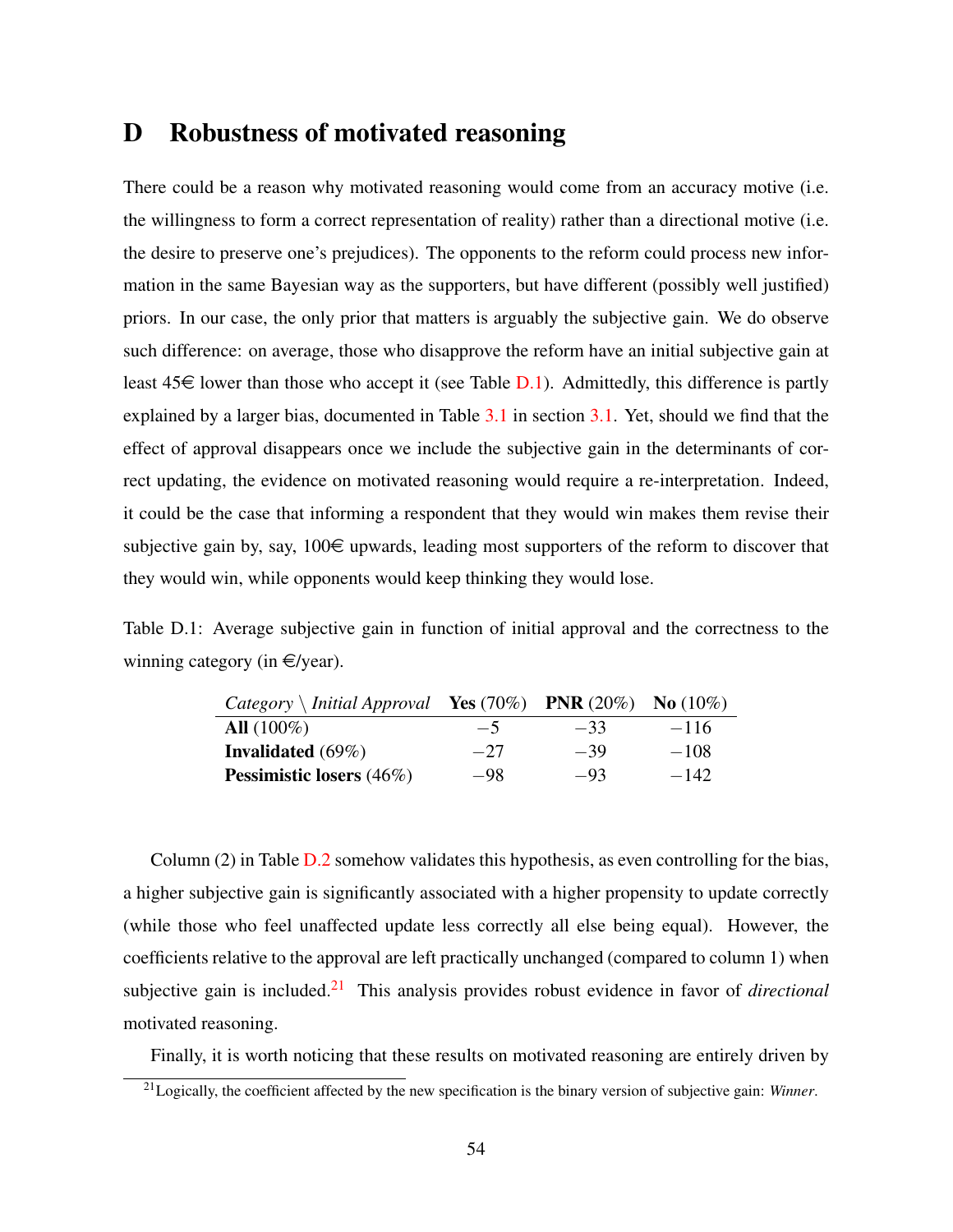|                                       | Correct updating $(U)$ |            |          |           |
|---------------------------------------|------------------------|------------|----------|-----------|
|                                       | (1)                    | (2)        | (3)      | (4)       |
| Constant                              | $-0.146$               | $-0.039$   | $-0.110$ | $-0.258$  |
|                                       | (0.178)                | (0.179)    | (0.181)  | (0.890)   |
| Winner, before feedback $(G)$         | 0.646                  | 0.551      |          |           |
|                                       | (0.080)                | (0.083)    |          |           |
| Initial tax: PNR (I don't know)       | 0.163                  | 0.179      | 0.199    | 0.113     |
|                                       | (0.031)                | (0.032)    | (0.033)  | (0.155)   |
| Initial tax: Approves                 | 0.158                  | 0.176      | 0.216    | $-0.162$  |
|                                       | (0.046)                | (0.046)    | (0.049)  | (0.185)   |
| Subjective gain $(g)$                 |                        | 0.0004     | 0.001    | $-0.001$  |
|                                       |                        | (0.0002)   | (0.0003) | (0.004)   |
| Subjective gain: unaffected $(g = 0)$ |                        | $-0.127$   | $-0.208$ | $-0.331$  |
|                                       |                        | (0.033)    | (0.033)  | (0.219)   |
| Bias about gain $(g - \hat{\gamma})$  |                        | $-0.00005$ | $-0.001$ | $-0.0003$ |
|                                       |                        | (0.0001)   | (0.0003) | (0.0002)  |
| Diploma $(1 \text{ to } 4)$           | 0.016                  | 0.014      | $-0.001$ | 0.148     |
|                                       | (0.013)                | (0.013)    | (0.013)  | (0.078)   |
| Retired                               | 0.146                  | 0.130      | 0.108    | 0.124     |
|                                       | (0.079)                | (0.079)    | (0.080)  | (0.435)   |
| Active                                | 0.175                  | 0.166      | 0.160    | 0.113     |
|                                       | (0.054)                | (0.054)    | (0.054)  | (0.365)   |
| Student                               | 0.234                  | 0.224      | 0.183    | 0.402     |
|                                       | (0.075)                | (0.075)    | (0.074)  | (0.526)   |
| <b>Yellow Vests: PNR</b>              | $-0.043$               | $-0.045$   | $-0.031$ | 0.013     |
|                                       | (0.047)                | (0.047)    | (0.048)  | (0.246)   |
| Yellow Vests: understands             | $-0.063$               | $-0.065$   | $-0.059$ | 0.141     |
|                                       | (0.034)                | (0.034)    | (0.034)  | (0.170)   |
| Yellow Vests: supports                | $-0.059$               | $-0.063$   | $-0.050$ | $-0.156$  |
|                                       | (0.036)                | (0.036)    | (0.036)  | (0.206)   |
| Yellow Vests: is part                 | $-0.137$               | $-0.141$   | $-0.106$ | $-0.985$  |
|                                       | (0.062)                | (0.061)    | (0.063)  | (0.367)   |
| Includes "pessimistic winners"        | ✓                      |            |          |           |
| Includes "optimistic losers"          | ✓                      |            |          | ✓         |
| Includes controls                     | ✓                      |            |          |           |
| Observations                          | 1,365                  | 1,365      | 1,265    | 100       |
| $R^2$                                 | 0.133                  | 0.144      | 0.115    | 0.696     |

<span id="page-54-0"></span>Table D.2: Asymmetric updating of winning category (complementary results).

NOTE: Omitted variables are *Unemployed/Inactive*, 5 *Phellow Vests: opposes*. Cf. Appendix [G](#page-59-0) for the list of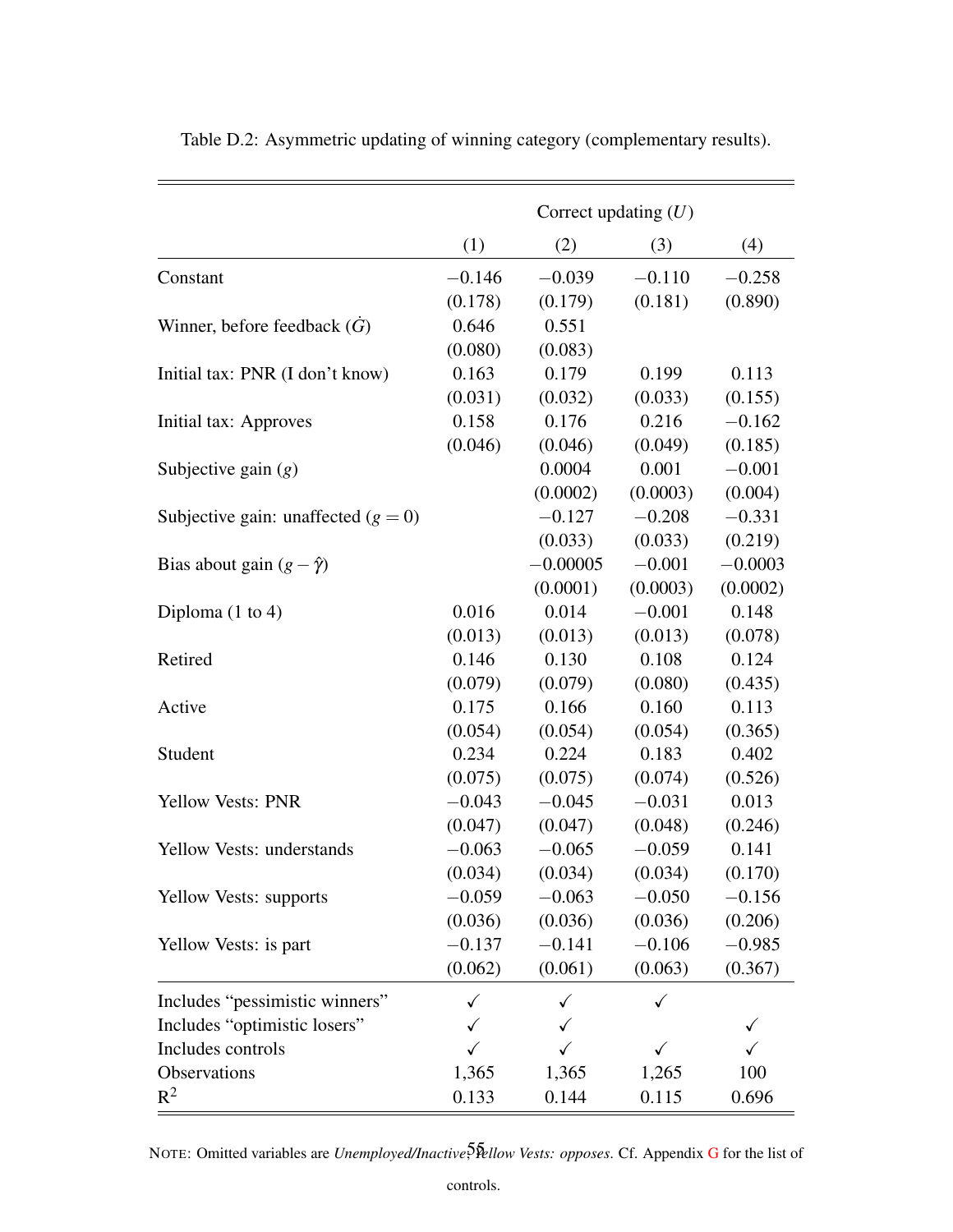the "pessimistic winners": we find no effect of motivated reasoning on the "optimistic losers" (columns 3-4). In other terms, the updating of people who wrongly think they win does not depend on their approval, another indication that motivated reasoning is driven by tax aversion.

# E Estimation of acceptation motives

### <span id="page-55-0"></span>E.1 Two-stage least squares: first stage results

|                                     | Believes does not lose |                      |         |                        |  |
|-------------------------------------|------------------------|----------------------|---------|------------------------|--|
|                                     |                        | Targeted tax $(G^T)$ |         | After feedback $(G^F)$ |  |
|                                     | (1)                    | (2)                  | (5)     | (6)                    |  |
| Transfer to respondent $(T_1)$      | 0.268                  | 0.227                |         |                        |  |
|                                     | (0.028)                | (0.027)              |         |                        |  |
| Transfer to spouse $(T_2)$          | 0.180                  | 0.174                |         |                        |  |
|                                     | (0.031)                | (0.030)              |         |                        |  |
| $T_1 \times T_2$                    | $-0.190$               | $-0.161$             |         |                        |  |
|                                     | (0.038)                | (0.037)              |         |                        |  |
| Initial tax Acceptance $(AI)$       |                        | 0.163                |         | 0.333                  |  |
|                                     |                        | (0.033)              |         | (0.038)                |  |
| Simulated winner $(\Gamma)$         |                        |                      | 0.217   | 0.210                  |  |
|                                     |                        |                      | (0.036) | (0.035)                |  |
| Controls: Incomes                   | ✓                      |                      |         |                        |  |
| Controls: Estimated gain            |                        |                      |         |                        |  |
| Controls: Target of the tax         |                        |                      |         |                        |  |
| Controls: Socio-demo, other motives |                        |                      |         |                        |  |
| <b>Effective F-Statistic</b>        | 44.093                 | 40.834               | 37.966  | 57.866                 |  |
| Observations                        | 3,002                  | 3,002                | 1,968   | 1,968                  |  |
| $R^2$                               | 0.082                  | 0.177                | 0.131   | 0.319                  |  |

Table E.1: First stage regressions results for self-interest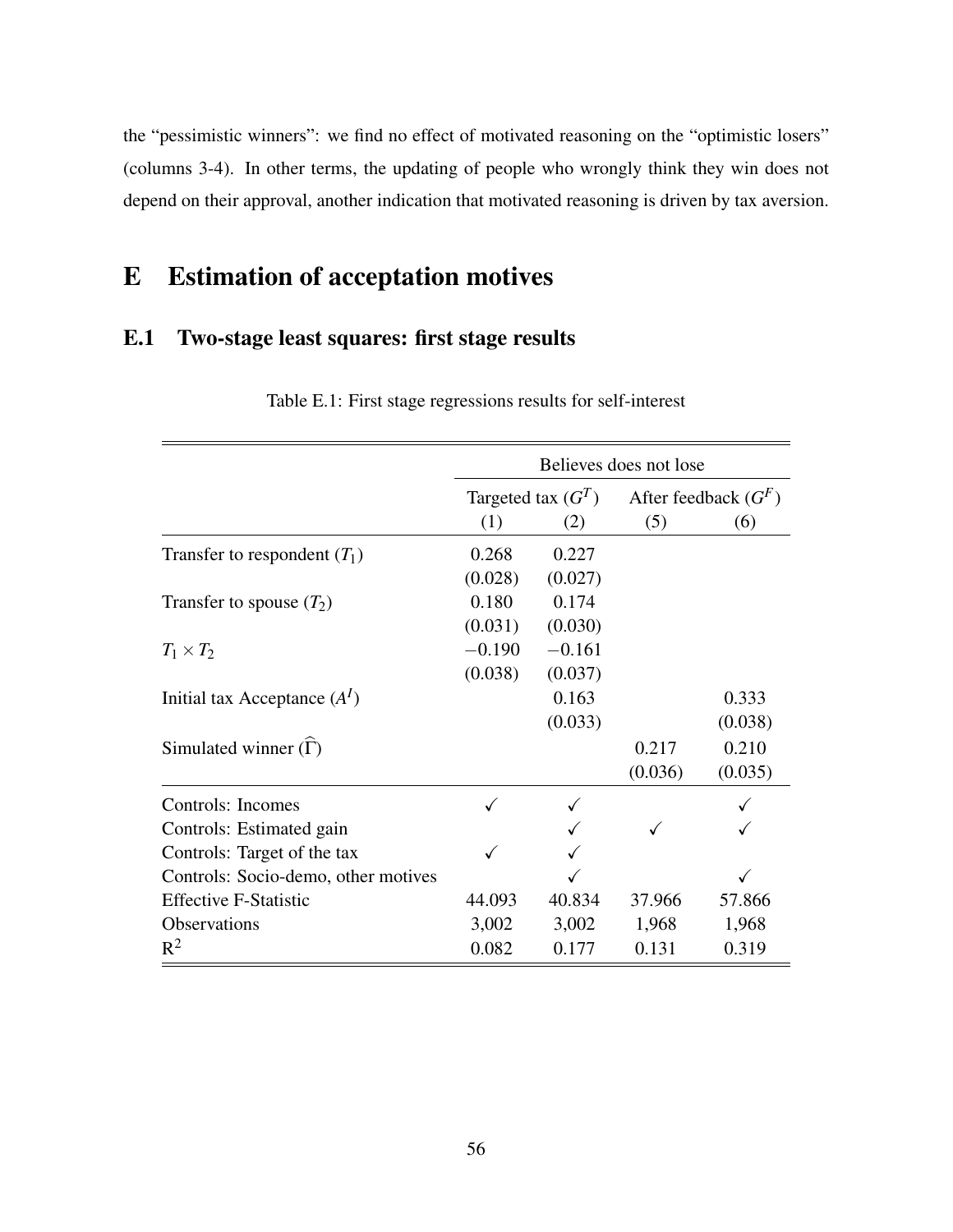|                                                                  | <b>Environmental effectiveness</b> |         |  |
|------------------------------------------------------------------|------------------------------------|---------|--|
|                                                                  | not "No"                           | "Yes"   |  |
|                                                                  | (1)                                | (4,5)   |  |
| Info on Environmental Effectiveness $(Z_E)$                      | 0.062                              | 0.059   |  |
|                                                                  | (0.017)                            | (0.014) |  |
| Info on Climate Change $(Z_{CC})$                                | 0.030                              | 0.028   |  |
|                                                                  | (0.017)                            | (0.013) |  |
| Controls: Socio-demo, other motives,<br>incomes, estimated gains |                                    |         |  |
| <b>Effective F-Statistic</b>                                     | 5.886                              | 11.145  |  |
| <b>Observations</b>                                              | 3,002                              | 3,002   |  |
| $R^2$                                                            | 0.121                              | 0.123   |  |

Table E.2: First stage regressions results for environmental effectiveness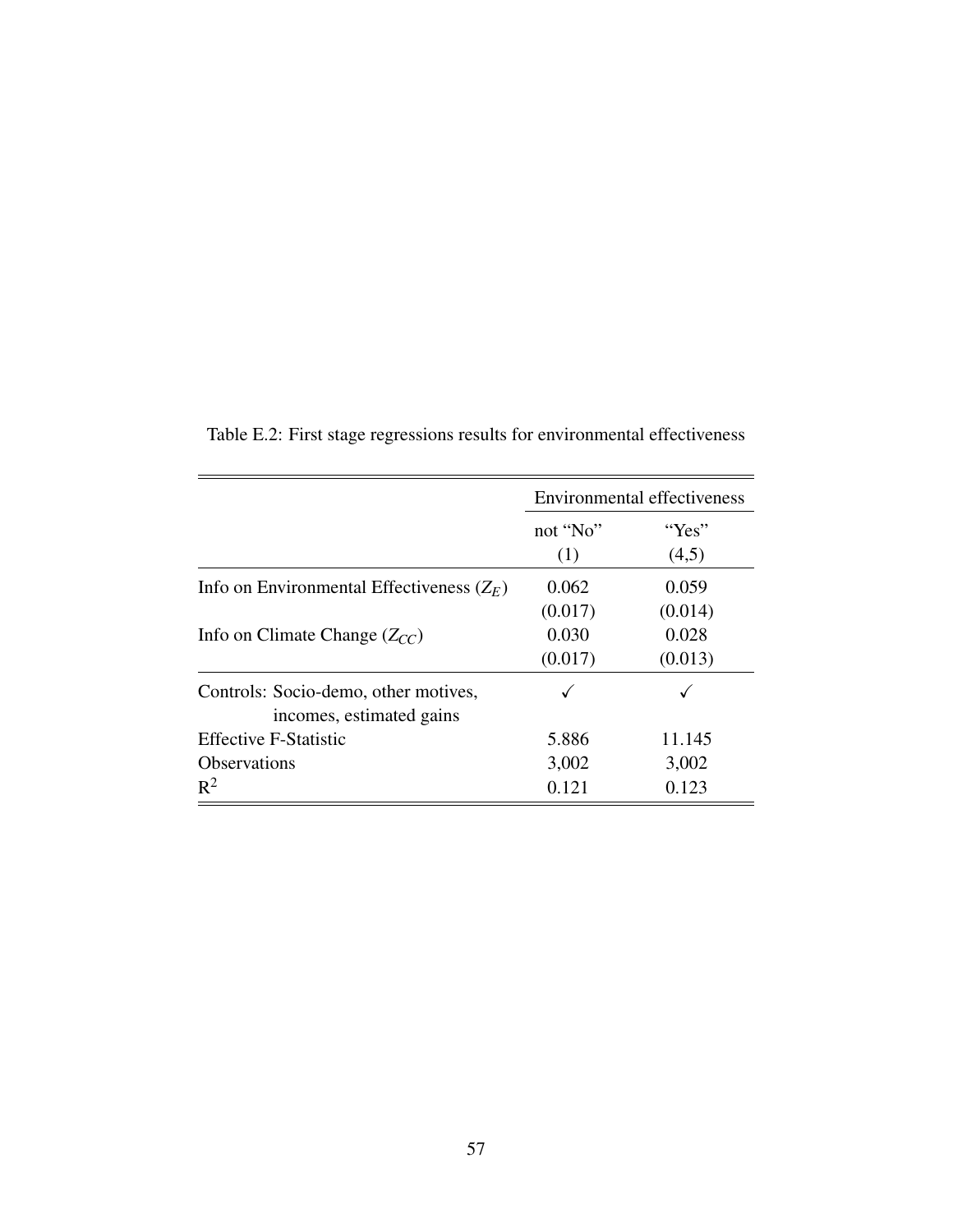# <span id="page-57-0"></span>E.2 Additional specifications

|                             | <b>Targeted Tax</b>    |         |         | After Feedback |          |         |
|-----------------------------|------------------------|---------|---------|----------------|----------|---------|
|                             | Approval<br>Acceptance |         |         | Acceptance     | Approval |         |
|                             | (1)                    | (2)     | (3)     | (4)            | (5)      | (6)     |
| Believes wins               | 0.636                  | 0.382   |         | 0.764          | 0.612    |         |
|                             | (0.100)                | (0.080) |         | (0.251)        | (0.197)  |         |
| Believes does not lose      |                        |         | 0.351   |                |          | 0.414   |
|                             |                        |         | (0.073) |                |          | (0.133) |
| Controls: Incomes           |                        |         | ✓       |                |          |         |
| Controls: Estimated gain    |                        |         |         |                |          |         |
| Controls: Target of the tax |                        |         |         |                |          |         |
| <b>Observations</b>         | 3,002                  | 3,002   | 3,002   | 1,968          | 1,968    | 1,968   |
| $R^2$                       | 0.033                  | 0.018   | 0.018   | 0.044          | 0.017    | 0.017   |

Table E.3: Effect of self-interest on acceptance: second stages of alternative specifications.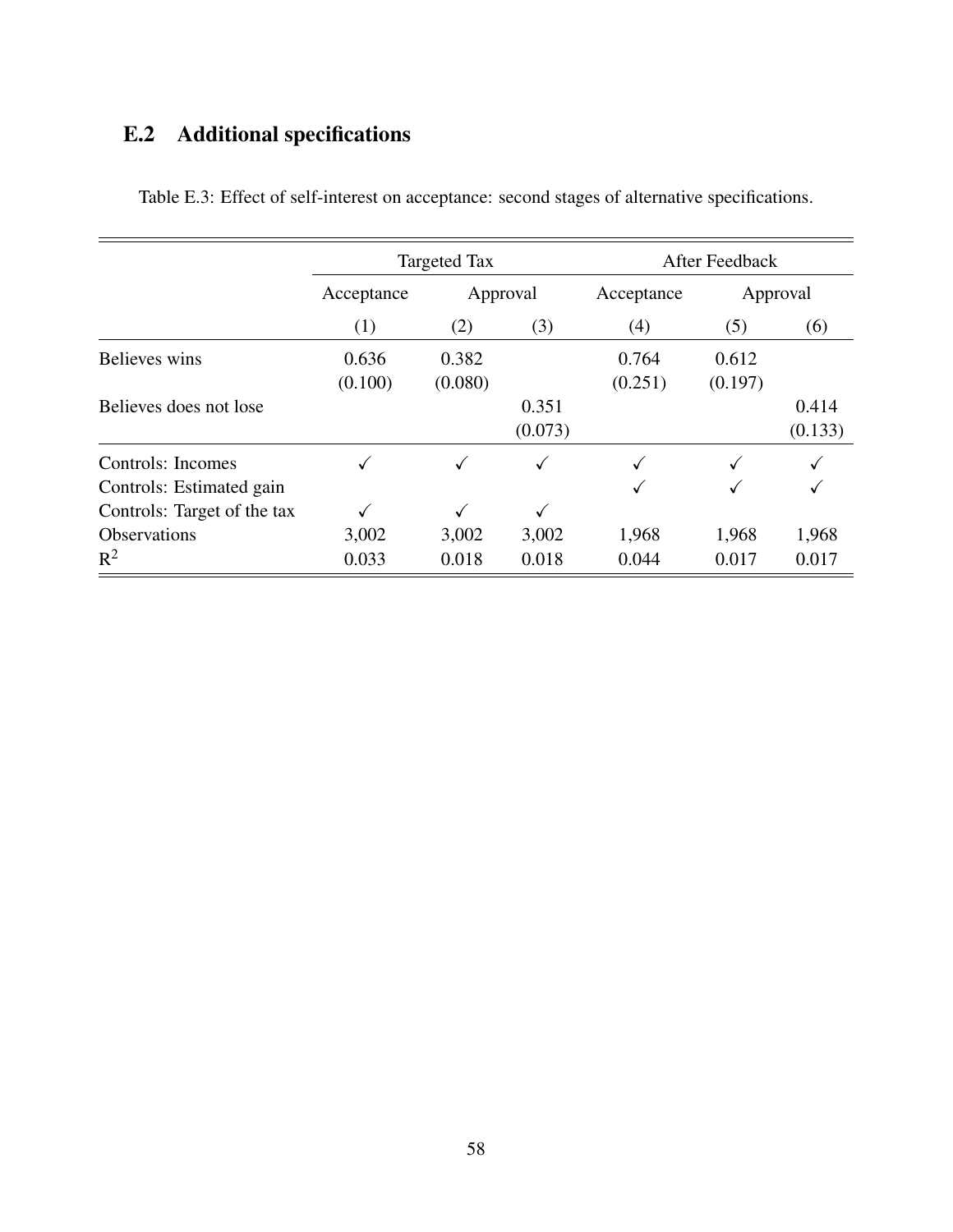## <span id="page-58-0"></span>F Willingness to pay

For respondents who believe in effectiveness of our Tax & Dividend, we are able to infer their willingness to pay (WTP) for climate mitigation by studying the acceptance rate in function of subjective gain. We adopt a common practice in the literature and define the WTP as the monetary loss that the *median* agent is willing to incur [\(Hanemann,](#page-40-10) [1984\)](#page-40-10). Figure [F.1](#page-59-1) indicates that this WTP is about  $60 \in \text{year}$  per c.u., as this corresponds to the subjective loss below which a majority accepts the policy. This WTP is computed only among people who believe that the tax is not ineffective, as it would make little sense to assume that some people are willing to pay for an instrument that does not achieve its expected goal. Indeed, Figure [F.1](#page-59-1) shows that the "WTP" of the whole sample is zero, meaning that the median person accepts the policy only when they personally gain from it. Our method has several advantages. First, it can be interpreted as a willingness to accept as much as a willingness to pay, because our instrument is neither framed as a good to buy nor as a damage to be compensated for, and net gains do not distinguish cost increases from payments received. Second, our method is more akin to revealed preferences — and hence probably less biased [\(Murphy et al.,](#page-42-10) [2005\)](#page-42-10) — than previous ones, because most studies directly ask respondents to select their preferred option for climate mitigation, be it in a in a contingent valuation method [\(Berrens et al.,](#page-38-9) [2004;](#page-38-9) [Cameron,](#page-39-13) [2005;](#page-39-13) [Kotchen et al.,](#page-41-10) [2013\)](#page-41-10) or in a discrete choice experiment [\(Longo et al.,](#page-41-11) [2008;](#page-41-11) [Alberini et al.,](#page-38-10) [2018\)](#page-38-10). Still, our estimation has two notable limitations relative to the literature: it relies on a non-representative sub-sample, and subjective gains are endogenous with acceptance.

To compare our estimation with those of the literature, expressed per household, we have to multiply our WTP by the average number of consumption units by households: 1.6. The WTP per household we get,  $96\epsilon$ , lies in the typical range of the literature [\(Jenkins,](#page-40-11) [2014;](#page-40-11) [Streimikiene](#page-42-11) [et al.,](#page-42-11) [2019\)](#page-42-11), suggesting that the protests against carbon taxation encountered in France do not reflect specific preferences for environmental policies.